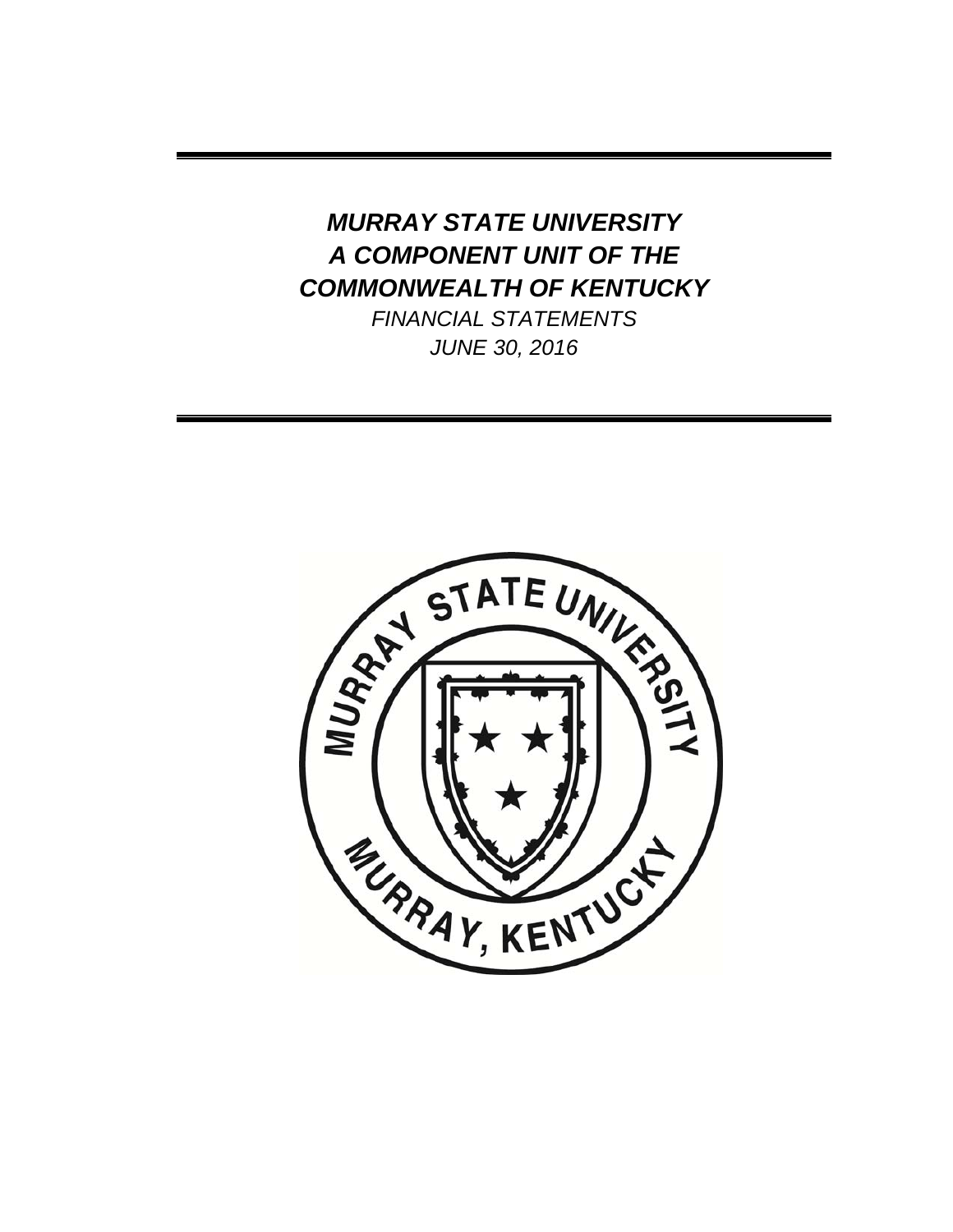# **Contents**

| Page                                                         |  |
|--------------------------------------------------------------|--|
|                                                              |  |
|                                                              |  |
| <b>Financial Statements</b>                                  |  |
| Statements Of Net Position - Murray State University 21 - 22 |  |
| Statements Of Financial Position - Murray State              |  |
| Statements Of Revenues, Expenses And Changes In              |  |
| Statements Of Activities - Murray State University           |  |
| Statements Of Cash Flows - Murray State University  29 - 30  |  |
|                                                              |  |

# **Schedules Of Required Supplementary Information Proportionate Share Of The Net Pension Liability** ......... 70 - 72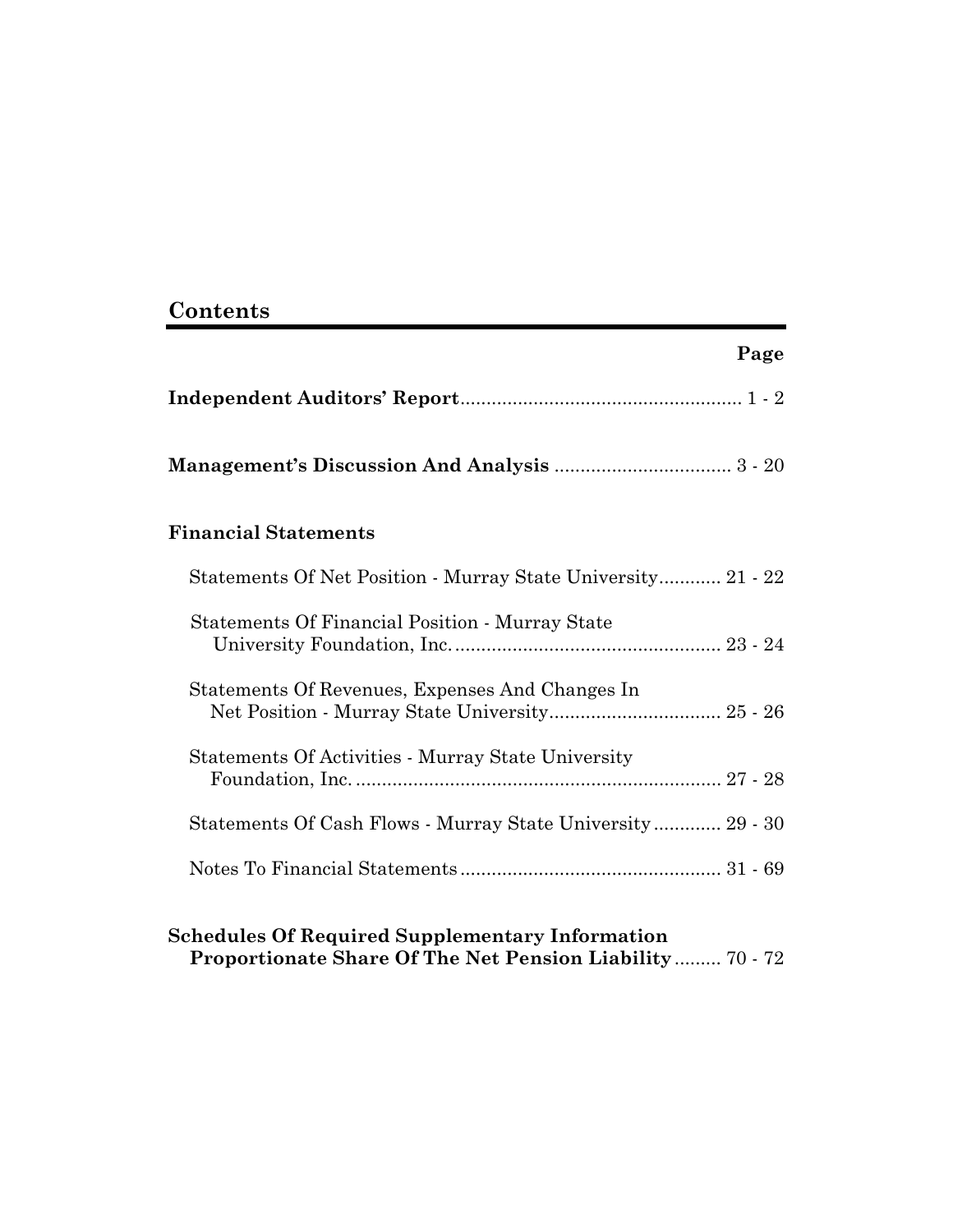

**RubinBrown LLP Certified Public Accountants** & Business Consultants

One North Brentwood Saint Louis, MO 63105

T 314.290.3300 F 314.290.3400

W rubinbrown.com E info@rubinbrown.com

Board of Regents and Audit Committee Murray State University Murray, Kentucky

### **Report On The Financial Statements**

We have audited the accompanying financial statements of the business-type activities and discretely presented component unit of Murray State University, (the University), a component unit of the State of Kentucky, as of and for the years ended June 30, 2016 and 2015, and the related notes to the financial statements, which collectively comprise the University's basic financial statements as listed in the table of contents.

**Independent Auditors' Report** 

#### *Management's Responsibility For The Financial Statements*

Management is responsible for the preparation and fair presentation of these financial statements in accordance with accounting principles generally accepted in the United States of America; this includes the design, implementation, and maintenance of internal control relevant to the preparation and fair presentation of financial statements that are free from material misstatement, whether due to fraud or error.

#### *Auditors' Responsibility*

Our responsibility is to express opinions on these financial statements based on our audits. We conducted our audits in accordance with auditing standards generally accepted in the United States of America and the standards applicable to financial audits contained in *Government Auditing Standards,* issued by the Comptroller General of the United States. Those standards require that we plan and perform the audit to obtain reasonable assurance about whether the financial statements are free from material misstatement.

An audit involves performing procedures to obtain audit evidence about the amounts and disclosures in the financial statements. The procedures selected depend on the auditors' judgment, including the assessment of the risks of material misstatement of the financial statements, whether due to fraud or error. In making those risk assessments, the auditor considers internal control relevant to the entity's preparation and fair presentation of the financial statements in order to design audit procedures that are appropriate in the circumstances, but not for the purpose of expressing an opinion on the effectiveness of the entity's internal control. Accordingly, we express no such opinion. An audit also includes evaluating the appropriateness of accounting policies used and the reasonableness of significant accounting estimates made by management, as well as evaluating the overall presentation of the financial statements.

We believe that the audit evidence we have obtained is sufficient and appropriate to provide a basis for our audit opinions.

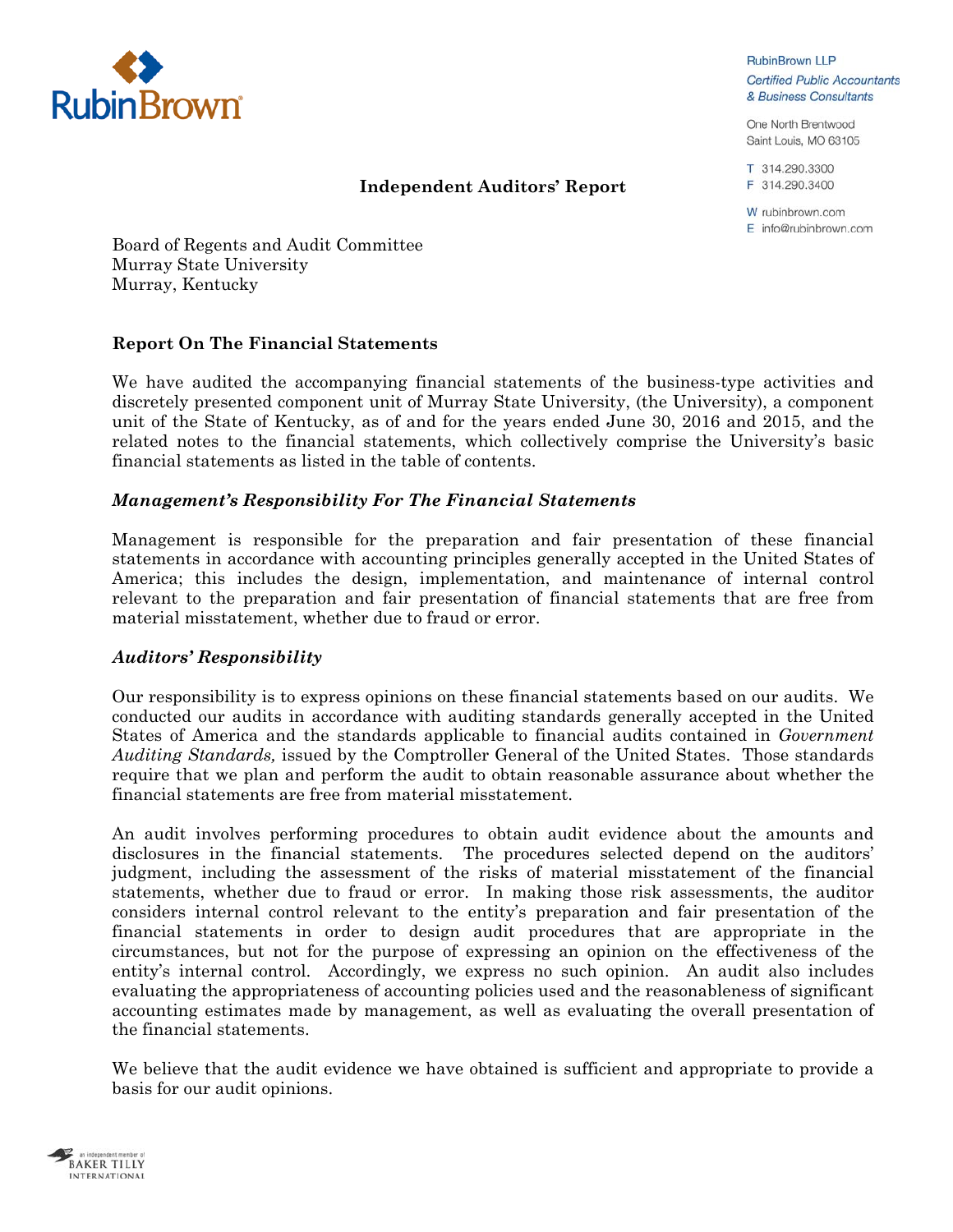### *Opinions*

In our opinion, the financial statements referred to above present fairly, in all material respects, the respective financial position of the business-type activities and the discretely presented component unit of Murray State University as of June 30, 2016 and 2015, and the respective changes in financial position and, where applicable, cash flows thereof for the years then ended, in accordance with accounting principles generally accepted in the United States of America.

#### *Change In Accounting Principle*

As discussed in Note 1 to the financial statements, in 2016, the University implemented the provisions of GASB Statement No. 72, *Fair Value Measurement and Application.* Our opinion is not modified with respect to this matter.

### *Other Matters*

#### *Required Supplementary Information*

Accounting principles generally accepted in the United States of America require that the Management's Discussion and Analysis on pages 3 through 20 and the Pension Plan Information on pages 70 through 72 be presented to supplement the basic financial statements. Such information, although not a part of the basic financial statements, is required by the Governmental Accounting Standards Board who considers it to be an essential part of financial reporting for placing the basic financial statements in an appropriate operational, economic, or historical context. We have applied certain limited procedures to the required supplementary information in accordance with auditing standards generally accepted in the United States of America, which consisted of inquiries of management about the methods of preparing the information and comparing the information for consistency with management's responses to our inquiries, the basic financial statements, and other knowledge we obtained during our audit of the basic financial statements. We do not express an opinion or provide any assurance on the information because the limited procedures do not provide us with sufficient evidence to express an opinion or provide any assurance.

#### *Other Reporting Required By Government Auditing Standards*

In accordance with *Government Auditing Standards*, we have also issued our report dated October 3, 2016, on our consideration of the University's internal control over financial reporting and on our tests of its compliance with certain provisions of laws, regulations, contracts, and grant agreements and other matters. The purpose of that report is to describe the scope of our testing of internal control over financial reporting and compliance and the results of that testing, and not to provide an opinion on internal control over financial reporting or on compliance. That report is an integral part of an audit performed in accordance with *Government Auditing Standards* in considering the University's internal control over financial reporting and compliance.

KulinBrown LLP

October 3, 2016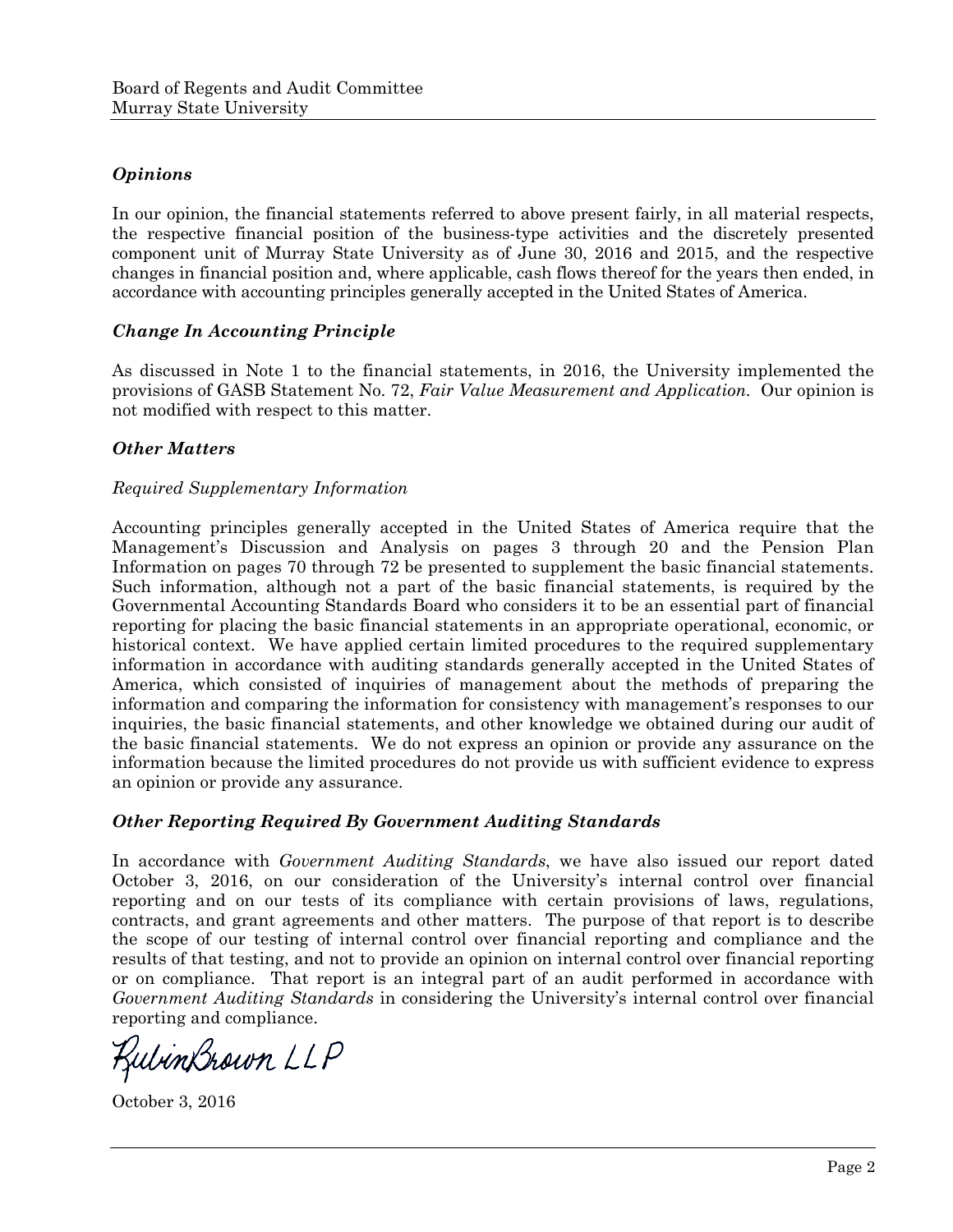### **MANAGEMENT'S DISCUSSION AND ANALYSIS**

#### **Introduction**

The following Management's Discussion and Analysis (MD&A) provides an overview of the financial position and activities of Murray State University (MSU) (University) for the year ended June 30, 2016. This discussion has been prepared by management and should be read in conjunction with the financial statements and the notes thereto, which follow this section. The financial statements and related notes and this discussion and analysis are the responsibility of management.

The University is a comprehensive public institution of higher learning located in western Kentucky and primarily serves students in Kentucky, Illinois, Missouri, Tennessee and Indiana. The University has study centers in four other cities where it offers a diverse range of degree programs from associate to doctoral levels, is composed of four academic colleges and two schools. The University contributes to the region and state through related research and public service programs. The University is a charter member of the Ohio Valley Conference and a Division I member of the NCAA. The University serves as a residential, regional university offering core programs in the liberal arts, humanities, sciences and selected high-quality professional programs for approximately 11,000 students. For the 2015-16 academic year, tuition and fees increased by \$108 per semester for full time resident undergraduate students. Tuition and fees at the University continues to be less than the national average.

Murray State University consistently ranks among the nation's top public universities and has been recognized for the quality and value of its academic programs. Once again, *U.S. News & World Report's Best Colleges* has recognized the University among the top schools in the country. The University's streak of top rankings was extended to 26 consecutive years with the release of the 2017 *U.S. News Best Colleges* list.

In addition to the *U.S. News & World Report's* rankings, the University is ranked a "2016 Military Friendly School" by *Victory Media* and listed for the seventh time in the *Chronicle of Higher Education's* "Great Colleges to Work For." The 2016 *Washington Monthly* college guide and rankings listed Murray State as a best value for students seeking a college degree. Murray State was the top-ranked public university in Kentucky within the Southern Schools category of "Best Bang for the Buck", ranking  $24<sup>th</sup>$  overall among 100 universities.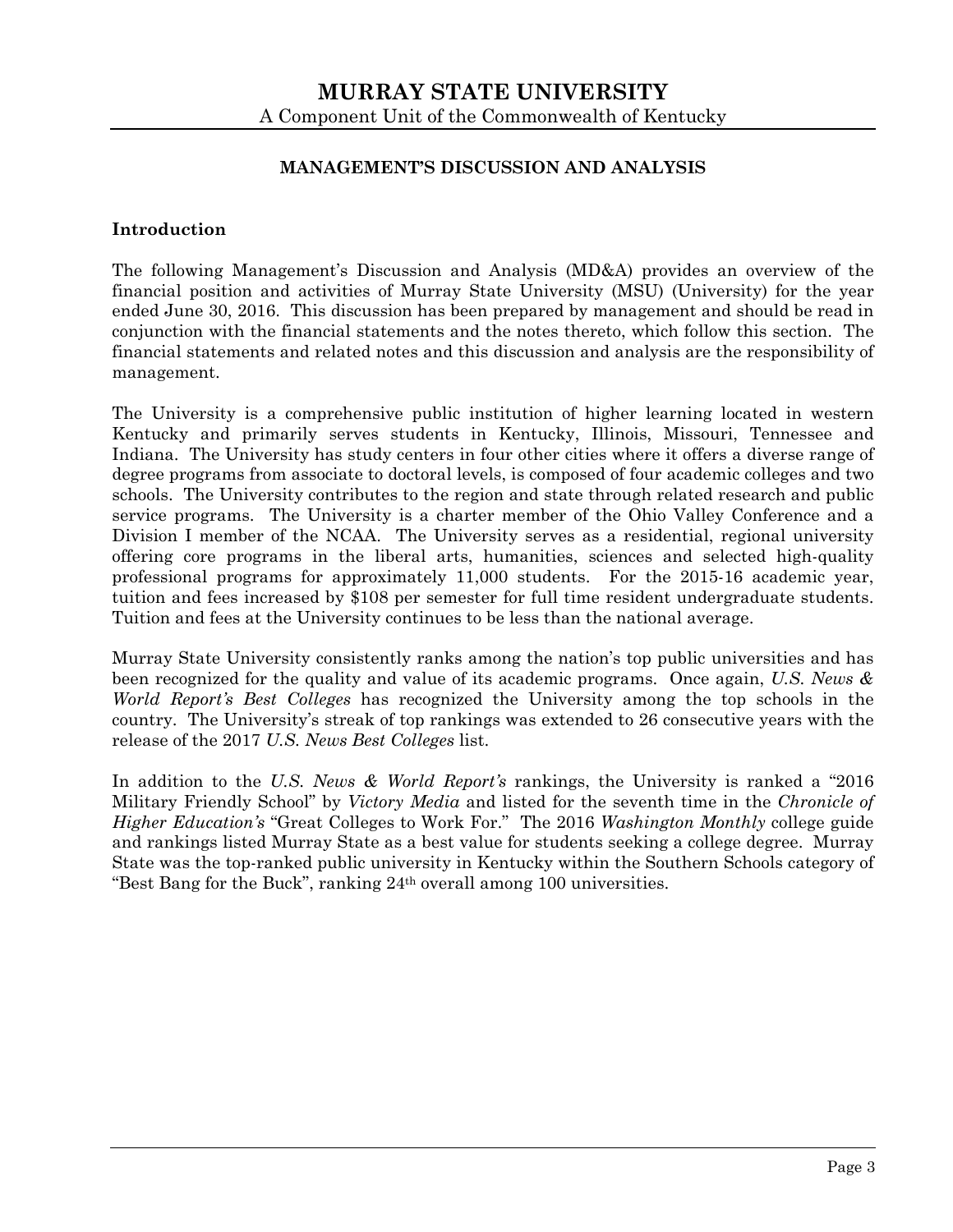## **Financial Highlights**

 $\triangleright$  The University's financial net position dramatically changed in 2015 with the implementation of GASB Statement No. 68 - *Accounting and Financial Reporting for Pensions* - *an amendment of GASB Statement No. 27*. The effects of implementing GASB Statement No. 68 are summarized in the following table. It is important to note that the implementation of this standard has no effect on past or current cash or cash equivalents.

|                                               | 2016               | 2015               | 2014               |
|-----------------------------------------------|--------------------|--------------------|--------------------|
| Beginning net position, no pension adjustment | 257,415,254<br>\$. | 240,612,199<br>\$. | 235,768,482<br>\$. |
| Change in net position, no pension adjustment | 43, 385, 445       | 16,803,055         | 4,843,717          |
| Ending net position before pension adjustment | 300,800,699        | 257,415,254        | 240,612,199        |
|                                               |                    |                    |                    |
| Pension beginning adjustment                  | (233, 568, 557)    | (230, 675, 047)    |                    |
| Pension revenue / expense adjustment          | (10, 472, 712)     | (2,893,510)        |                    |
| Total pension adjustments                     | (244, 041, 269)    | (233, 568, 557)    |                    |
|                                               |                    |                    |                    |
| Net position after pension adjustments        | 56,759,430         | 23,846,697         | 240,612,199        |

- $\triangleright$  In fiscal year 2016, the University had assets of \$413.1 million, deferred outflows of \$28.7 million, liabilities of \$378.8 million and deferred inflows of \$6.2 million. Net position, which represents the University's residual interest in assets and deferred outflows after liabilities and deferred inflows are deducted, was \$56.8 million or 13% of total assets and deferred outflows. Net position increased by \$32.9 million from fiscal year 2015 to 2016. This increase in net position was the result of a \$52.6 million increase in capital assets net of depreciation, and a \$15.7 million increase in deferred outflows related to pensions, offset by a \$29.9 million increase in net pension liability, and a \$5.5 million increase in accounts payable related to the three major ongoing construction projects. Deferred outflows and inflows are items previously reported as assets or liabilities, respectively, that are required to be reported separately from assets or liabilities by GASB Standard 65.
- $\triangleright$  Fiscal operations were in accordance with the annual operating budget of approximately \$169.2 million. The University continued to be a strong employer for the region and employed 4,417 individuals, including 641 faculty and 1,009 staff members and 2,767 students. These totals include 1,380 regular and full-time faculty and staff.
- $\triangleright$  Total operating state appropriations for fiscal year 2016 were reduced by \$960,500 from fiscal year 2015, declining to approximately \$47 million as the result of a 2% reduction to all university general appropriations enacted in the fourth quarter of fiscal year 2016. This action was taken late in fiscal year 2016 by Governor Matt Bevin. In late September 2016, the Kentucky State Supreme Court has overridden the Governor's decision to cut public universities. The university has not accrued the \$960,500; the University will record this as revenue upon receipt.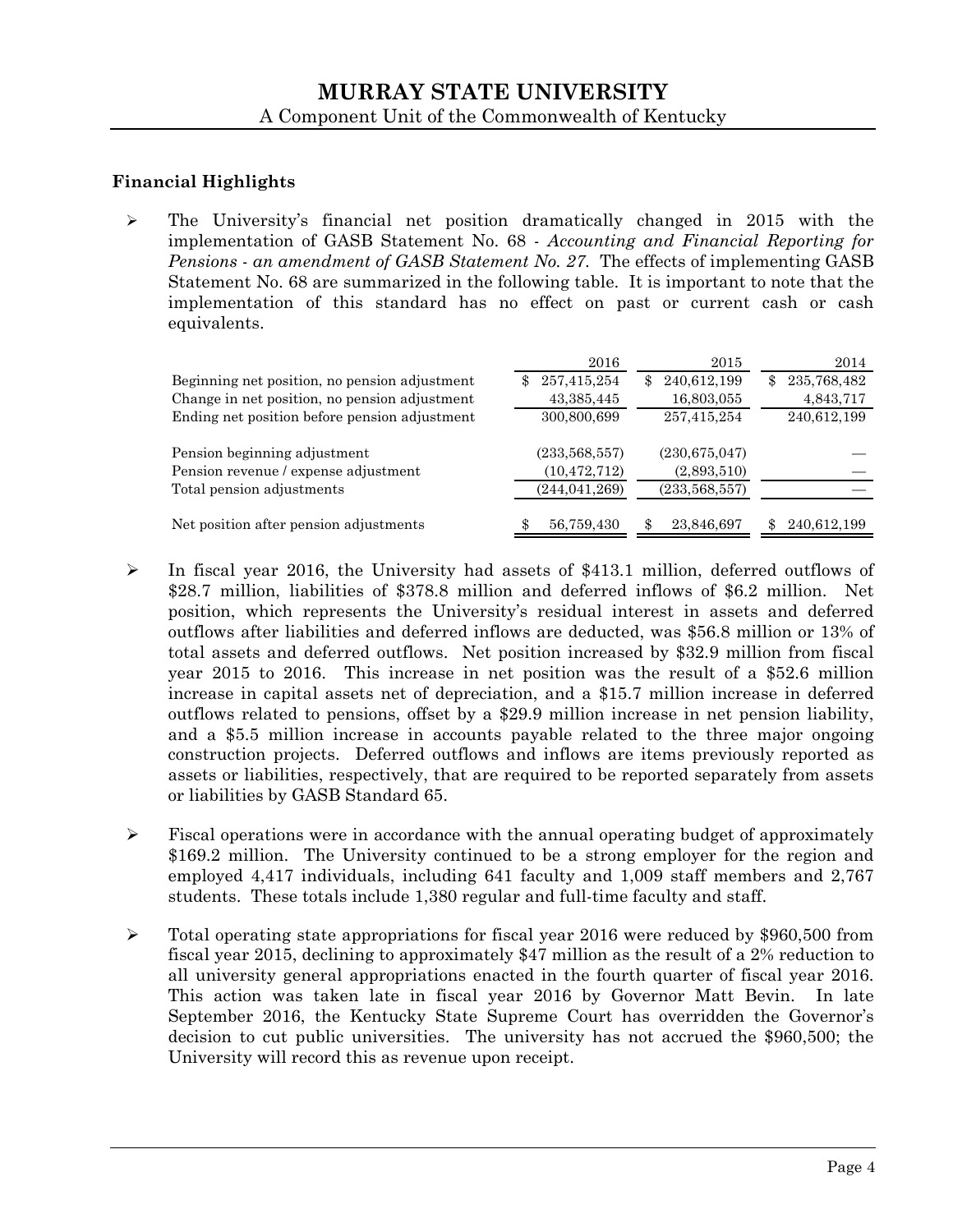### Management's Discussion And Analysis *(Continued)*

- $\triangleright$  The University issued general receipts bonds in March 2016 totaling \$8.3 million for the refunding of 2007 general receipts bonds originally obtained for the construction of a new Richmond Residence Hall.
- The University invests approximately 96 percent of its endowment funds with the Murray State University Foundation, Inc. (Foundation). The value of these funds is as follows:

| <b>Historical Value</b> | \$17.8 million |
|-------------------------|----------------|
| Market Value            | \$18.4 million |

These funds experienced an unrealized loss of \$1,432,838 in fiscal year 2016. This allowed for most program spending to remain constant during the fiscal year 2016. The Foundation operated with a 4.5% cap on endowment spending for the fiscal year 2016.

- $\triangleright$  The construction of the new Breathitt Veterinary Center (BVC), with a scope of \$34.5 million continued in 2016. This will be a state of the art veterinary diagnostic center located in Hopkinsville, Kentucky. The new BVC is scheduled for completion in the fall of 2016.
- $\triangleright$  The Commonwealth of Kentucky authorized the construction of a new Engineering and Physics Building at a total cost not to exceed \$36.9 million. The Commonwealth is funding \$31.9 million of the total scope of the project with the University contributing up to \$5 million from future fundraising efforts. The building is scheduled to be completed in the winter of 2017.
- $\triangleright$  The construction of the new Hollis C. Franklin Residence Hall, with a scope of \$27.9 million, neared completion in fiscal year 2016. The facility is approximately 114,000 square feet with 380 beds. This facility opened for occupancy by students in August of 2016.
- The University Strategic Plan-Achievement, Endeavor and Hope: The Murray State Plan was approved by the Board of Regents on June 5, 2015. This plan focuses on the four pillars of academic quality, student success, community engagement and research activities. The Plan represents a living document which is being reviewed annually. To assist the University in aligning the metrics with current budgetary needs, the Plan was streamlined and more focused for the next reporting cycle.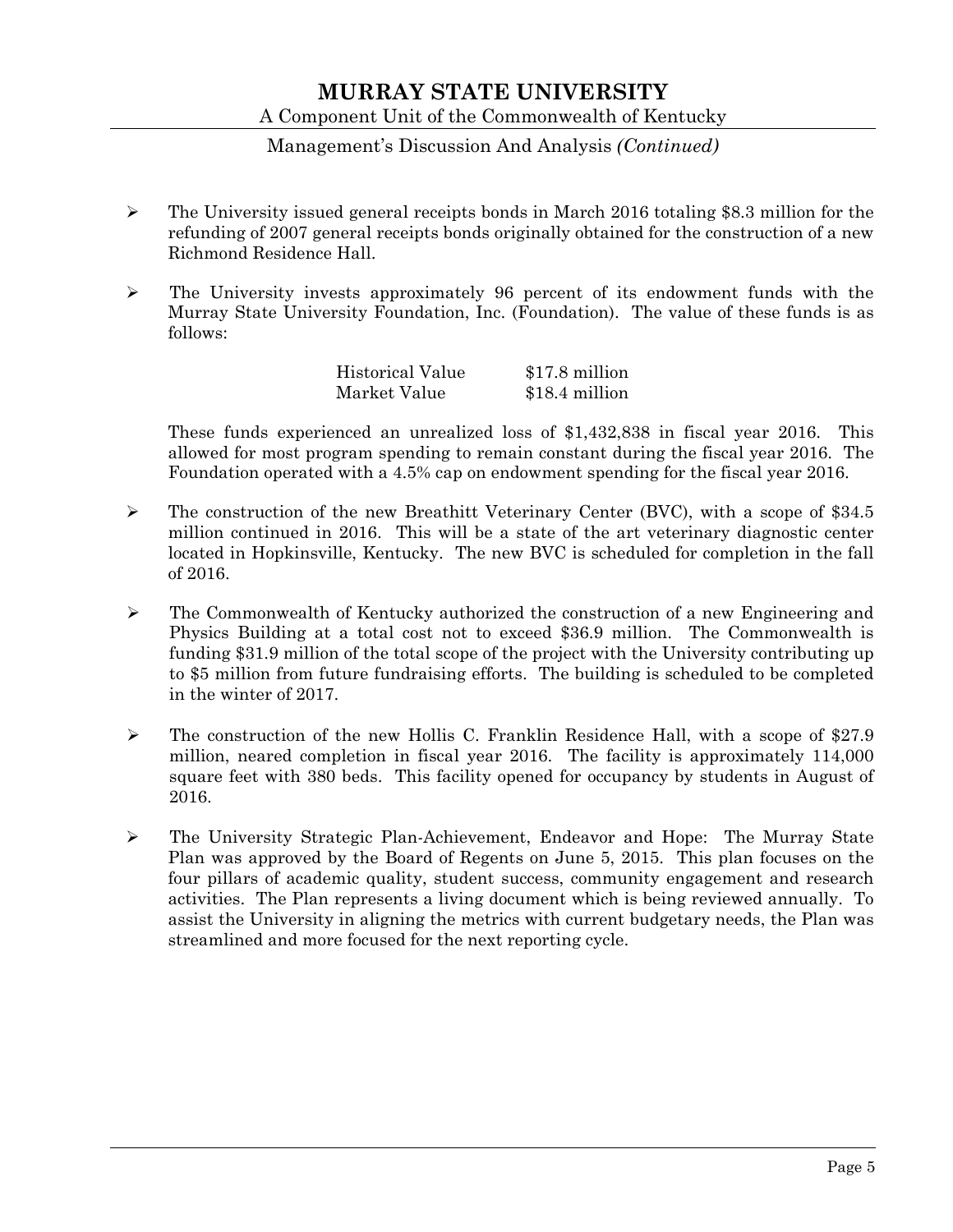### Management's Discussion And Analysis *(Continued)*

#### **Using the Financial Statements**

The University's financial statements consist of Statements of Net Position, Statements of Revenues, Expenses and Changes in Net Position, Statements of Cash Flows and Notes to the Financial Statements. These financial statements and accompanying notes are prepared in accordance with the appropriate Governmental Accounting Standards Board (GASB) pronouncements.

These financial statements provide an entity-wide perspective and focus on the financial condition, results of operations and cash flows of the University as a whole.

Financial statements have also been included for the MSU Foundation, a component unit, in accordance with the requirements of GASB Statement No. 39, *Determining Whether Certain Organizations are Component Units.* Financial statements for this entity consist of Statements of Financial Position and Statements of Activities. These statements are prepared in accordance with the appropriate Financial Accounting Standards Board (FASB) pronouncements.

#### **Statements of Net Position**

The Statement of Net Position present a financial picture of the University's financial condition at the end of the 2016 and 2015 fiscal years by reporting assets (current and noncurrent), deferred outflows of resources, liabilities (current and noncurrent), deferred inflows of resources, and net position. Net position, the difference between total assets plus deferred outflows less total liabilities and deferred inflows, are an important indicator of the current financial condition, while the change in net position is an indicator of whether the overall financial position has improved or declined during the year.

#### *Assets*

Total assets at the end of the fiscal year 2016 were \$413.1 million, of which capital assets, net of depreciation, represented the largest portion. Capital assets totaled approximately \$236.3 million or 57% of total assets and were primarily comprised of University-owned land, buildings, equipment, and library holdings. Cash and cash equivalents amounted to \$136.9 million, or 33% of total assets. Total assets increased by \$41.8 million during the 2016 fiscal year. This increase in gross total assets is due primarily to the following items:

 \$52.6 million - Increase in net capital assets. Primarily due to a \$58.8 million net increase in construction-in-progress projects including \$22.2 million for the new Breathitt Veterinary Center, \$22.1 million for the new Franklin Hall, and \$12.9 million for the new Engineering and Physics building, less \$10.2 million in current year depreciation.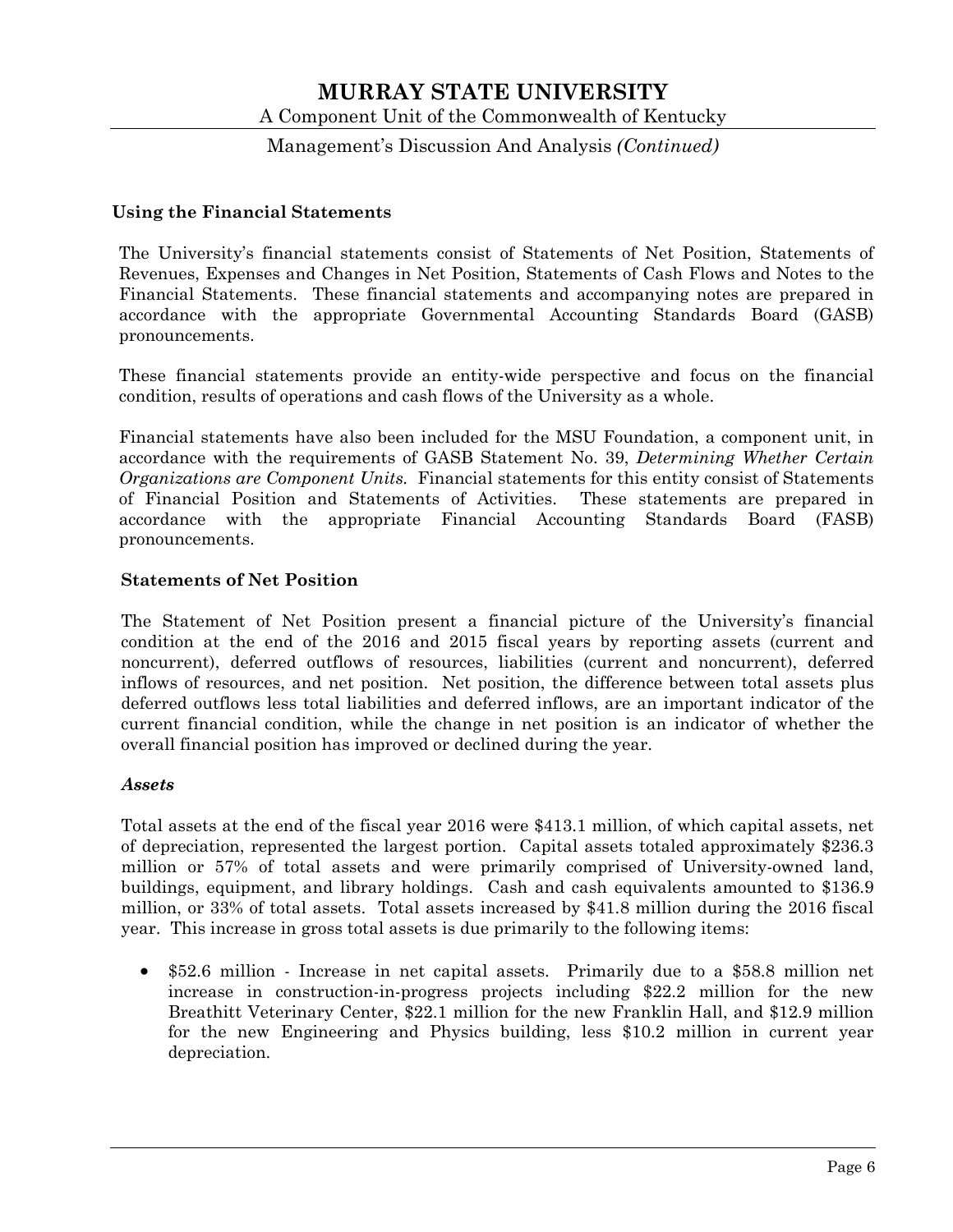## Management's Discussion And Analysis *(Continued)*

- (\$7.1 million) Decrease in cash and cash equivalents. An (\$18 million) decrease was the result of spending cash from the sale of bonds for the construction of the new Franklin Hall offset by an increase of \$4.0 million for capital project funding from operating cash for Chemistry and Biology building projects and a net increase of \$4.3 million in current operating cash.
- (\$2.9 million) Decrease in restricted investments. A decrease of (\$2.1 million) in debt reserves, the result of \$1.1 million released for the refunding of 2007 General Receipt bonds and \$0.9 million released to pay 2016 interest on 2015 General Receipt bonds. Also, a (\$1.2 million) decrease in endowment market value offset by a \$0.4 million increase in realized earnings.
- (\$1.4 million) Decrease in accounts receivable, net. This decrease is primarily a result of the combined effect of a decrease in enrollment coupled with increased collection efforts.

Total assets increased by \$43.4 million during the 2015 fiscal year due to the following:

- \$32.1 million Increase in cash and cash equivalents. This increase was the result of a \$27.9 million general obligation bond sale for the construction of a new Franklin Hall.
- \$9.1 million Increase in net capital assets. Primarily due to a \$17.1 million net increase in construction-in-progress projects including \$6.6 million for the new Breathitt Veterinary Center, \$2.6 million for the new Franklin Hall, \$2.1 million for the new Engineering and Physics building, and an additional \$1.9 million for Hester Hall to fully complete renovations for opening in 2015, less \$10.4 million in current year depreciation.
- \$2.0 million Increase in accounts receivable. This increase in accounts receivable was the result of \$1.7 million increase in unrestricted, education and general receivables. The \$1.7 million increase was attributed to an increase of 5% in student tuition, and average increase of 4% in housing which was a blend of increases in occupancy and in housing rates, and an increase of about \$774,000 due to a delay in payments from foreign governments for international tuition and fees.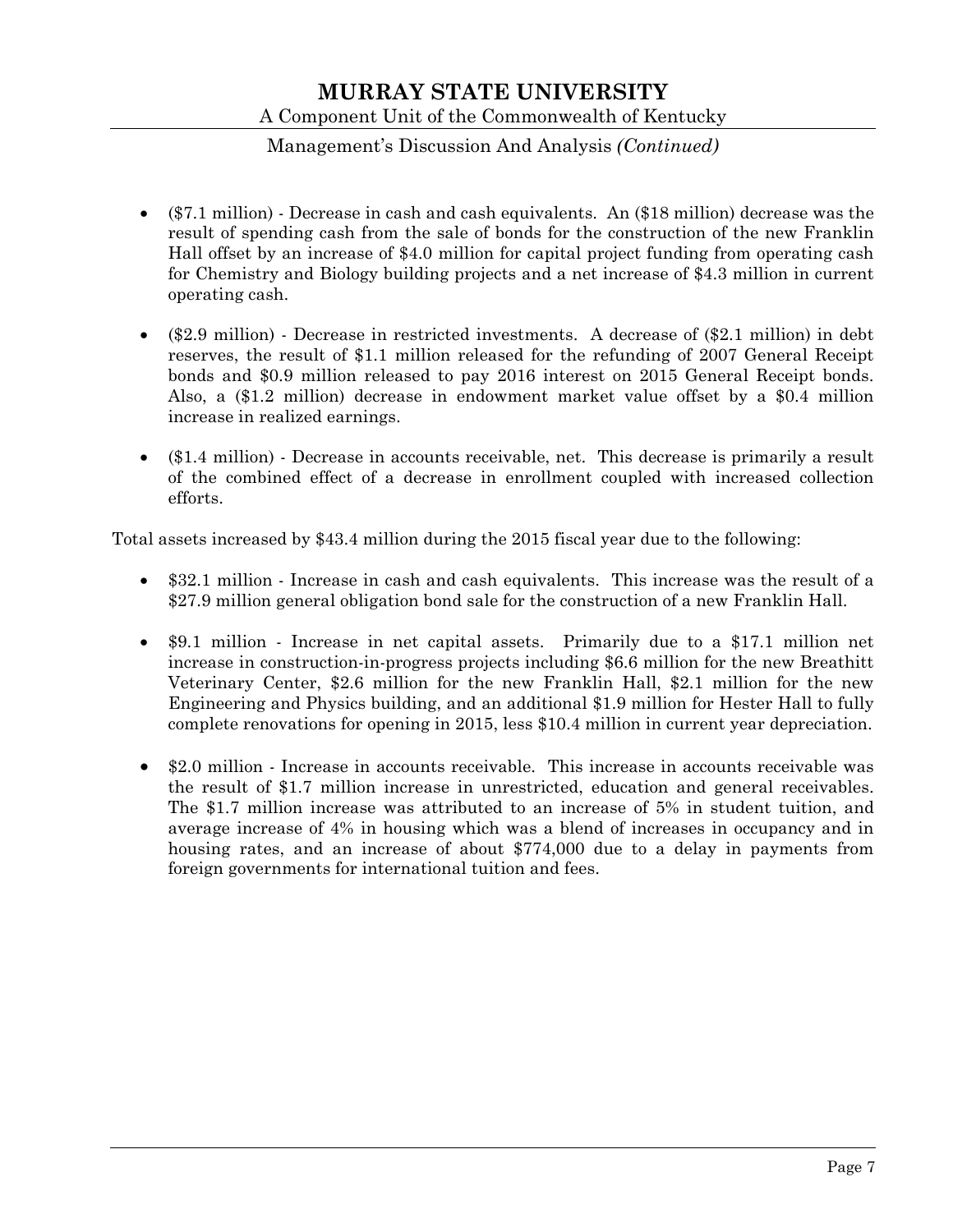Management's Discussion And Analysis *(Continued)*

### *Deferred Outflows of Resources*

A new section of the Statement of Net Position added in 2014 in compliance with GASB Statement No. 65 - *Items Previously Reported as Assets and Liabilities*. This statement required that the deferred bond refunding loss, previously reported as part of the "Long-term debt" lines, be reported instead as a deferred outflow of resources in fiscal year 2014. GASB statement 65 also required that we restate this deferred outflow for all prior years reported within these financial statements. Deferred outflows consisted of bond refunding loss from the refunding of housing and dining bond series M, N, O, P, and Q which totaled \$2.1 million for fiscal year 2016, \$2.3 million for 2015, and \$2.5 million for 2014. Also included is a bond refunding loss from the refunding of 2007 General Receipts bonds Series A which totaled \$0.8 million for fiscal year 2016. Deferred outflows also consisted of \$25.7 million for fiscal year 2016 and \$10 million for 2015 related to reporting requirements specified in GASB Statement No. 68 - *Accounting and Financial Reporting for Pensions - an amendment of GASB Statement No. 27*. This standard does not require a restatement of previous years; therefore, no outflow related to pensions is reported for 2014.

### *Liabilities*

Total liabilities at the end of the 2016 fiscal year were \$378.8 million, an increase of \$31 million. This change was due to the following:

- \$29.9 million Increase in net pension liability. GASB Statement No. 68 *Accounting and Financial Reporting for Pensions - an amendment of GASB Statement No. 27* required the reporting of the pension liability for the first time in fiscal year 2015. This represents the University's proportionate share of the net pension liability for the Kentucky state retirement plans to which the University makes contributions.
- \$5.5 million Increase in accounts payable. This increase is attributed to the net \$6.3 million increase in plant accounts payable related to the new Breathitt Veterinary Center, Franklin Hall and Engineering and Physics building. Offset by a (\$0.8 million) decrease in unrestricted accounts payable attributable to timing differences in routine payables.
- (\$5.3) million Decrease in long-term debt. This decrease is primarily the result of the 2016 principal payments on bonds and masterleases.

Total liabilities at the end of the 2015 fiscal year were \$347.8 million, an increase of \$258 million. This change was due to the following:

 \$233.6 million - Increase in net pension liability. GASB Statement No. 68 - *Accounting and Financial Reporting for Pensions - an amendment of GASB Statement No. 27* required the reporting of the pension liability for the first time in fiscal year 2015. This represents the University's proportionate share of the net pension liability for the Kentucky state retirement plans to which the University makes contributions.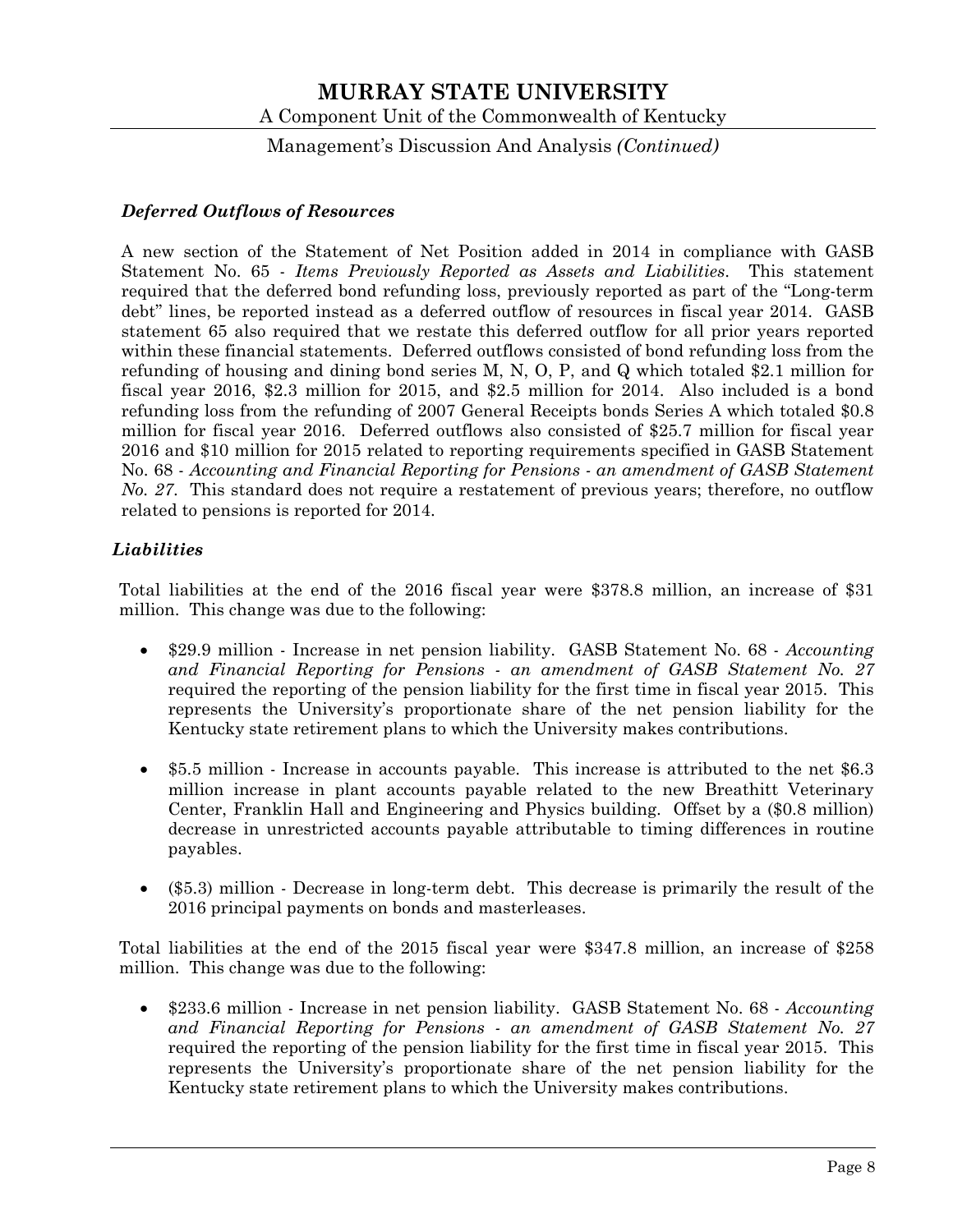## Management's Discussion And Analysis *(Continued)*

- \$22.9 million Increase in long-term debt. This increase is primarily the result of the new 2015 general obligation bonds for the construction of a new Franklin Hall.
- \$1.4 million Increase in accounts payable. This increase is attributed to the net \$1.3 million increase in plant accounts payable related to the new Breathitt Veterinary Center, Stewart Stadium turf replacement, new Franklin Hall and Engineering and Physics building.

### *Deferred Inflows of Resources*

A new section of the Statement of Net Position added in 2015 in compliance with GASB Statement No. 65 – *Items Previously Reported as Assets and Liabilities*. This statement requires that certain items are no longer to be reported as a liability. This consisted of \$6.2 million in fiscal year 2016 and \$10 million in 2015 for deferred inflows of resources related to pensions as specified in GASB Statement No. 68. Also in fiscal year 2015 was \$2 million from State capital 2014-2016 appropriations related to the new Breathitt Veterinary Center (BVC) project which was received and recorded as revenue in fiscal year 2016.

### *Net Position*

Net position which represents total equity, of the University was divided into three major categories, defined as follows:

- o Invested in capital assets, net of related debt This category represents the institution's equity in property, buildings, equipment, library holdings and other plant assets owned by the University, less related depreciation and outstanding balances of borrowings used to finance the purchase or construction of those assets.
- o Restricted This category represents those assets which are subject to externally imposed restrictions governing their use and includes classifications of nonexpendable and expendable.
	- Restricted nonexpendable net position Restricted nonexpendable net position consist solely of permanent endowments owned by the University. The corpus, as specified by the donor, is invested in perpetuity and may not be expended.
	- Restricted expendable net position Restricted expendable net position consist of those assets that may be expended by the University, but must be spent for purposes as defined by the donors and/or external entities that have placed time or purpose restrictions on the use of the assets.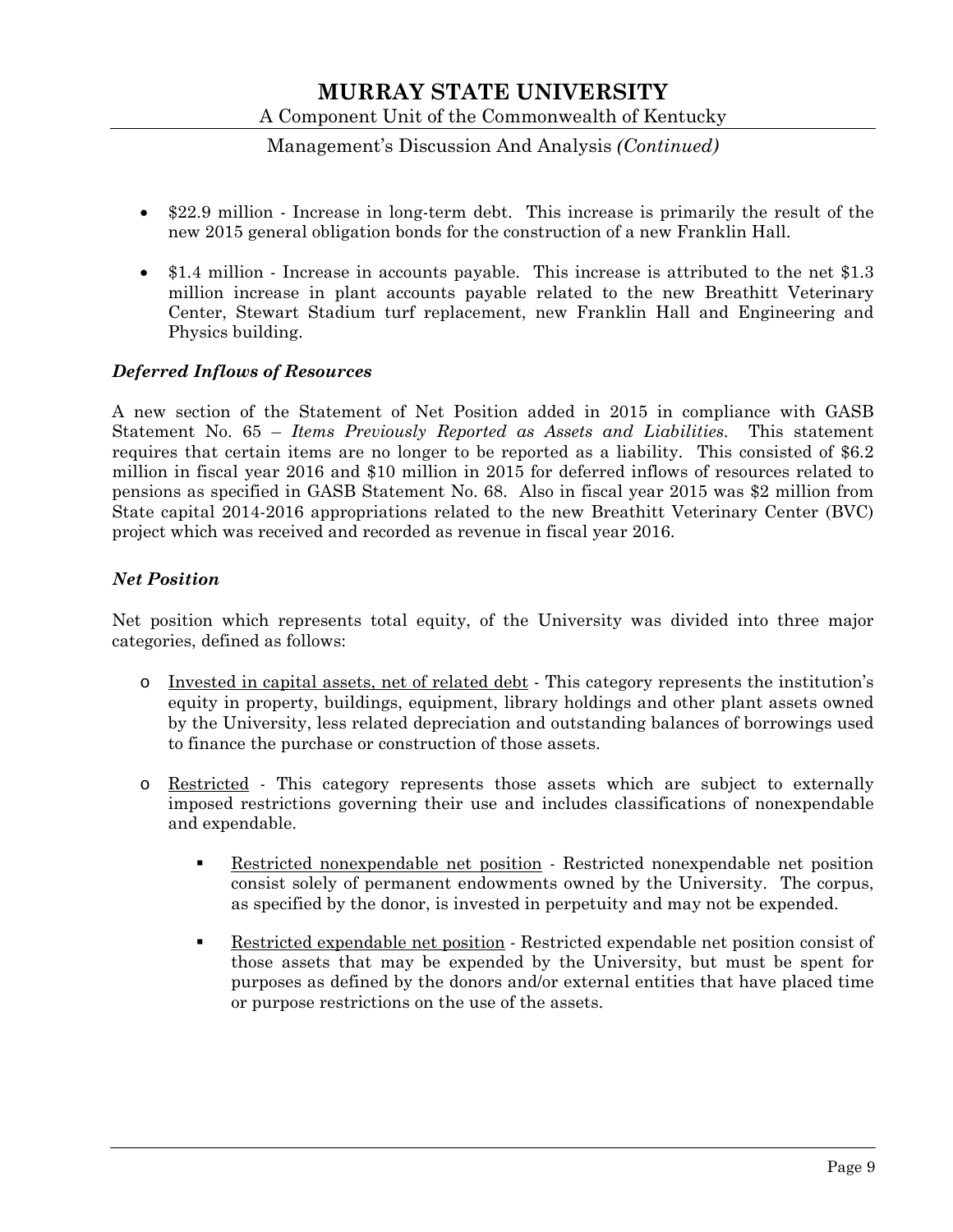### Management's Discussion And Analysis *(Continued)*

o Unrestricted - This category represents the net position held by the University that has no formal restrictions. Although unrestricted net position is not subject to externally imposed stipulations, substantially all of the unrestricted net position has been designated for various programs and initiatives, capital projects and working capital requirements.

#### **Condensed Statements of Net Position**

|                                                    | June 30, 2016    | June 30, 2015    | June 30, 2014               |
|----------------------------------------------------|------------------|------------------|-----------------------------|
| <b>Assets</b>                                      |                  |                  |                             |
| Current assets                                     | \$<br>91,608,769 | \$<br>87,921,560 | $\mathbf{\$}$<br>85,004,479 |
| Noncurrent assets                                  | 85,228,207       | 99,747,979       | 68,357,845                  |
| Capital assets                                     | 236,282,533      | 183,642,281      | 174,526,454                 |
| Total assets                                       | 413,119,509      | 371,311,820      | 327,888,778                 |
| <b>Deferred Outflows</b>                           | 28,685,297       | 12,385,586       | 2,515,426                   |
| <b>Liabilities</b>                                 |                  |                  |                             |
| Current liabilities                                | 32,635,586       | 26, 267, 195     | 24,504,802                  |
| Noncurrent liabilities                             | 346,173,839      | 321,532,369      | 65,287,203                  |
| Total liabilities                                  | 378,809,425      | 347,799,564      | 89,792,005                  |
| <b>Deferred Inflows</b>                            | 6,235,951        | 12,051,145       |                             |
| Net position                                       |                  |                  |                             |
| Invested in capital assets,<br>net of related debt | 157,389,810      | 123,222,276      | 117, 117, 865               |
| Restricted for                                     |                  |                  |                             |
| Nonexpendable                                      | 19,218,207       | 20,453,677       | 21,452,081                  |
| Expendable                                         |                  |                  |                             |
| Scholarships, research,                            |                  |                  |                             |
| instruction and other                              | 7,164,586        | 6,426,806        | 5,812,240                   |
| Loans                                              | 4,585,441        | 4,598,682        | 4,843,824                   |
| Debt service                                       | 198,988          | 2,298,843        | 1,553,637                   |
| Unrestricted                                       | (131, 797, 602)  | (133, 153, 587)  | 89,832,552                  |
| Total net position                                 | \$<br>56,759,430 | \$<br>23,846,697 | 240,612,199<br>\$           |

#### **Statements of Revenues, Expenses and Changes in Net Position**

The Statements of Revenues, Expenses and Changes in Net Position, which are generally referred to as the activities statement or income statement, present the revenues earned and expenses incurred and income or loss from operations for the current and prior fiscal years. Activities are reported as either operating or non-operating. Changes in total net position as presented on the Statements of Net Position are based on the activity presented in the Statements of Revenues, Expenses and Changes in Net Position.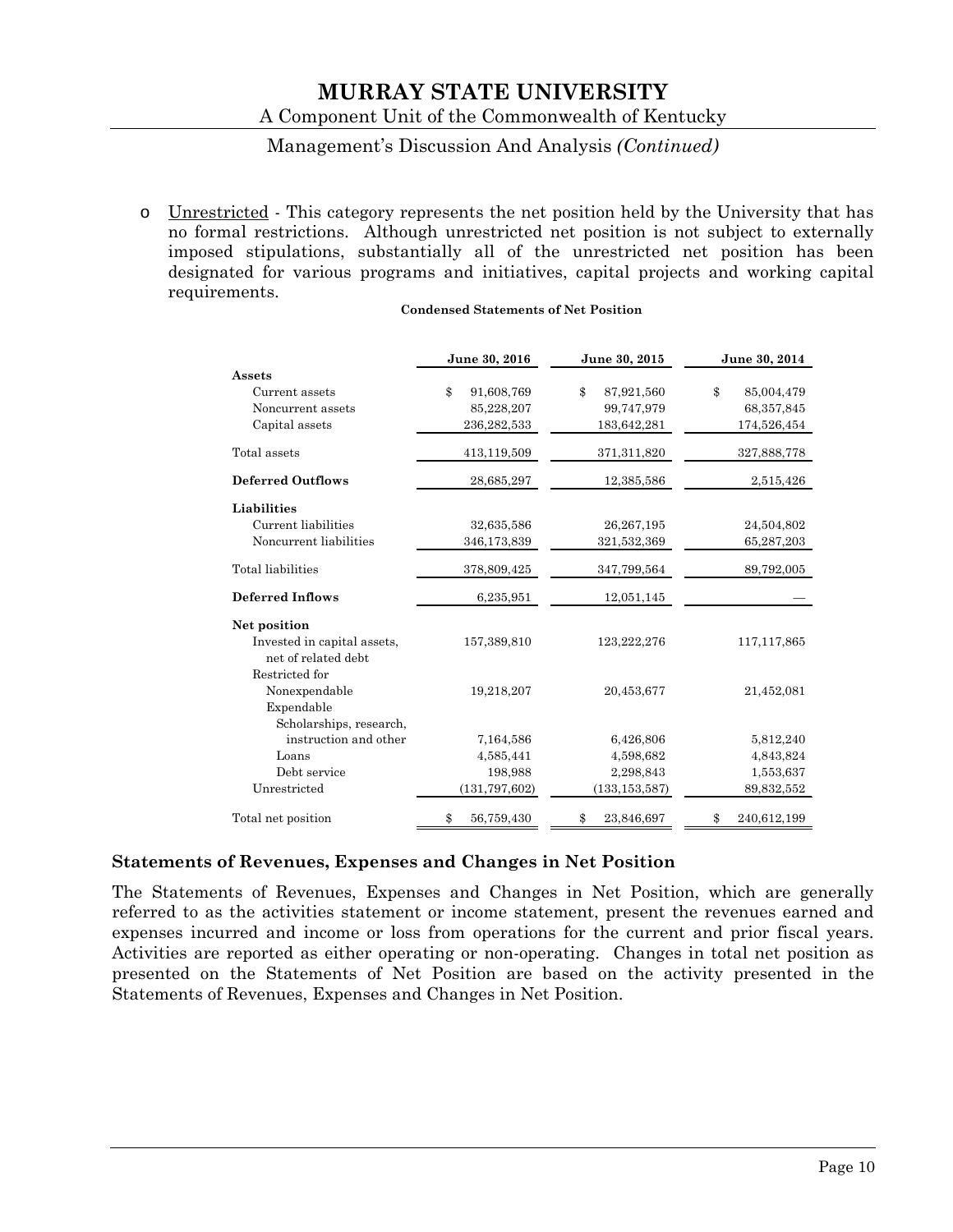Management's Discussion And Analysis *(Continued)*

The financial statements are prepared on the accrual basis of accounting, whereby revenues and assets are recognized when the service is provided and expenses and liabilities are recognized when others provide the service, regardless of when cash is exchanged. A public university's dependency on state appropriations will result in reported operating losses. The Governmental Accounting Standards Board requires state appropriations to be classified as nonoperating revenues. The utilization of long-lived capital assets is reflected in the financial statements as depreciation, which expenses the costs of an asset over its expected useful life.

### **Revenues**

Total operating revenues, which exclude state appropriations, for the 2016 fiscal year were \$119.1 million, including student tuition and fees, net of related discounts and allowances, of \$73.5 million, operating restricted grants and contracts revenues of \$6.0 million, sales, services and other revenues of \$7.7 million, and auxiliary services net revenue of \$31.9 million.

During fiscal year 2016, operating revenues decreased by (\$3.0 million). This decrease is comprised primarily of a decrease of (\$1.4 million) from sales, services, and other revenues, and (\$1.3 million) in auxiliary services, specifically housing, dining and bookstore.

The University received \$47.1 million in state appropriations for operations for 2016 and \$48 million for 2015. The (\$1 million) decrease was the result of a mid-year 2% state appropriation rescission enacted in the fourth quarter of fiscal year 2016. State appropriations are required to be classified as nonoperating revenues; however, these funds were used to support University operating activities.

The comparative sources of total operating revenues and nonoperating state appropriation revenues are reflected in the following chart:



### **Operating Revenues and State Appropriations (In Thousands)**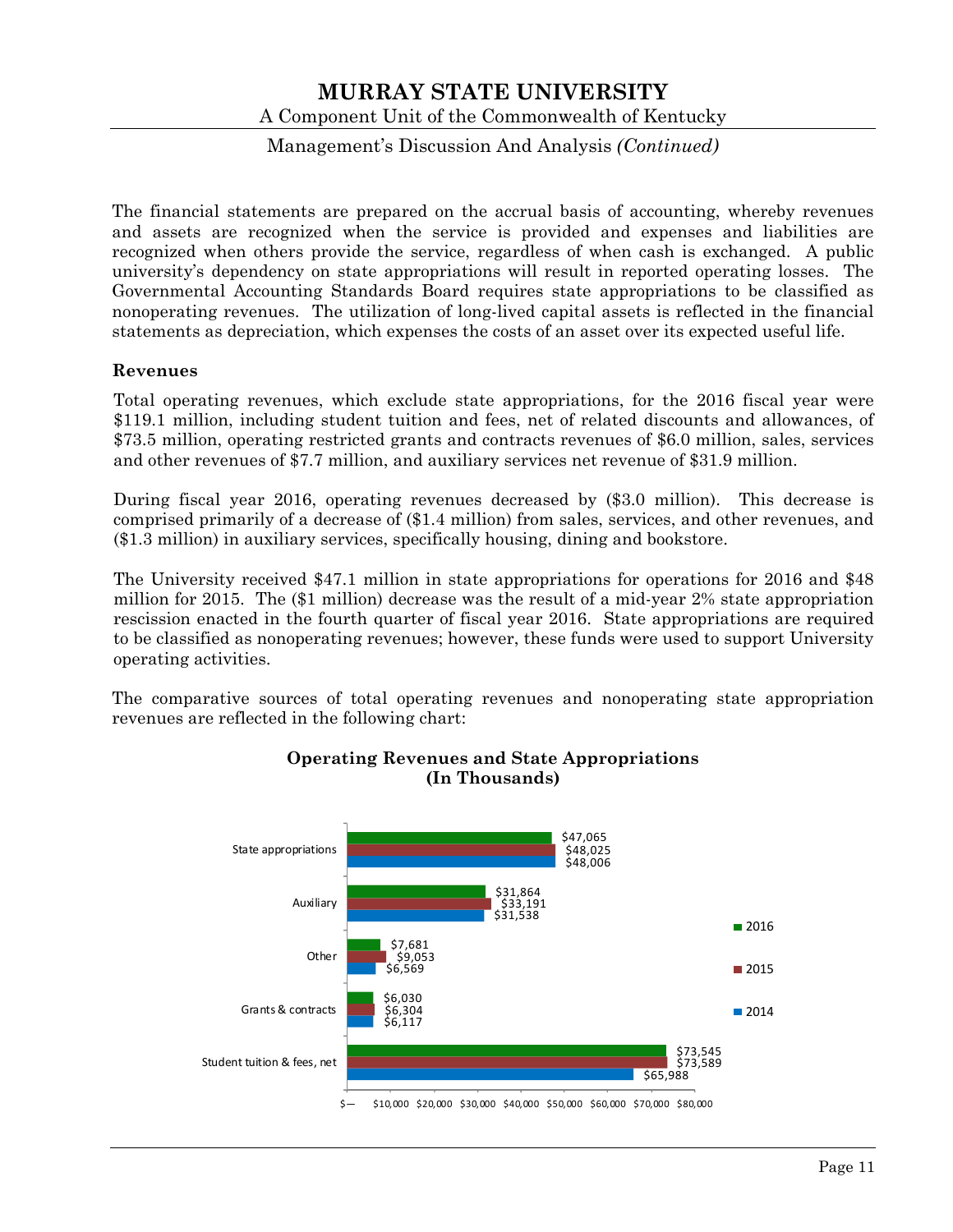### Management's Discussion And Analysis *(Continued)*

#### **Expenses**

Total operating expenses for the 2016 fiscal year were \$190.4 million. Academic Affairs, which include instruction, research, libraries and academic support, represent the largest portion of the operating expenses totaling \$81.9 million or 43%. Student Affairs, which include student services, financial aid and auxiliary services, was \$54.5 million or 29% and other expenses which include public service, institutional support, depreciation and operation and maintenance amounted to \$54.0 million or 28%. Depreciation for all areas of the University is reported as an operating expense and was not allocated to each program group, except for auxiliary enterprises.

Operating expenses increased for the year ended June 30, 2016, by \$5.2 million. The primary reasons for the increase in operating expenses are as follows:

- \$7.6 million Increase in overall operating expenses as the result of the adoption of GASB Statement No. 68. This expense represents the University's proportionate share of expenses related to Kentucky state pension plans. The University's proportionate expenses were \$4.7 million in 2016 and \$1.3 million in 2015 for the Kentucky Employee Retirement System and \$6.6 million in 2016 and \$2.4 million in 2015 for the Kentucky Teachers' Retirement System.
- (\$1.2 million) Decrease in operation and maintenance of plant expenses, before pension adjustments, as the result of a one-time \$1.3 million inventory adjustment for facilities management. Individual areas within facilities management, such as plumbing, HVAC, and electrical, had been acquiring specific parts outside the warehouse inventory. This accumulation of parts has reached a level that requires inventory tracking and reporting.
- (\$1.1 million) Decrease in overall operation spending, not including salaries, benefits, or inventory mentioned above. The primary factor in this decrease was a directive to departments to more closely monitor spending because of the pending general appropriation cuts enacted by the Governor.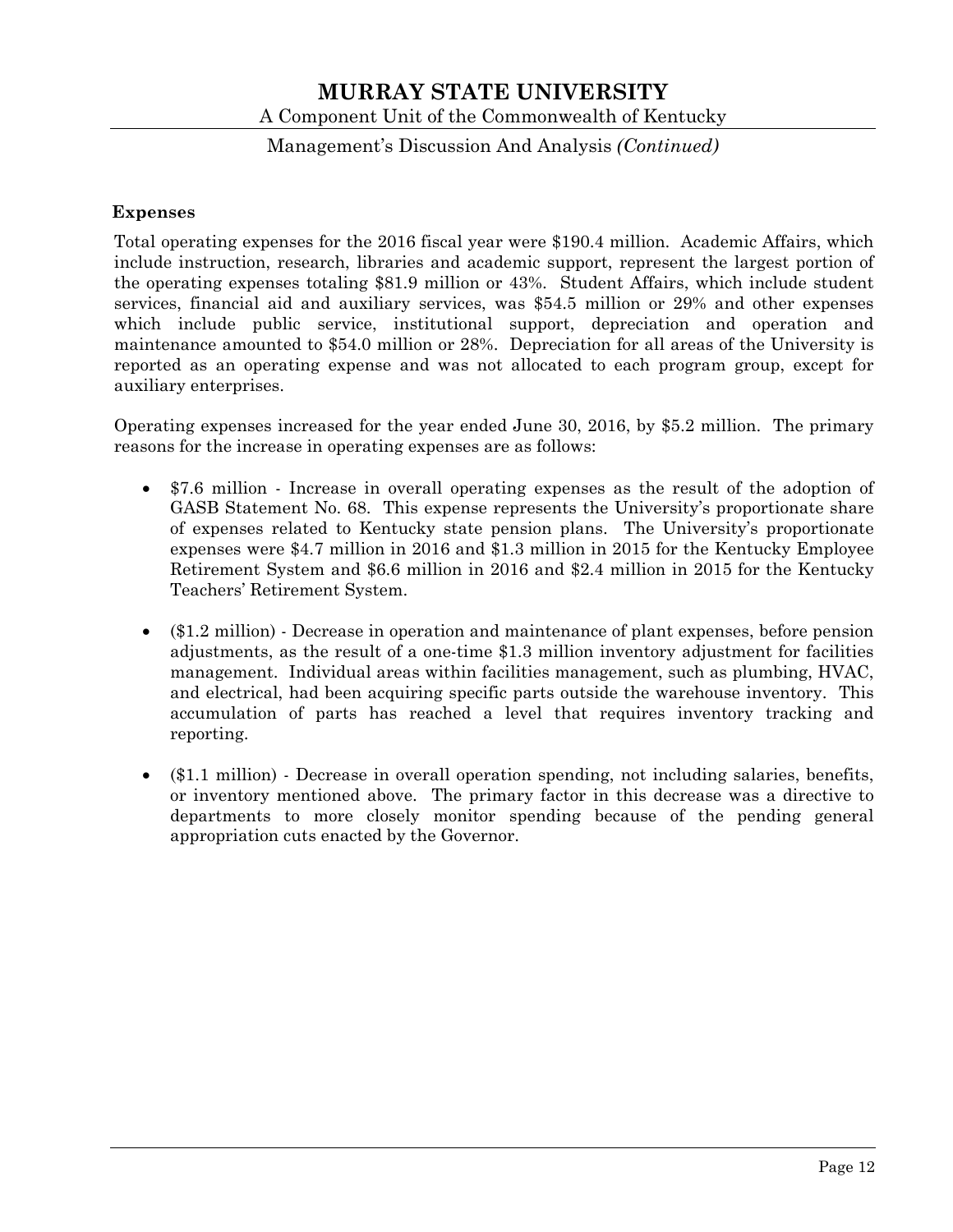Management's Discussion And Analysis *(Continued)*

Operating expenses by type are reflected in the following chart:

**University Operating Expenses Year Ended June 30, 2016** 



The net loss from operations for the year ended June 30, 2016, was \$71.3 million. Nonoperating revenues, net of expenses, of \$69.5 million, insurance reimbursements of \$302,000, capital gifts of \$189,000 and endowment gifts of \$101,000 resulted in an increase in net position of \$32.9 million for the year ended June 30, 2016. This increase in net position is primarily the result of an increase in state capital appropriations of \$29.8 million related to the new BVC and Engineering and Physics building projects.

The net loss from operations for the year ended June 30, 2015, was \$63.1 million. Nonoperating revenues, net of expenses, of \$71.4 million, insurance reimbursements of \$654,000, capital gifts of \$588,000 and endowment gifts of \$35,000 resulted in an increase in net position of \$13.9 million for the year ended June 30, 2015. This increase in net position is the result of an increase in operating revenues of \$11.9 million and an increase in state capital appropriations of \$4.3 million.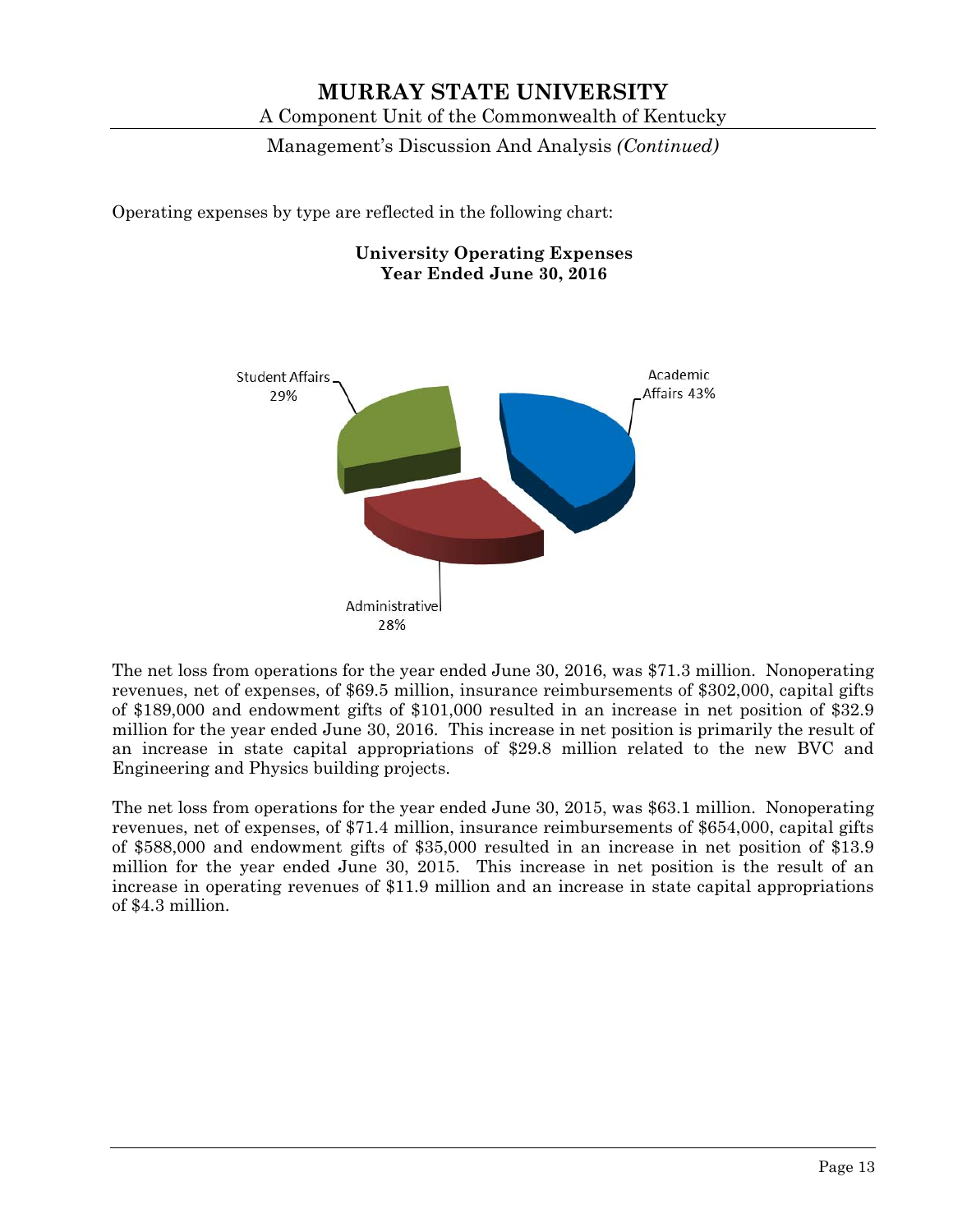# A Component Unit of the Commonwealth of Kentucky

## Management's Discussion And Analysis *(Continued)*

| Condensed Statements of Revenues, Expenses, and Changes in Net Position                                                                                                                                                           |    |                |    |                    |    |                |
|-----------------------------------------------------------------------------------------------------------------------------------------------------------------------------------------------------------------------------------|----|----------------|----|--------------------|----|----------------|
|                                                                                                                                                                                                                                   |    | 2016           |    | 2015               |    | 2014           |
| <b>Operating revenues</b>                                                                                                                                                                                                         |    |                |    |                    |    |                |
| Student tuition and fees, net                                                                                                                                                                                                     | \$ | 73,544,641     | \$ | 73,588,701         | \$ | 65,988,011     |
| Grants and contracts                                                                                                                                                                                                              |    | 6,030,275      |    | 6,304,331          |    | 6,117,059      |
| Other                                                                                                                                                                                                                             |    | 7,680,689      |    | 9,053,462          |    | 6,569,393      |
| Auxiliary, net                                                                                                                                                                                                                    |    | 31,863,895     |    | 33,191,335         |    | 31,538,445     |
| Total operating revenues                                                                                                                                                                                                          |    | 119,119,500    |    | 122, 137, 829      |    | 110,212,908    |
| <b>Operating expenses</b>                                                                                                                                                                                                         |    |                |    |                    |    |                |
| Instruction                                                                                                                                                                                                                       |    | 68,688,820     |    | 65,098,722         |    | 61,028,117     |
| Other educational and general                                                                                                                                                                                                     |    | 88,453,700     |    | 86,433,802         |    | 86,079,615     |
| Depreciation                                                                                                                                                                                                                      |    | 8,151,607      |    | 8,919,737          |    | 8,244,719      |
| Auxiliary enterprises                                                                                                                                                                                                             |    | 23,045,892     |    | 23,331,199         |    | 21,947,340     |
| Auxiliary depreciation                                                                                                                                                                                                            |    | 2,035,798      |    | 1,440,540          |    | 1,277,967      |
| Total operating expenses                                                                                                                                                                                                          |    | 190,375,817    |    | 185,224,000        |    | 178,577,758    |
| Operating loss                                                                                                                                                                                                                    |    | (71, 256, 317) |    | (63,086,171)       |    | (68, 364, 850) |
| Nonoperating revenues                                                                                                                                                                                                             |    |                |    |                    |    |                |
| State appropriations                                                                                                                                                                                                              |    | 47,064,600     |    | 48,025,100         |    | 48,005,800     |
| Other nonoperating revenues                                                                                                                                                                                                       |    | 22,388,681     |    | 23,418,862         |    | 25,120,252     |
| Total nonoperating revenues                                                                                                                                                                                                       |    | 69,453,281     |    | 71,443,962         |    | 73,126,052     |
| Other revenues                                                                                                                                                                                                                    |    |                |    |                    |    |                |
| State capital appropriations and other                                                                                                                                                                                            |    | 34,715,769     |    | 5,551,754          |    | 82,515         |
| $\mathbf{r}$ and the set of the set of the set of the set of the set of the set of the set of the set of the set of the set of the set of the set of the set of the set of the set of the set of the set of the set of the set of |    | 00.010.700     |    | $10.000 \text{ F}$ |    | 1.010.717      |

#### **Condensed Statements of Revenues, Expenses, and Changes in Net Position**

| Increase in net assets                                                               | 32,912,733 | 13,909,545      | 4,843,717   |
|--------------------------------------------------------------------------------------|------------|-----------------|-------------|
| Net position, beginning of year<br>Restatement of beginning net position for pension | 23,846,697 | 240,612,199     | 235,768,482 |
| liability                                                                            |            | (230, 675, 047) |             |
| Net position, beginning of year (restated)                                           | 23,846,697 | 9,937,152       | 235,768,482 |
| Net position, end of year                                                            | 56,759,430 | 23,846,697      | 240,612,199 |

#### **Statements of Cash Flows**

The Statements of Cash Flows provide a summary of the sources and uses of cash by defined categories. The principal purposes of the Statements of Cash Flows are to provide information about the University's cash receipts and payments during the years and to help assess the University's ability to generate future net cash flows and meet obligations as they become due, as well as its need for external financing.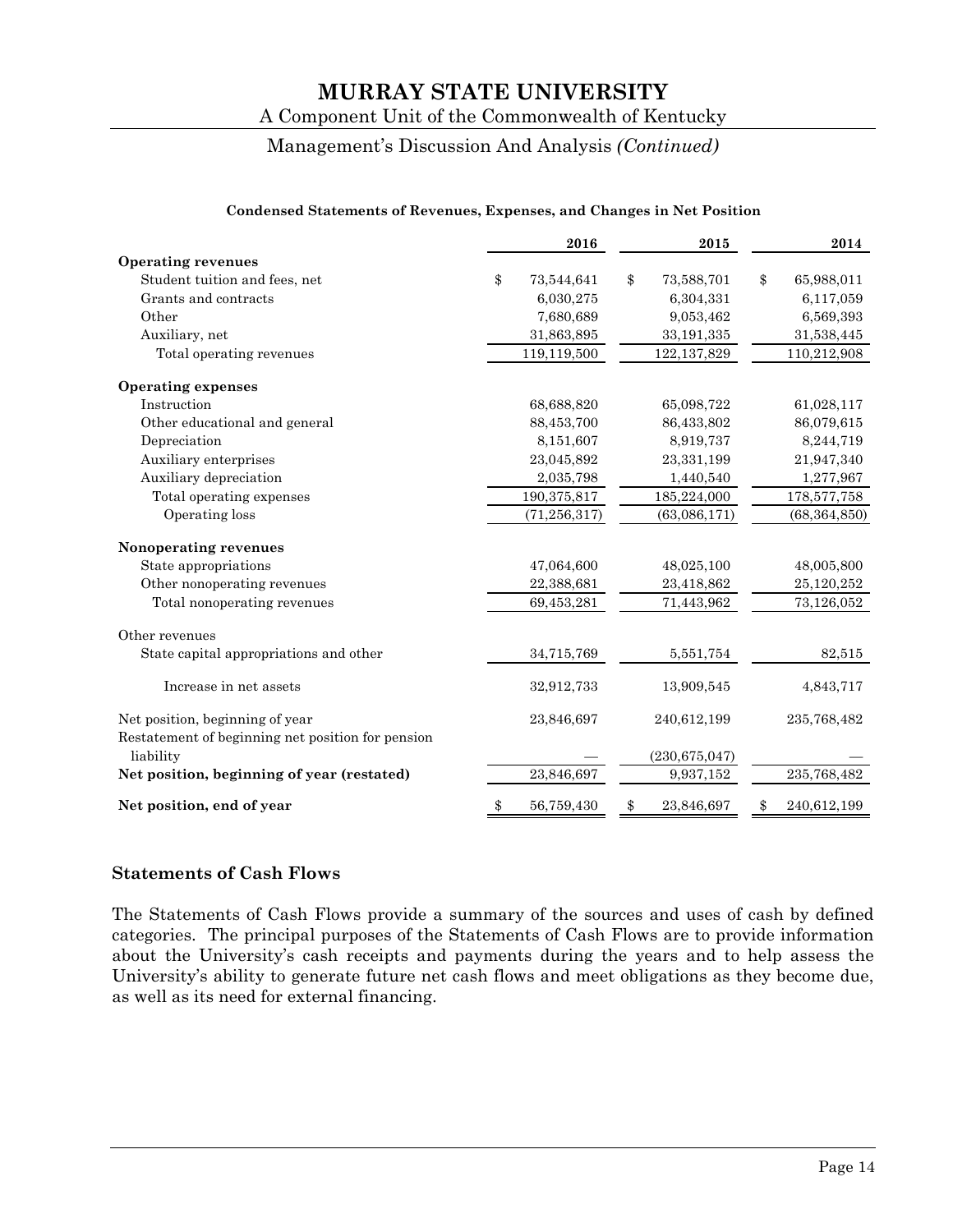### Management's Discussion And Analysis *(Continued)*

#### For the year ended June 30, 2016:

The net cash used in operating activities reflects the net cash used for general operations of the University, which decreased by (\$1.3 million) during 2016. This decrease in cash used was primarily due to increases in net tuition and fees, grants and contracts, and sales and other revenues, as well as decreases in payments to suppliers, offset by decreases in auxiliary revenues.

The cash flows from noncapital financing activities decreased by (\$1.8 million) during 2016. This change was primarily due to the decreases in non-operating grants and contracts of (\$1.3 million) from Pell grants and other various federal grants.

The net cash flows provided by/(used in) capital and related financing activities represent cash used for the acquisition, construction and renovation of capital assets, changed from \$10.1 million provided during 2015 to (\$32.0 million) used during 2016, a (\$42.1 million) decrease. Part of this decrease is due to \$27.9 million in 2015 Series A general receipt bonds issued for the construction of a new Franklin Hall. Also contributing to the decrease were \$8.4 million of cash used for principal payments on capital debt attributable to the refunding of 2007 general receipt bonds. There was also net cash used for the purchase of capital assets of \$17.8 million.

The cash flows provided by investing activities represent the cash activities of investments, which increased by \$3.5 million for 2016. This increase was primarily the result of increases in proceeds from sales and maturities of investments. The refunding of the 2007 general receipts bonds resulted in the liquidation of debt service investments of \$1.1 million. Also, the \$909,000 for the 2015 general receipts bond purchase to be used towards the first two semi-annual interest payments on the bond obligation was liquidated during 2016. Additionally, there was a net increase in investment and interest receipts of \$536,000, primarily from increases in restricted interest from the MSU Foundation.

#### For the year ended June 30, 2015:

The net cash used in operating activities reflects the net cash used for general operations of the University, which decreased by (\$6.1 million) during 2015. This decrease in cash used was primarily due to increases in net tuition and fees and decreases in payments to suppliers offset by increases in payments for wages and fringes.

The cash flows from noncapital financing activities decreased by \$1.1 million during 2015. This change was primarily due to the decreases in endowment investments. The change in endowment proceeds invested with MSU Foundation was \$455,000. The decrease in endowment income, which represents the increase of unrealized losses in the market value of endowments, was \$1.5 million. Also, there was an increase in non-operating grants and contracts of \$964,000 from increases in Pell grants, increases in KEES funds, and a new grant for the acquisition of an MRI analyzer.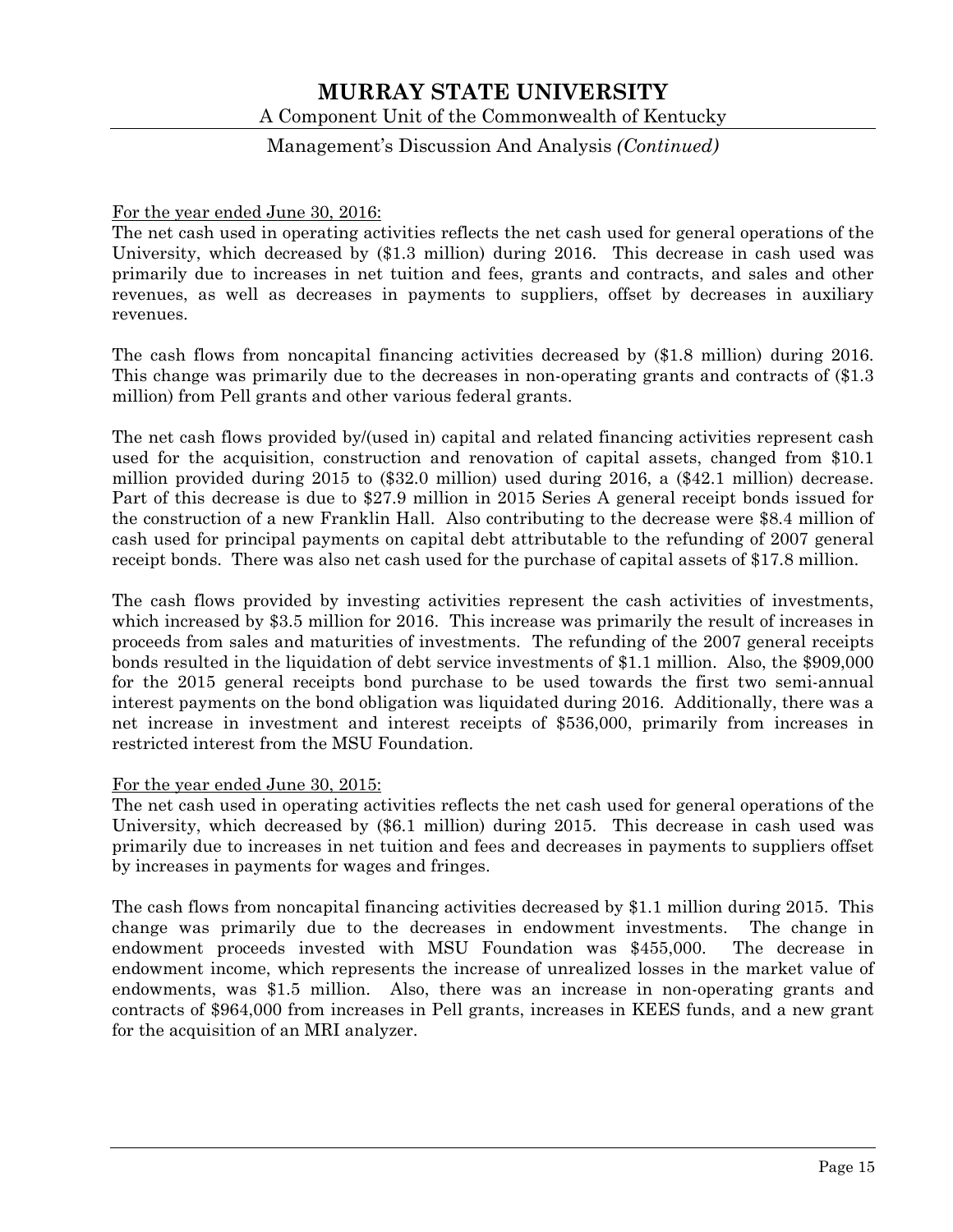A Component Unit of the Commonwealth of Kentucky

### Management's Discussion And Analysis *(Continued)*

The net cash flows provided by/(used in) capital and related financing activities represent cash used for the acquisition, construction and renovation of capital assets, changed from (\$18.1 million) used during 2014 to \$10.1 million provided during 2015, a \$28.2 million change. \$27.9 million of this increase is due to the 2015 issuance of Series A general receipt bonds issued for the construction of a new Franklin Hall. Also contributing to the increase were a \$4.3 million increase in state capital appropriations received for the new BVC and Engineering and Physics buildings offset by a \$3.3 million increase in cash used for capital construction costs, primarily contributed to those same two projects.

The cash flows provided by investing activities represent the cash activities of investments, which increased by \$796,000 for 2015. This increase was primarily the result of increases in investment and interest receipts, which were up \$1.7 million. This increase was partially offset by a (\$914,000) decrease in purchases of investments related to additional cash used to set up a \$909,000 investment pool related to the 2015 general obligation bond purchase to be used towards the first two semi-annual interest payments on the bond obligation.

|                                          | 2016                 | 2015               |     | 2014         |
|------------------------------------------|----------------------|--------------------|-----|--------------|
| Cash provided/(used by):                 |                      |                    |     |              |
| Operating activities                     | \$<br>(48, 433, 051) | \$<br>(49,741,490) | \$. | (55,799,306) |
| Noncapital financing activities          | 68,577,099           | 70,466,385         |     | 71,598,909   |
| Capital and related financing activities | (32,009,512)         | 10,071,879         |     | (18,094,311) |
| Investing activities                     | 4,808,278            | 1,300,696          |     | 504,301      |
| Net increase in cash                     | (7,057,186)          | 32,097,470         |     | (1,790,407)  |
| Cash and cash equivalents, beginning     |                      |                    |     |              |
| of year                                  | 143,938,412          | 111.840.942        |     | 113,631,349  |
| Cash and cash equivalents, end of year   | 136,881,226          | 143,938,412        |     | 111.840.942  |

#### **Condensed Statements of Cash Flows**

#### **Capital Assets and Debt Administration**

The University had a \$61.9 million increase in capital assets, before accumulated depreciation, during the fiscal year ended June 30, 2016. This change is primarily due to \$22.2 million spent in 2016 for construction of the new BVC, \$23.2 million for the construction of the new Franklin Hall, and \$12.9 million for construction of the Engineering and Physics building.

Construction-in-progress increased \$58.8 million in 2016. This increase was the result of the above mentioned construction and renovation projects, offset by completing the Stewart Stadium turf project at a cost of \$553,000, and the Reagan Field lighting project of \$385,000.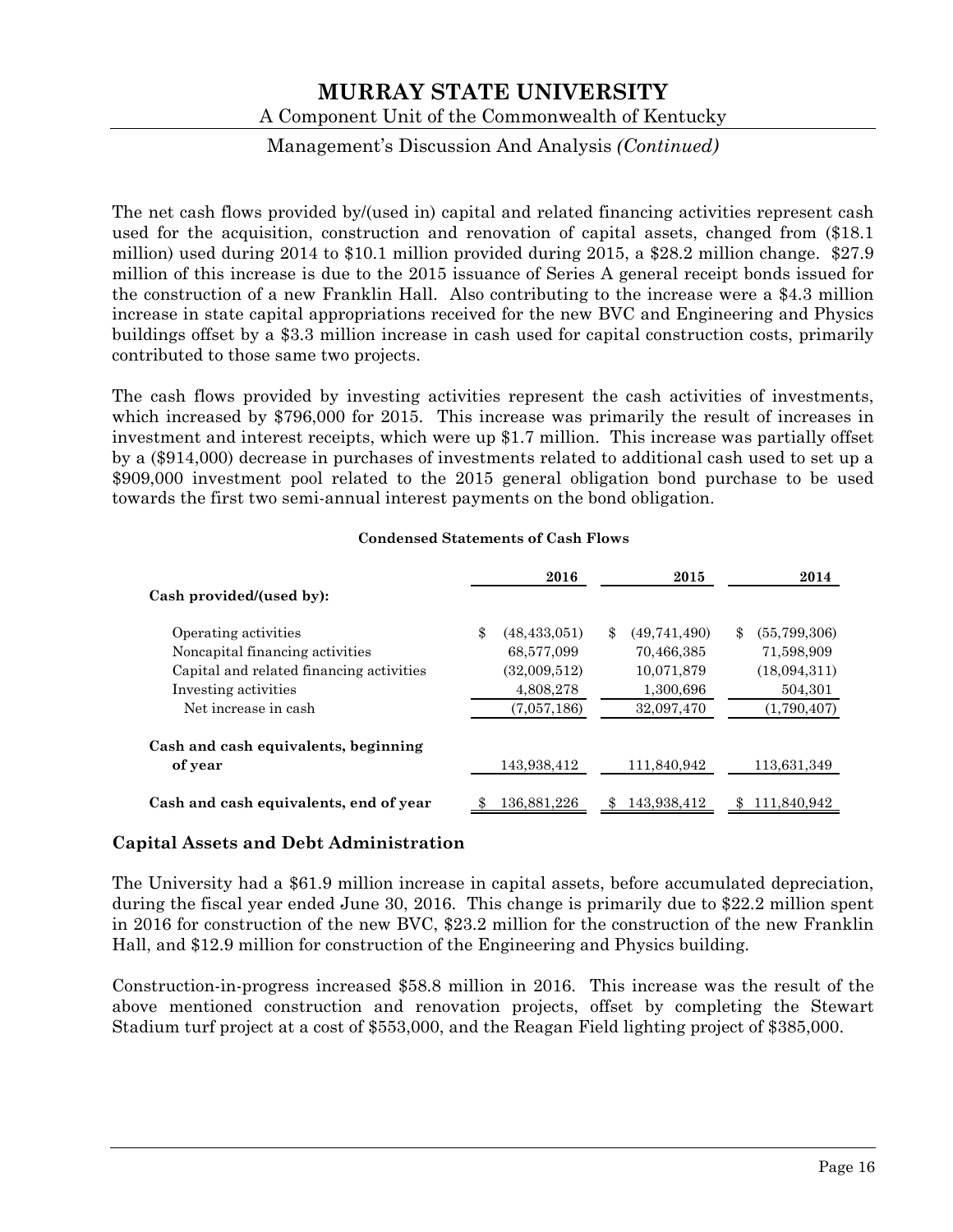A Component Unit of the Commonwealth of Kentucky

#### Management's Discussion And Analysis *(Continued)*

Capital assets as of June 30, 2016, and changes during the year are as follows:

|                           | <b>Balance</b>  | <b>Net Change</b> |
|---------------------------|-----------------|-------------------|
|                           | June 30, 2016   | 2015-16           |
|                           |                 |                   |
| Land                      | \$<br>9,920,222 | \$<br>191,635     |
| Construction in progress  | 76,632,426      | 58,787,179        |
| Museum and collectibles   | 677,635         | 1,550             |
| <b>Buildings</b>          | 278, 366, 153   | 857,542           |
| Non-building improvements | 16,464,827      | 1,092,256         |
| Equipment                 | 31,208,716      | 1,183,847         |
| Software                  | 1,932,019       |                   |
| Library holdings          | 30,122,072      | (216,541)         |
| Livestock                 | 165,750         |                   |
| Accumulated depreciation  | (209, 207, 287) | (9,257,216)       |
| Total                     | 236, 282, 533   | 52,640,252        |

Debt as of June 30, 2016, and changes during the year are as follows:

|                        | <b>Balance</b><br>June 30, 2016 | Net Change<br>2015-16 |
|------------------------|---------------------------------|-----------------------|
| General receipts bonds | \$<br>75,835,000                | \$<br>(3,815,000)     |
| Bond discount          | (60,085)                        | 153,302               |
| Bond premium           | 2,188,815                       | 75,700                |
| City of Murray         | 8,124,999                       | (340,000)             |
| Master lease payable   | 1,252,868                       | (873, 959)            |
| Total                  | \$<br>87, 341, 597              | \$<br>(4,799,957)     |

### **Infrastructure Assets**

Infrastructure assets are defined by GASB No. 34 as long-lived assets that are normally stationary in nature and normally can be preserved for a significantly greater number of years than most capital assets. These types of assets will typically be permanent nonbuilding additions that service the entire campus. The University has adopted the modified approach of accounting for its infrastructure assets. This approach requires that an asset management system be established and maintained. Such a system would assess and disclose that all eligible infrastructure assets are being preserved approximately at (or above) a condition level established. To date, the University has not identified any assets that should be classified as infrastructure.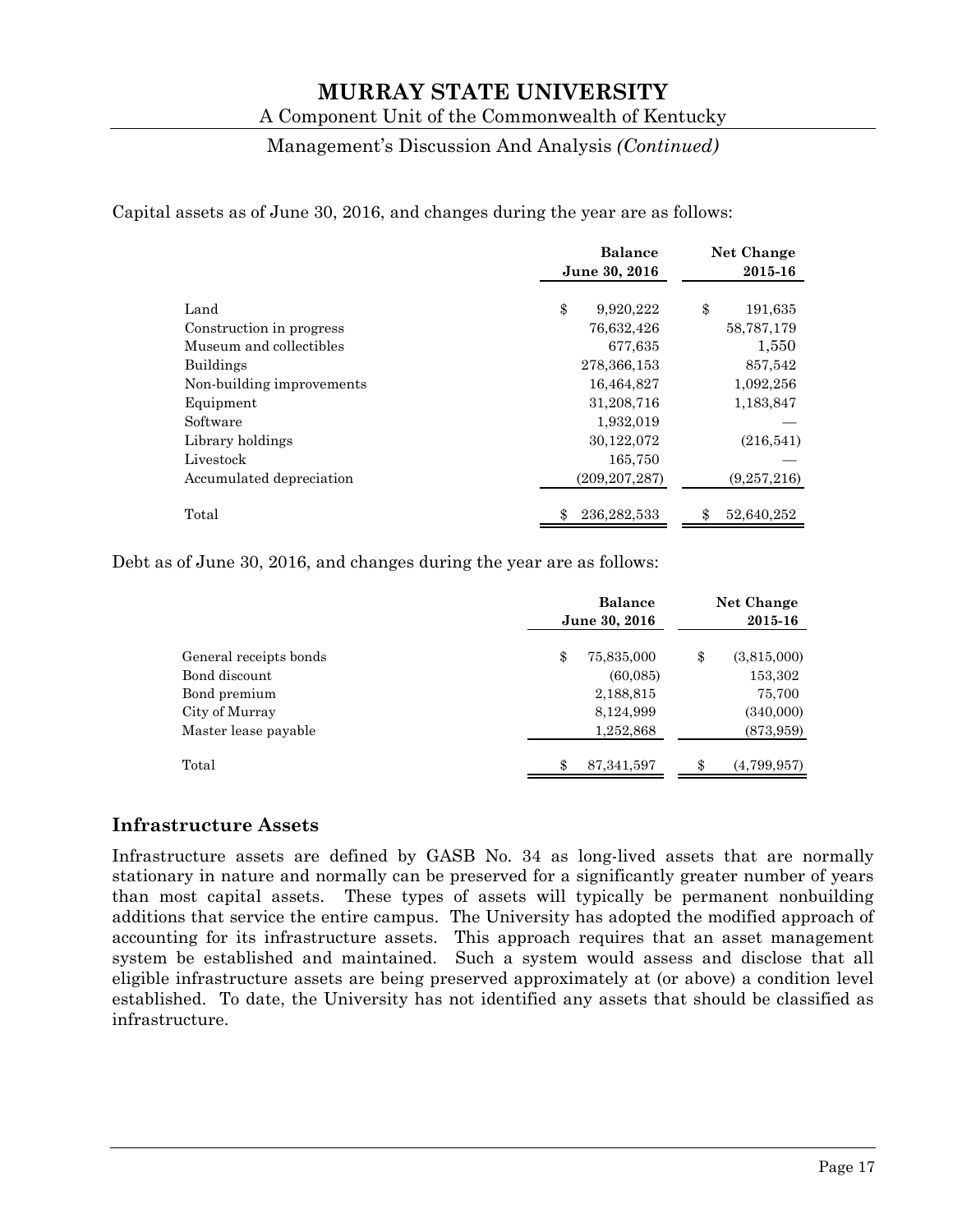### Management's Discussion And Analysis *(Continued)*

Additional information for Capital Assets and Debt can be found in Notes 7 and 11, respectively, to the financial statements.

#### **Economic Factors Affecting Future Periods**

 $\triangleright$  In fiscal year 2016, Kentucky's General Fund receipts rose for the sixth consecutive year and exceeded \$10 billion for the first time ever. Final 2016 General Fund revenues were \$10,338.9 million, or 3.7%, more than 2015 collections. General Fund revenues were \$49.0 million or 0.5% more than the official revenue estimate which had projected 3.2% growth.

The national economic outlook for the U.S. economy heading into 2017 is less positive than was anticipated at the beginning of 2016. Going forward, there is increasing uncertainty about the state's outlook considering the national conditions.

The above was reported in the 2016 annual edition of Commonwealth of Kentucky Quarterly Economic & Revenue Report.

- $\triangleright$  In 2015, the University extended the five minute response (5MR) contract with the Tennessee Valley Authority (TVA) through September 30, 2017. This contract allows TVA to conserve and redirect energy during crisis situations by requiring the University to shut down power to the main campus within five minutes of contact from TVA. This contract represents annual savings for the University of approximately \$325,000. Due to other regulatory restrictions, on October 1, 2016, the University intends to request TVA to begin the termination of the contract. The termination process will take four to six weeks to enact.
- $\triangleright$  The University continues to manage ongoing deferred maintenance issues. This backlog is being addressed through a combination of an annual allocation of university funds restricted to deferred maintenance projects, one-time funding, capital renewal funding from State resources, funding from potential energy savings projects, and the use of reserves as appropriate. With aging buildings and infrastructure, deferred maintenance will continue to be a funding focus for the University. However, the development of more preventative maintenance programs is a priority.
- The University continues to provide health insurance to employees through a selffunded program. As reflected in national trends, the costs of health claims continue to be a major expense for the University. To help manage these costs, the University redesigned their health and wellness options for 2016. Plan design changes included a tobacco premium surcharge and a wellness premium discount. Although actual plan data is only available through the mid-point of 2016, early estimates indicate that the redesign will significantly help manage the plan's cost.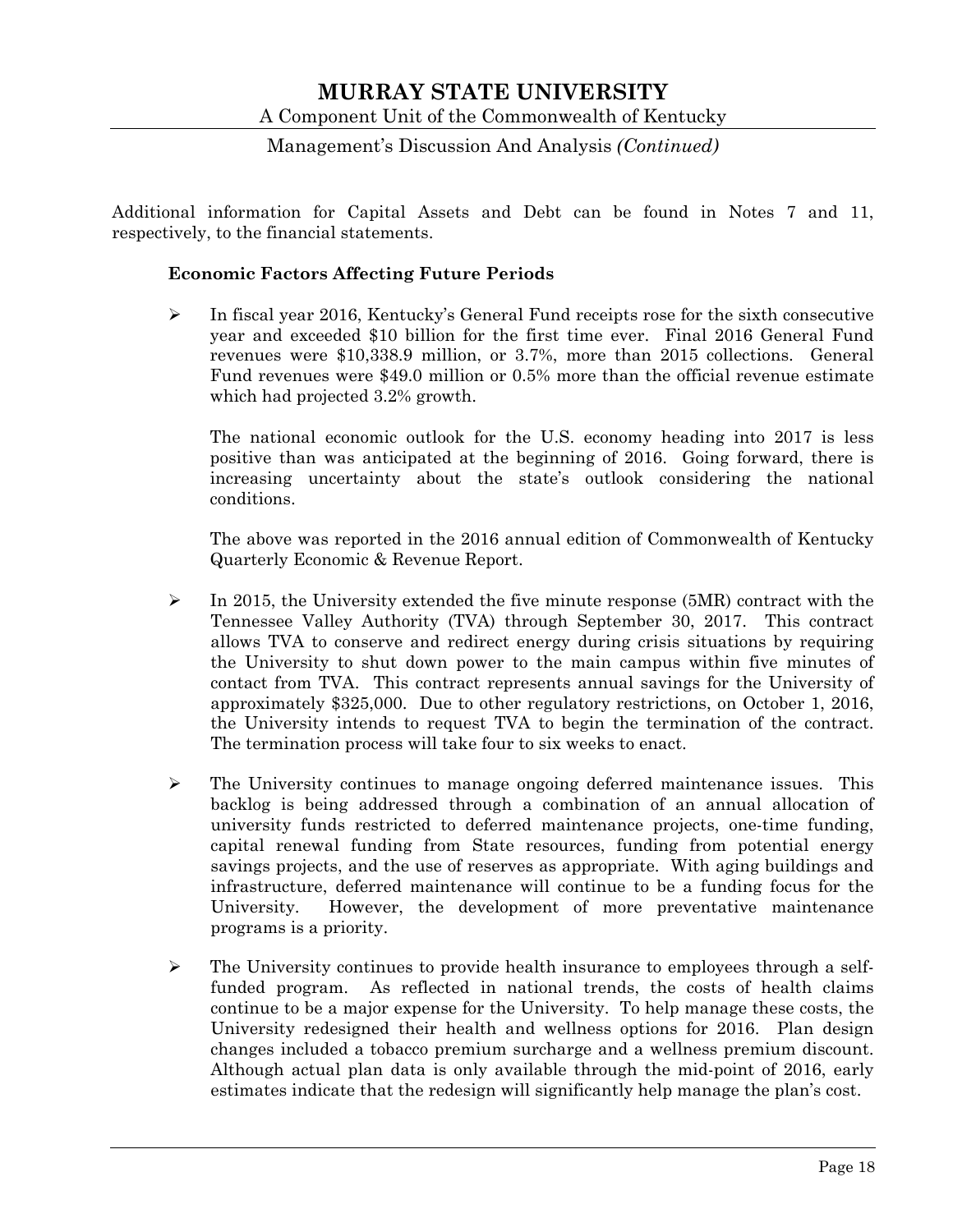## Management's Discussion And Analysis *(Continued)*

- $\triangleright$  The overtime changes as outlined in the Department of Labor's final regulations for the Fair Labor Standards Act (FLSA) overtime changes will have a significant impact on University financial resources. The final regulations, which will be effective December 1, 2016, set the salary threshold of \$47,476 (\$913 per week) and will impact approximately 200 positions currently classified as exempt from the overtime regulations. In addition to the ongoing cost of additional overtime, implementing these changes has a significant impact for Human Resources, as well as the Payroll Office. There are additional challenges that have to be addressed concurrently, including salary compression, as well as a comprehensive review of the structure of the institutional compensation system.
- Madisonville Community College (MCC) is constructing a new \$20 million Postsecondary Education Center on their campus in Madisonville, Kentucky. MCC has worked closely with Murray State University in regard to the fundraising and development of this building since 50% of this building will be exclusively leased for university education space. MCC will use the remaining 50% for their educational purposes. MCC will receive \$15 million from the state and \$5 million has been raised in private funds. The project is under construction and is expected to be completed in early 2018.
- In June 2015, the Jones Chemistry Building's annual inspection revealed approximately 80 fume hoods that were deemed inoperable due to improper air handling which resulted in an instructional emergency. Later in the summer of 2015 the Jones Chemistry Building began to exhibit significant moisture issues as well. Total cost of the repairs and renovation are still estimated to be between one million and two million dollars. Progress continues, as of June 30, 2016, to develop a proposed settlement among the parties, so that renovation work can begin.
- $\triangleright$  In July 2015, significant moisture issues and the discovery of hidden water damages were identified in the Biology Building. The University is continuing to work with construction companies, architects, design firms and consultants to identify the source of the problem. As of June 30, 2016, no comprehensive solution has been determined, although the University is close to identifying several interrelated causes. Total cost of the repairs and renovations are estimated to be between \$1 - \$2 million.
- $\triangleright$  In September 2016, mold issues were discovered in Springer Residence Hall as a result of an unusually rainy July and August and an aging facility. As a result, all residents were moved to other residence halls. The mold was tested and has been identified as non-toxic, allergen type mold. Estimates of the cost to repair are being developed now. The residence hall is not expected to reopen during fall 2016.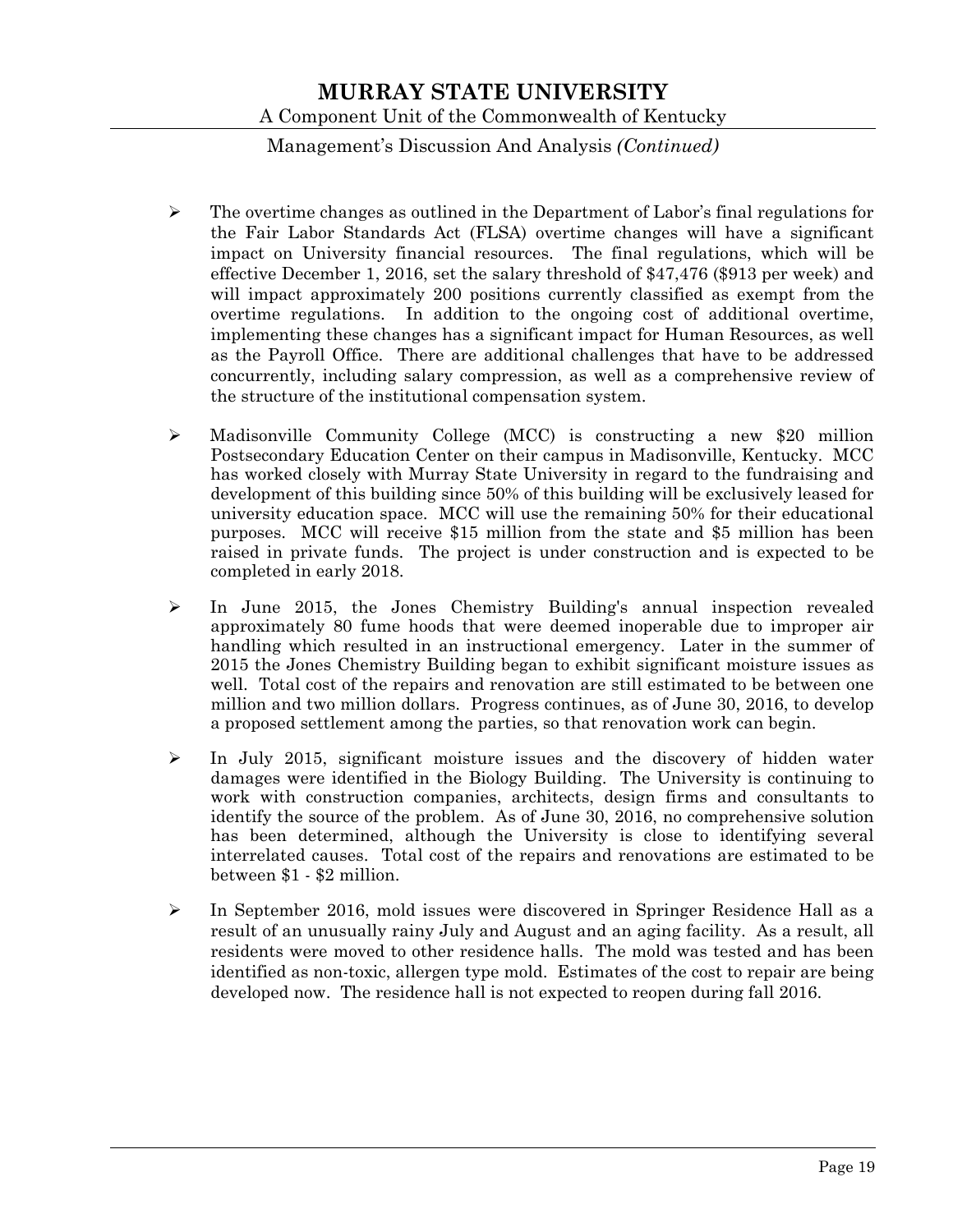### Management's Discussion And Analysis *(Continued)*

 $\triangleright$  The University's electrical distribution infrastructure is aging and not adequate to meet the demands of the current campus footprint and its electrical needs. With the exception of two recently rebuilt transformers, the primary electrical infrastructure is 40+ years old. As new and expanded buildings have been built and electrical demand has increased, the electrical infrastructure has not been modified. Electrical systems within older buildings have also not been upgraded to meet current needs; therefore, more stress is placed on each of these systems. Instructional and administrative facilities are more and more dependent upon electrical systems to service necessary technology, HVAC, emergency systems and laboratories within these buildings.

Over the past several months, the campus began experiencing segmented and campus-wide power interruptions. As a result of extensive internal analysis, the university has contracted with a high voltage electrical contractor and an engineering firm to make emergency repairs and to assist the university with the development of a multi-year plan to address this significant infrastructure problem. The comprehensive project is expected to cost \$15 - \$20 million.

- $\triangleright$  The University's 2016 enrollment remained stable with a slight, 3% decrease. During fiscal year 2016, a new enrollment management model was developed focusing on tuition rate structures, scholarships models and recruitment initiatives. This new model has been implemented for newly enrolled students for fall 2016.
- $\triangleright$  Even though the University is not under a mandate to increase the minimum wage, due to the number of employees at the lowest end of the pay scale, a multi-year non-exempt compensation adjustment model was developed for fiscal year 2017, the first year of implementation.

The goal of the model is to reach a University minimum hourly rate of \$10.10 over the three-year model period.

 $\triangleright$  In an effort to maximize financial resources for operations and facility renovation and replacement, the University has contracted MGT of America to perform an auxiliary review during the fall 2016. The purpose of the review is to identify opportunities across all auxiliary units which may benefit the University and still provide high quality services/facilities to our students.

#### **Contacting the University's Financial Management**

This financial report is designed to provide a general overview of the University's finances and to show the University's accountability for the money it receives. Questions about this report and requests for additional financial information should be directed to the Vice President for Finance and Administrative Services, 322 Sparks Hall, Murray, KY 42071.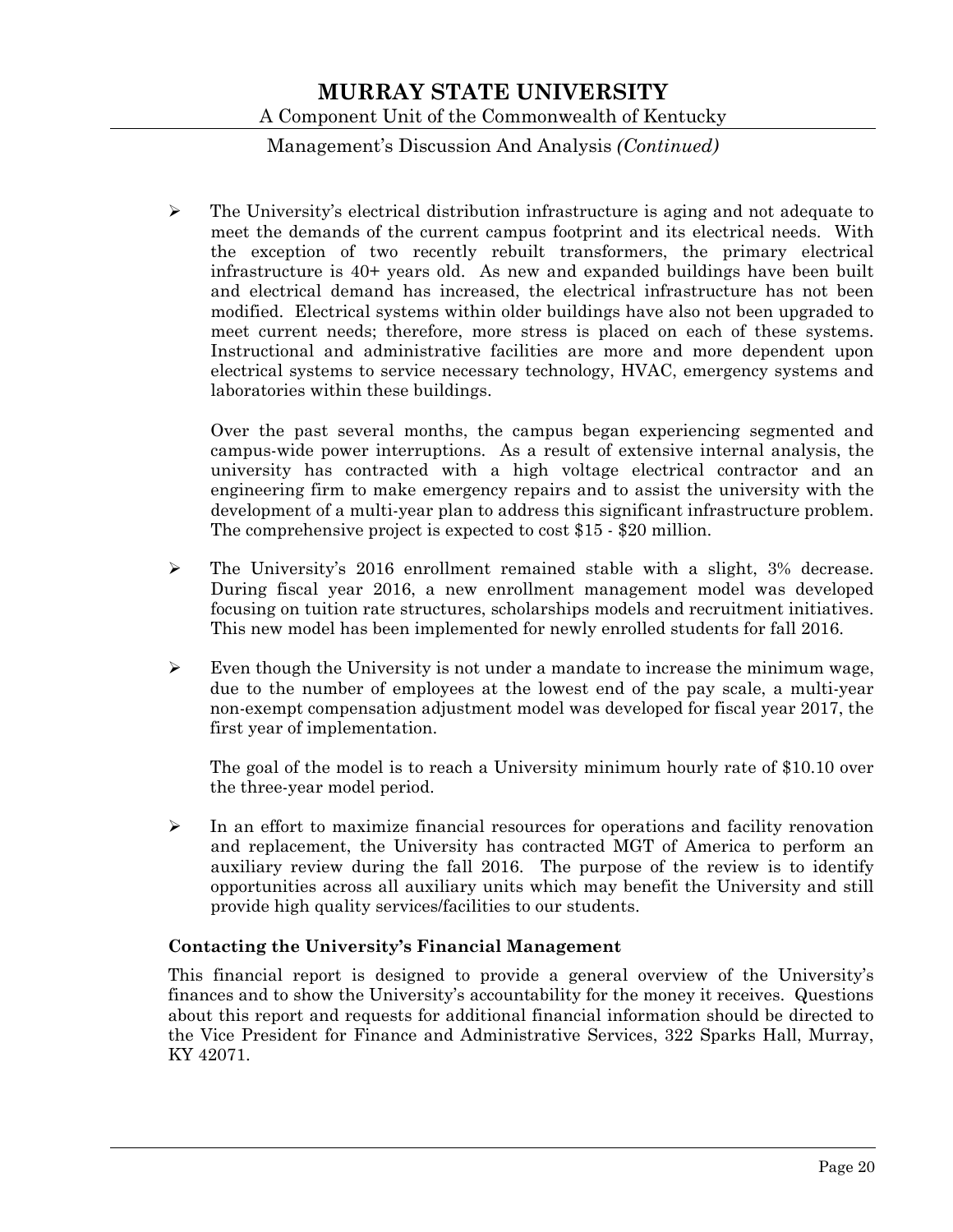A Component Unit of the Commonwealth of Kentucky

## **STATEMENTS OF NET POSITION Page 1 of 2**

|                                                    | June 30,      |                 |                            |                 |
|----------------------------------------------------|---------------|-----------------|----------------------------|-----------------|
|                                                    |               | 2016            |                            | 2015            |
| Assets                                             |               |                 |                            |                 |
| <b>Current Assets</b>                              |               |                 |                            |                 |
| Cash and cash equivalents                          | $\mathcal{S}$ | 78,458,889      | \$                         | 74,197,070      |
| Accounts receivable, net                           |               | 7,493,005       |                            | 8,911,720       |
| Inventories                                        |               | 3,519,856       |                            | 2,169,852       |
| Loans to students, net                             |               | 674,245         |                            | 728,720         |
| Prepaid expenses                                   |               | 1,462,774       |                            | 1,914,198       |
| <b>Total Current Assets</b>                        |               | 91,608,769      |                            | 87,921,560      |
|                                                    |               |                 |                            |                 |
| <b>Noncurrent Assets</b>                           |               |                 |                            |                 |
| Restricted cash and cash equivalents               |               | 58,422,337      |                            | 69,741,342      |
| Restricted investments                             |               | 23,741,201      |                            | 26,679,991      |
| Loans to students, net                             |               | 3,064,669       |                            | 3,326,646       |
| Capital assets                                     |               | 445,489,820     |                            | 383,592,351     |
| Accumulated depreciation                           |               | (209, 207, 287) |                            | (199, 950, 070) |
| <b>Total Noncurrent Assets</b>                     |               | 321,510,740     |                            | 283,390,260     |
|                                                    |               |                 |                            |                 |
| <b>Total Assets</b>                                |               | 413,119,509     |                            | 371, 311, 820   |
|                                                    |               |                 |                            |                 |
| <b>Deferred Outflows of Resources</b>              |               |                 |                            |                 |
| Bond refunding loss                                |               | 2,962,875       |                            | 2,322,279       |
| Deferred outflows related to pension contributions |               | 25,722,422      |                            | 10,063,307      |
| <b>Total Deferred Outflows of Resources</b>        | \$            | 28,685,297      | $\boldsymbol{\mathsf{\$}}$ | 12,385,586      |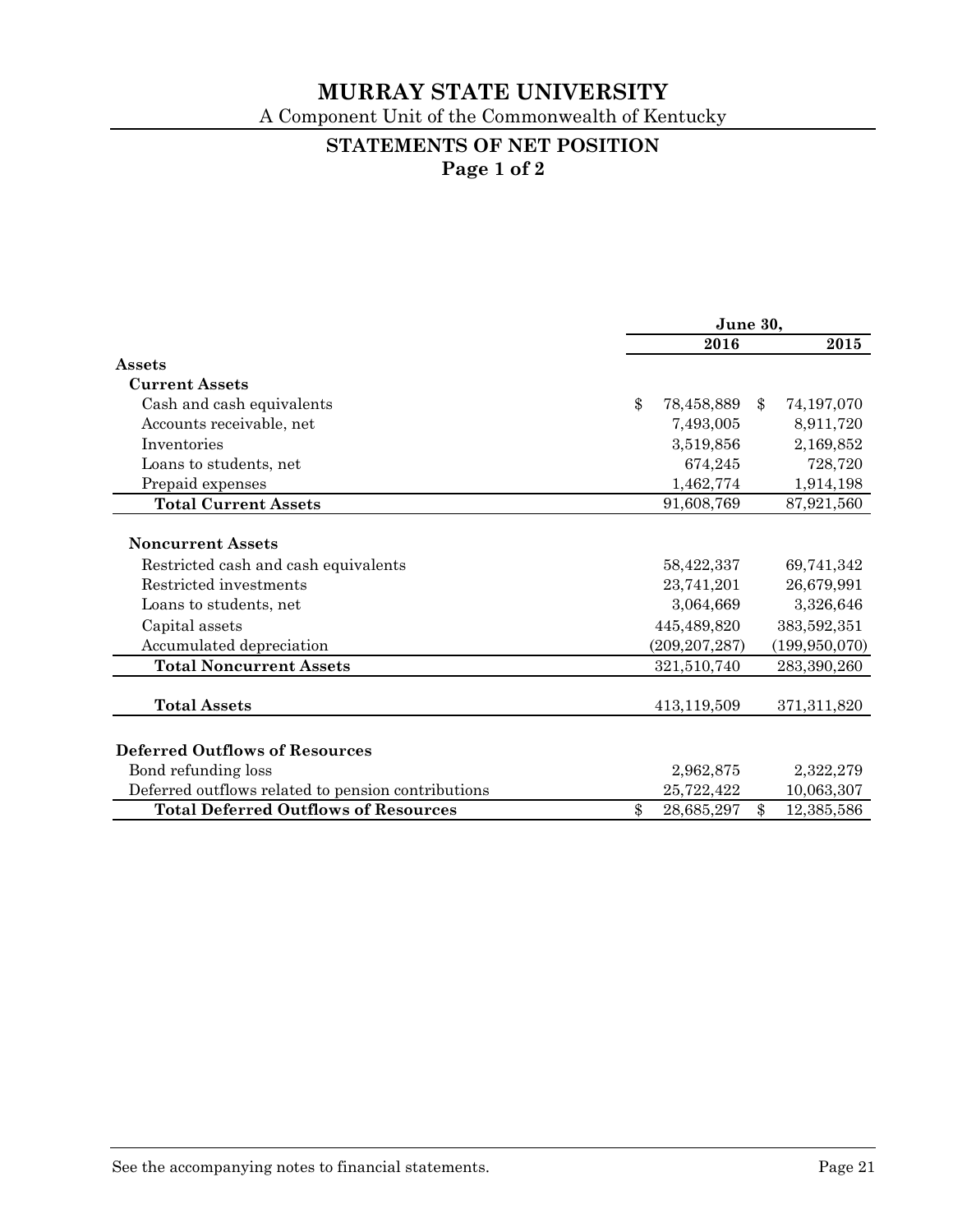A Component Unit of the Commonwealth of Kentucky

# **STATEMENTS OF NET POSITION**

**Page 2 of 2** 

|                                                   | June 30, |                 |    |                 |
|---------------------------------------------------|----------|-----------------|----|-----------------|
| Liabilities                                       |          | 2016            |    | 2015            |
| <b>Current Liabilities</b>                        |          |                 |    |                 |
| Accounts payable                                  | \$       | 15,636,985      | \$ | 10,175,383      |
| Accrued payroll                                   |          | 6,443,956       |    | 6,425,029       |
| Self-insured health liability                     |          | 627,097         |    | 617,000         |
| Interest payable                                  |          | 902,817         |    | 862,884         |
| Unearned revenue                                  |          | 3,650,875       |    | 3,330,293       |
| Deposits - current portion                        |          | 312,807         |    | 318,402         |
| Long-term debt - current portion                  |          | 5,061,049       |    | 4,538,204       |
| <b>Total Current Liabilities</b>                  |          | 32,635,586      |    | 26,267,195      |
|                                                   |          |                 |    |                 |
| <b>Noncurrent Liabilities</b>                     |          |                 |    |                 |
| Deposits                                          |          | 365,550         |    | 348,300         |
| Long-term debt                                    |          | 82,280,548      |    | 87,603,350      |
| Net pension liability, state pension plans        |          | 263,527,741     |    | 233,580,719     |
| <b>Total Noncurrent Liabilities</b>               |          | 346,173,839     |    | 321,532,369     |
| <b>Total Liabilities</b>                          |          | 378,809,425     |    | 347,799,564     |
|                                                   |          |                 |    |                 |
| <b>Deferred Inflows of Resources</b>              |          |                 |    |                 |
| Outside support, state project funding            |          |                 |    | 2,000,000       |
| Deferred inflows related to net pension liability |          | 6,235,951       |    | 10,051,145      |
| <b>Total Deferred Inflows of Resources</b>        |          | 6,235,951       |    | 12,051,145      |
|                                                   |          |                 |    |                 |
| <b>Net Position</b>                               |          |                 |    |                 |
| Net investment in capital assets                  |          | 157,389,810     |    | 123,222,276     |
| Restricted for:                                   |          |                 |    |                 |
| Nonexpendable:                                    |          |                 |    |                 |
| Endowment                                         |          | 19,218,207      |    | 20,453,677      |
| Expendable:                                       |          |                 |    |                 |
| Scholarships, research, instruction and other     |          | 7,164,586       |    | 6,426,806       |
| Loans                                             |          | 4,585,441       |    | 4,598,682       |
| Debt service                                      |          | 198,988         |    | 2,298,843       |
| Unrestricted                                      |          | (131, 797, 602) |    | (133, 153, 587) |
|                                                   |          |                 |    |                 |
| <b>Total Net Position</b>                         | \$       | 56,759,430      | \$ | 23,846,697      |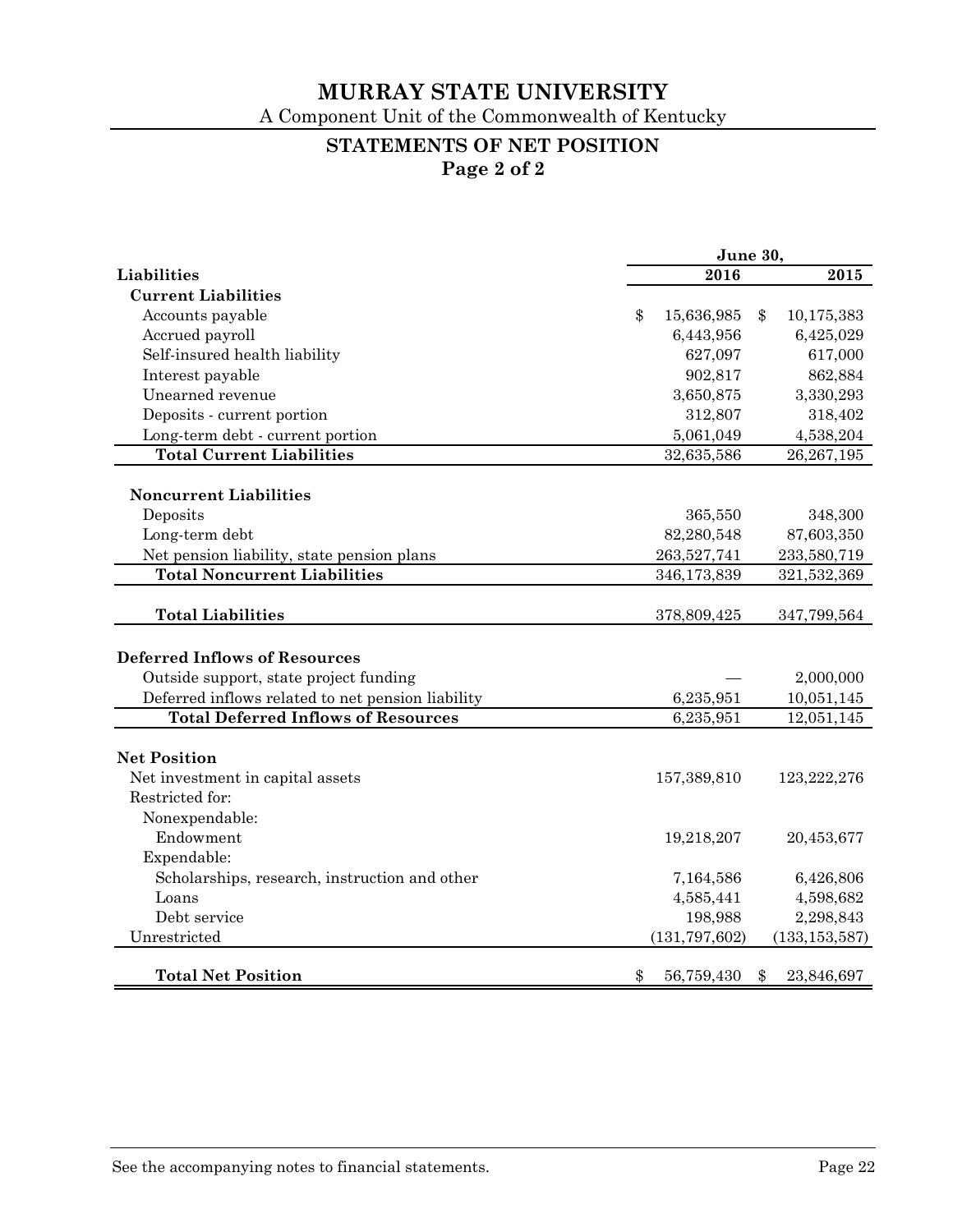# **MURRAY STATE UNIVERSITY FOUNDATION, INC.**

# **STATEMENTS OF FINANCIAL POSITION Page 1 of 2**

#### **Assets**

|                                  | June 30, |             |    |             |
|----------------------------------|----------|-------------|----|-------------|
|                                  |          | 2016        |    | 2015        |
|                                  |          |             |    |             |
| Cash and cash equivalents        | \$       | 2,271,009   | \$ | 2,766,505   |
| Accounts receivable              |          | 59,232      |    | 398,003     |
| Receivable from land sale        |          | 241,202     |    |             |
| Receivable from annuitant        |          |             |    | 654,973     |
| Investments                      |          | 98,862,084  |    | 98,543,931  |
| Real estate held for investment  |          | 1,742,586   |    | 2,243,586   |
| Prepaid and other current assets |          | 66,790      |    | 81,238      |
| Contributions receivable, net    |          | 1,062,323   |    | 1,426,462   |
| Property and equipment, net      |          | 4,350,945   |    | 4,453,200   |
|                                  |          |             |    |             |
| <b>Total Assets</b>              |          | 108,656,171 | \$ | 110,567,898 |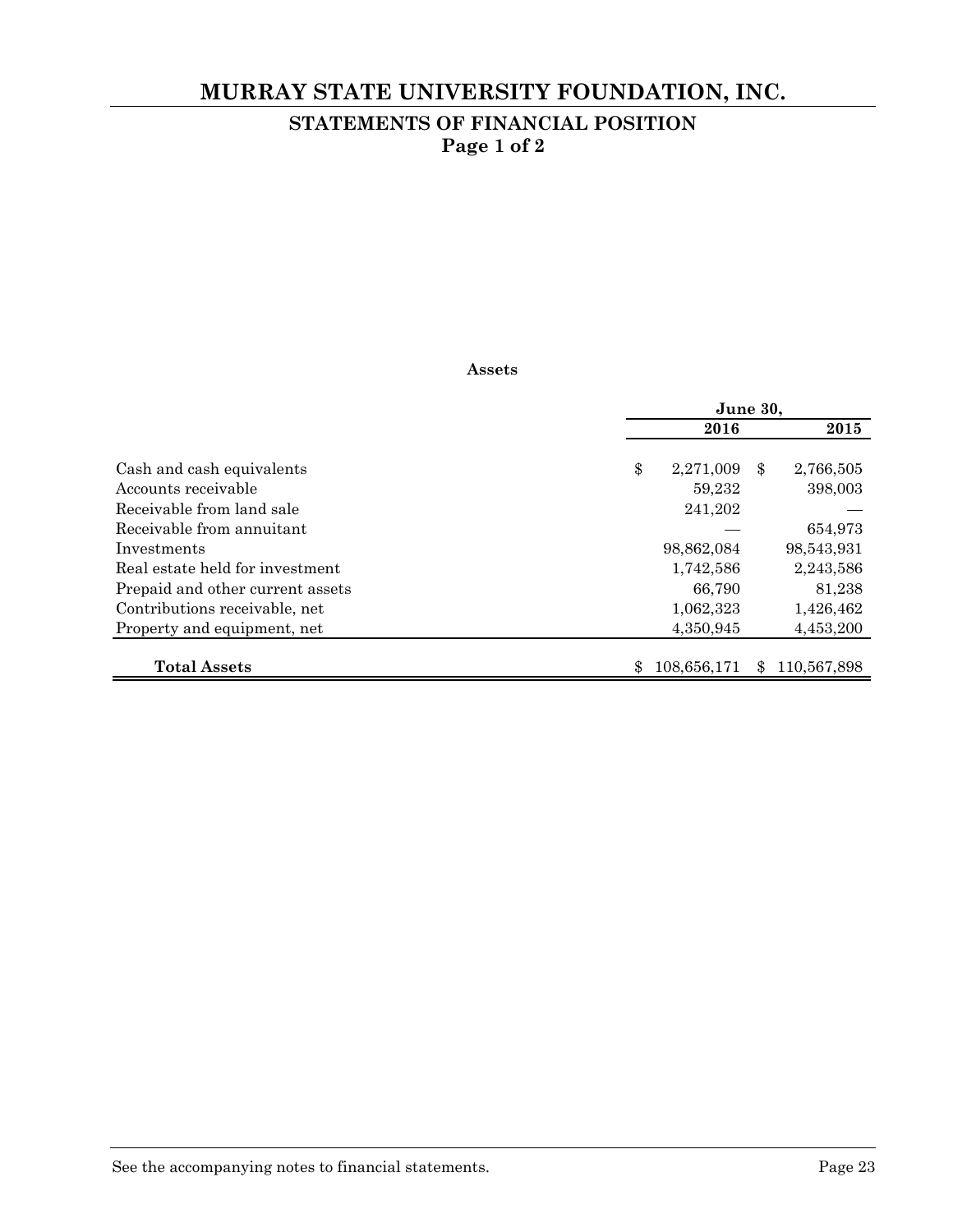# **MURRAY STATE UNIVERSITY FOUNDATION, INC.**

# **STATEMENTS OF FINANCIAL POSITION Page 2 of 2**

### **Liabilities And Net Assets**

|                                         | June 30,      |     |             |  |  |
|-----------------------------------------|---------------|-----|-------------|--|--|
|                                         | 2016          |     | 2015        |  |  |
| Liabilities                             |               |     |             |  |  |
| Accounts payable                        | \$<br>114,128 | -\$ | 97,576      |  |  |
| Amount due to related parties           | 298,651       |     | 295,699     |  |  |
| Accrued expenses                        | 53,746        |     | 50,316      |  |  |
| Deferred revenue                        | 54,517        |     | 102,339     |  |  |
| Assets held for others                  | 24,574,303    |     | 25,555,399  |  |  |
| Capital lease obligation                | 151,935       |     | 207,795     |  |  |
| Annuities payable                       | 5,624,371     |     | 5,840,584   |  |  |
| Refundable advances                     | 322,454       |     | 350,593     |  |  |
| <b>Total Liabilities</b>                | 31,194,105    |     | 32,500,301  |  |  |
| <b>Net Assets</b>                       |               |     |             |  |  |
| Unrestricted                            | 13,560,243    |     | 14,326,704  |  |  |
| Temporarily restricted                  | 22,045,154    |     | 24,411,079  |  |  |
| Permanently restricted                  | 41,856,669    |     | 39,329,814  |  |  |
| <b>Total Net Assets</b>                 | 77,462,066    |     | 78,067,597  |  |  |
| <b>Total Liabilities and Net Assets</b> | 108,656,171   | \$. | 110,567,898 |  |  |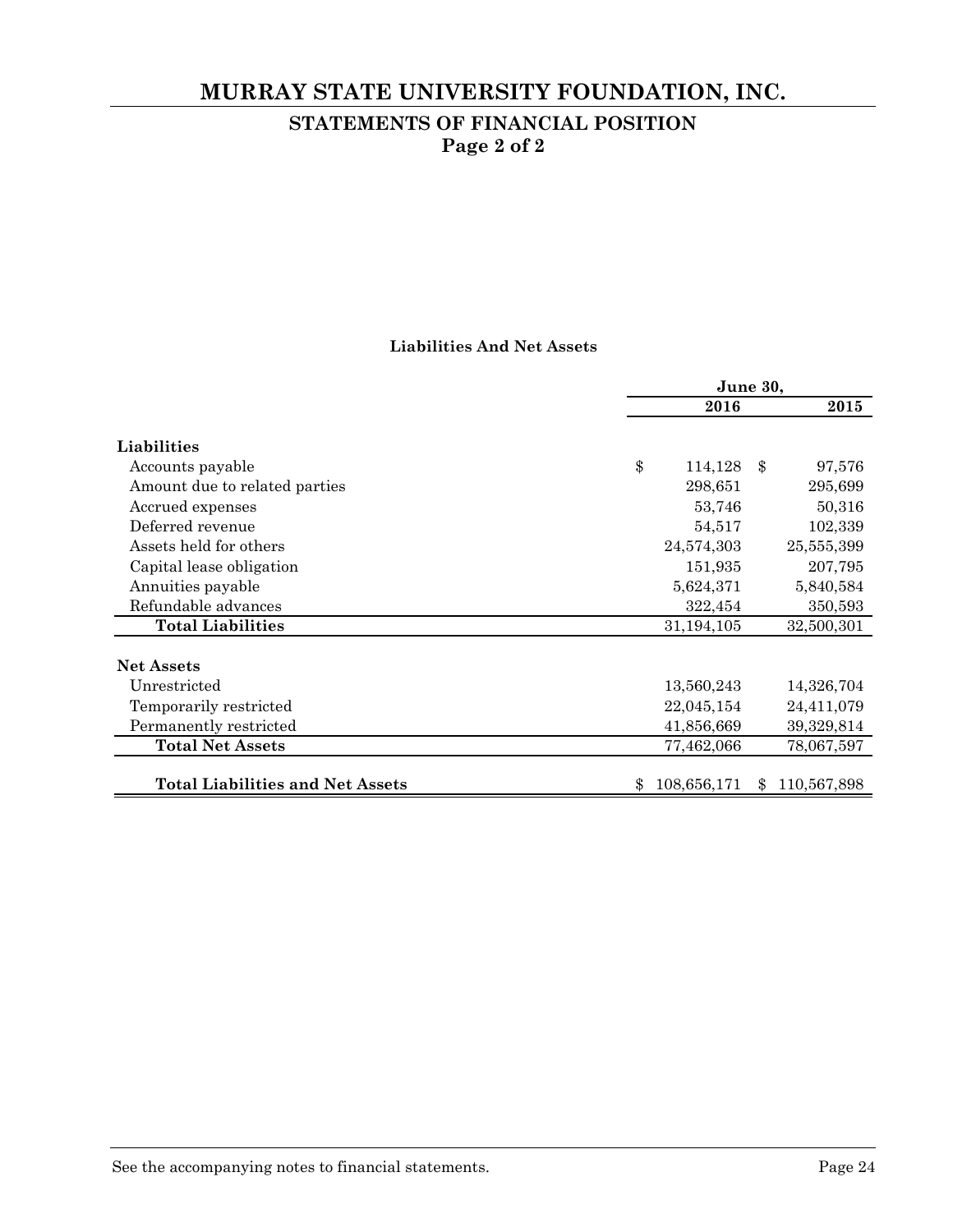A Component Unit of the Commonwealth of Kentucky

## **STATEMENTS OF REVENUES, EXPENSES AND CHANGES IN NET POSITION Page 1 of 2**

|                                              |                      | <b>For The Years</b> |  |  |  |
|----------------------------------------------|----------------------|----------------------|--|--|--|
|                                              |                      | Ended June 30,       |  |  |  |
|                                              | 2016                 | 2015                 |  |  |  |
| <b>Operating Revenues</b>                    |                      |                      |  |  |  |
| Tuition and fees                             | 116,551,683          | 116,401,368<br>\$    |  |  |  |
| Less: Discounts and allowances               | (43,007,042)         | (42, 812, 667)       |  |  |  |
| Net tuition and fees                         | 73,544,641           | 73,588,701           |  |  |  |
| Federal grants and contracts                 | 4,343,655            | 4,583,464            |  |  |  |
| State grants and contracts                   | 1,381,932            | 1,242,360            |  |  |  |
| Private grants and contracts                 | 304,688              | 478,507              |  |  |  |
| Total grants and contracts                   | 6,030,275            | 6,304,331            |  |  |  |
|                                              |                      |                      |  |  |  |
| Sales and services of educational activities | 3,513,390            | 3,825,514            |  |  |  |
| Other operating revenues                     | 4,167,299            | 5,227,948            |  |  |  |
| Total sales, services, and other revenues    | 7,680,689            | 9,053,462            |  |  |  |
|                                              |                      |                      |  |  |  |
| Auxiliary enterprises revenue                | 32,571,656           | 33,853,864           |  |  |  |
| Less: Discounts and allowances               | (707, 761)           | (662, 529)           |  |  |  |
| Net auxiliary revenue                        | 31,863,895           | 33,191,335           |  |  |  |
| <b>Total Operating Revenues</b>              | 119,119,500          | 122, 137, 829        |  |  |  |
| <b>Operating Expenses</b>                    |                      |                      |  |  |  |
| Instruction                                  | 68,688,820           | 65,098,722           |  |  |  |
| Research                                     | 1,995,122            | 1,977,827            |  |  |  |
| Public service                               | 7,737,975            | 7,873,887            |  |  |  |
| Libraries                                    | 3,833,459            | 2,877,268            |  |  |  |
| Academic support                             | 7,373,974            | 7,252,704            |  |  |  |
| Student services                             | 16,678,323           | 16,085,691           |  |  |  |
| Institutional support                        | 22,369,649           | 21,011,951           |  |  |  |
| Operation and maintenance of plant           | 15,711,777           | 16,122,820           |  |  |  |
| Student financial aid                        | 12,753,421           | 13,231,654           |  |  |  |
| Depreciation                                 | 8,151,607            | 8,919,737            |  |  |  |
| Auxiliary enterprises                        | 23,045,892           | 23,331,199           |  |  |  |
| Auxiliary depreciation                       | 2,035,798            | 1,440,540            |  |  |  |
| <b>Total Operating Expenses</b>              | 190,375,817          | 185,224,000          |  |  |  |
| <b>Operating Loss</b>                        | \$<br>(71, 256, 317) | (63,086,171)<br>\$   |  |  |  |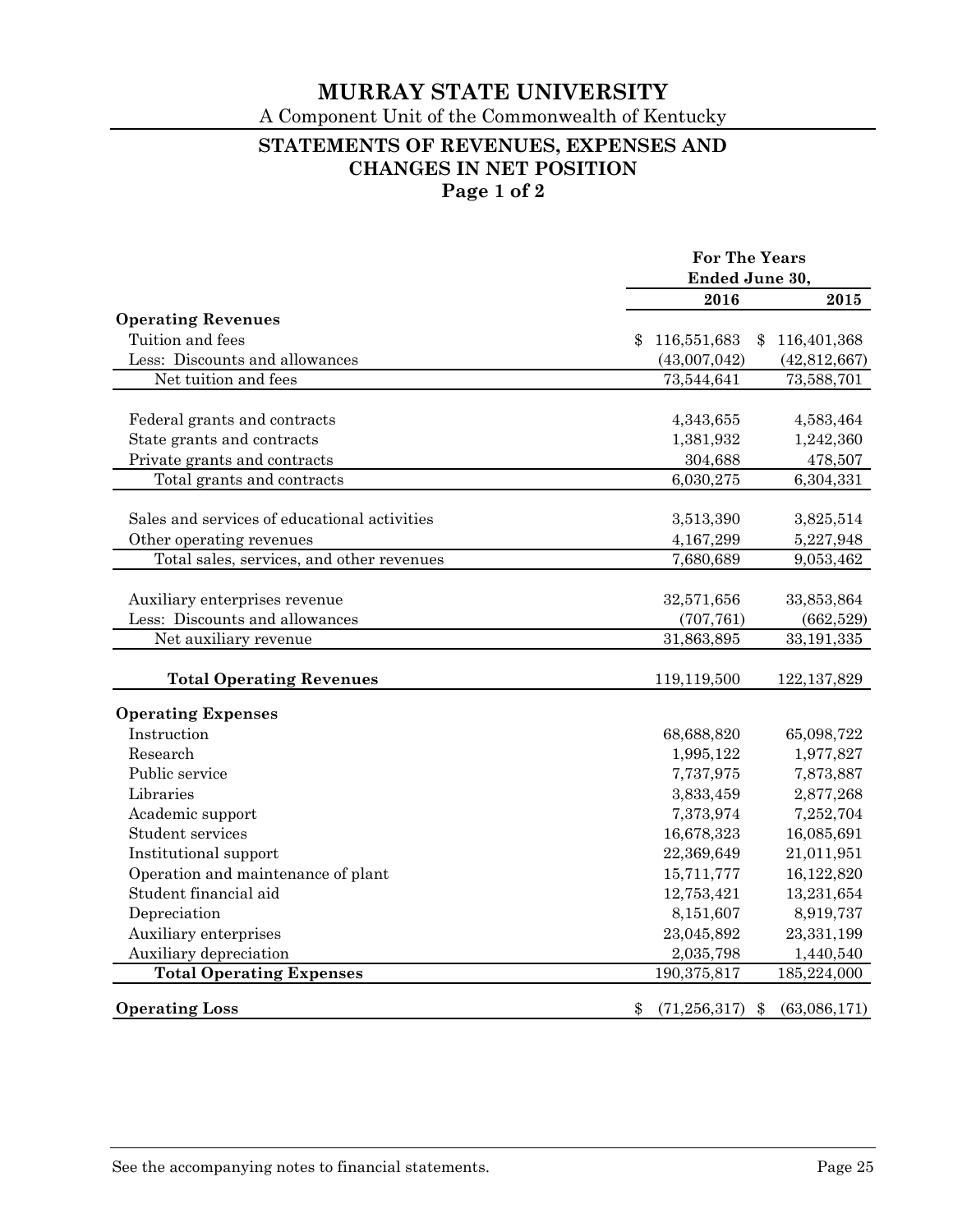A Component Unit of the Commonwealth of Kentucky

## **STATEMENTS OF REVENUES, EXPENSES AND CHANGES IN NET POSITION Page 2 of 2**

|                                                             | <b>For The Years</b><br>Ended June 30, |              |     |                 |  |
|-------------------------------------------------------------|----------------------------------------|--------------|-----|-----------------|--|
|                                                             |                                        | 2016         |     | 2015            |  |
| <b>Nonoperating Revenues (Expenses)</b>                     |                                        |              |     |                 |  |
| State appropriations                                        | \$                                     | 47,064,600   | \$  | 48,025,100      |  |
| Restricted student fees (revenues are pledged as            |                                        |              |     |                 |  |
| security for the City of Murray debt agreement)             |                                        | 688,057      |     | 710,791         |  |
| Federal grants and contracts                                |                                        | 12,684,076   |     | 14,109,439      |  |
| State grants and contracts                                  |                                        | 7,837,173    |     | 7,725,635       |  |
| Local and private grants and contracts                      |                                        | 475,863      |     | 511,173         |  |
| Gifts                                                       |                                        | 1,239,140    |     | 1,230,421       |  |
| Investment income                                           |                                        | 1,539,489    |     | 1,285,586       |  |
| Interest on capital asset-related debt                      |                                        | (1,814,708)  |     | (1,587,708)     |  |
| Loss on deletion and disposal of capital assets             |                                        | (23, 459)    |     | (394, 605)      |  |
| Bond amortization                                           |                                        | (236,950)    |     | (171, 870)      |  |
| Nonoperating Revenues (Expenses), Net                       |                                        | 69,453,281   |     | 71,443,962      |  |
|                                                             |                                        |              |     |                 |  |
| <b>Income Before Other Revenues, Expenses</b>               |                                        |              |     |                 |  |
| <b>Gains and Losses</b>                                     |                                        | (1,803,036)  |     | 8,357,791       |  |
| <b>State Capital Appropriations</b>                         |                                        | 34, 123, 728 |     | 4,274,360       |  |
| <b>Insurance Proceeds</b>                                   |                                        | 301,681      |     | 654,206         |  |
| <b>Capital Gifts</b>                                        |                                        | 189,160      |     | 587,920         |  |
| <b>Additions to Permanent Endowments</b>                    |                                        | 101,200      |     | 35,268          |  |
|                                                             |                                        |              |     |                 |  |
| <b>Change in Net Position</b>                               |                                        | 32,912,733   |     | 13,909,545      |  |
| Net Position - Beginning of Year (as previously reported)   |                                        | 23,846,697   |     | 240,612,199     |  |
| Restatement of beginning net position for pension liability |                                        |              |     | (230, 675, 047) |  |
| <b>Net Position - Beginning of Year (As Restated)</b>       |                                        | 23,846,697   |     | 9,937,152       |  |
|                                                             |                                        |              |     |                 |  |
| <b>Net Position - End of Year</b>                           | \$                                     | 56,759,430   | \$. | 23,846,697      |  |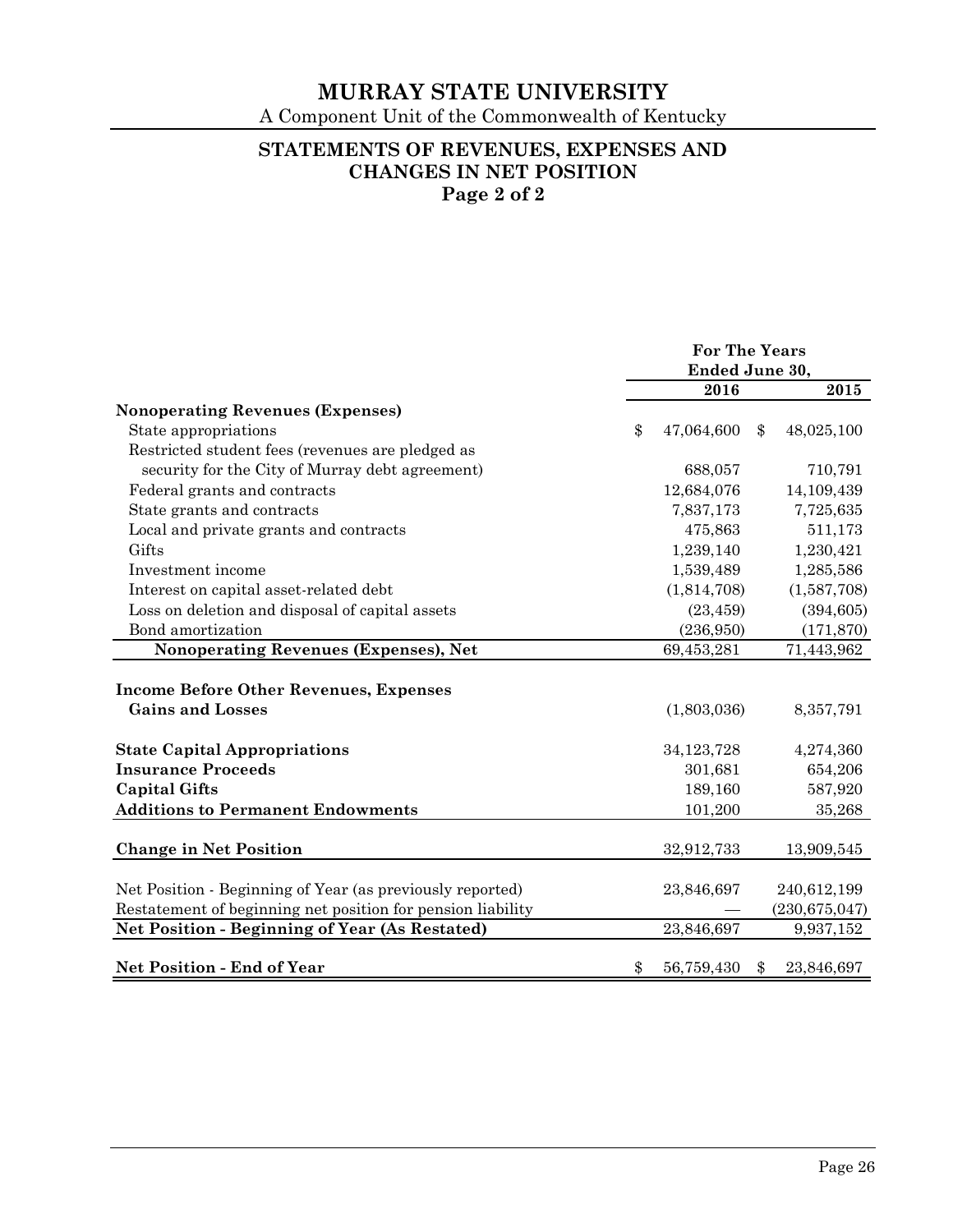# **MURRAY STATE UNIVERSITY FOUNDATION, INC.**

# **STATEMENTS OF ACTIVITIES For The Year Ended June 30, 2016**

|                                                    | Temporarily |              | Permanently |              |            |            |               |               |
|----------------------------------------------------|-------------|--------------|-------------|--------------|------------|------------|---------------|---------------|
|                                                    |             | Unrestricted | Restricted  |              | Restricted |            |               | <b>Totals</b> |
| Revenues, Gains And Other Support                  |             |              |             |              |            |            |               |               |
| Contributions                                      | \$          | 825          | \$          | 1,249,795    | \$         | 2,302,149  | $\mathbf{\$}$ | 3,552,769     |
| Revenues from operations of the                    |             |              |             |              |            |            |               |               |
| Frances E. Miller Memorial Golf Course             |             | 433,744      |             |              |            |            |               | 433,744       |
| Fees                                               |             | 423,242      |             | 95,363       |            |            |               | 518,605       |
| Investment return, net                             |             | 819,061      |             | (308, 310)   |            | 24,128     |               | 534,879       |
| Other                                              |             |              |             | 205,865      |            | 200,578    |               | 406,443       |
| Net assets released from restrictions              |             | 3,608,638    |             | (3,608,638)  |            |            |               |               |
| <b>Total Revenues, Gains And Other Support</b>     |             | 5,285,510    |             | (2,365,925)  |            | 2,526,855  |               | 5,446,440     |
| <b>Expenses And Losses</b>                         |             |              |             |              |            |            |               |               |
| Payments made on behalf of Murray State University |             | 3,608,638    |             |              |            |            |               | 3,608,638     |
| Frances E. Miller Memorial Golf Course             |             | 616,410      |             |              |            |            |               | 616,410       |
| General and administrative                         |             | 1,826,923    |             |              |            |            |               | 1,826,923     |
| <b>Total Expenses And Losses</b>                   |             | 6,051,971    |             |              |            |            |               | 6,051,971     |
| <b>Change in Net Assets</b>                        |             | (766, 461)   |             | (2,365,925)  |            | 2,526,855  |               | (605, 531)    |
| Net Assets - Beginning of Year                     |             | 14,326,704   |             | 24,411,079   |            | 39,329,814 |               | 78,067,597    |
| <b>Net Assets - End of Year</b>                    | \$          | 13,560,243   |             | \$22,045,154 | \$         | 41,856,669 | $\mathcal{S}$ | 77,462,066    |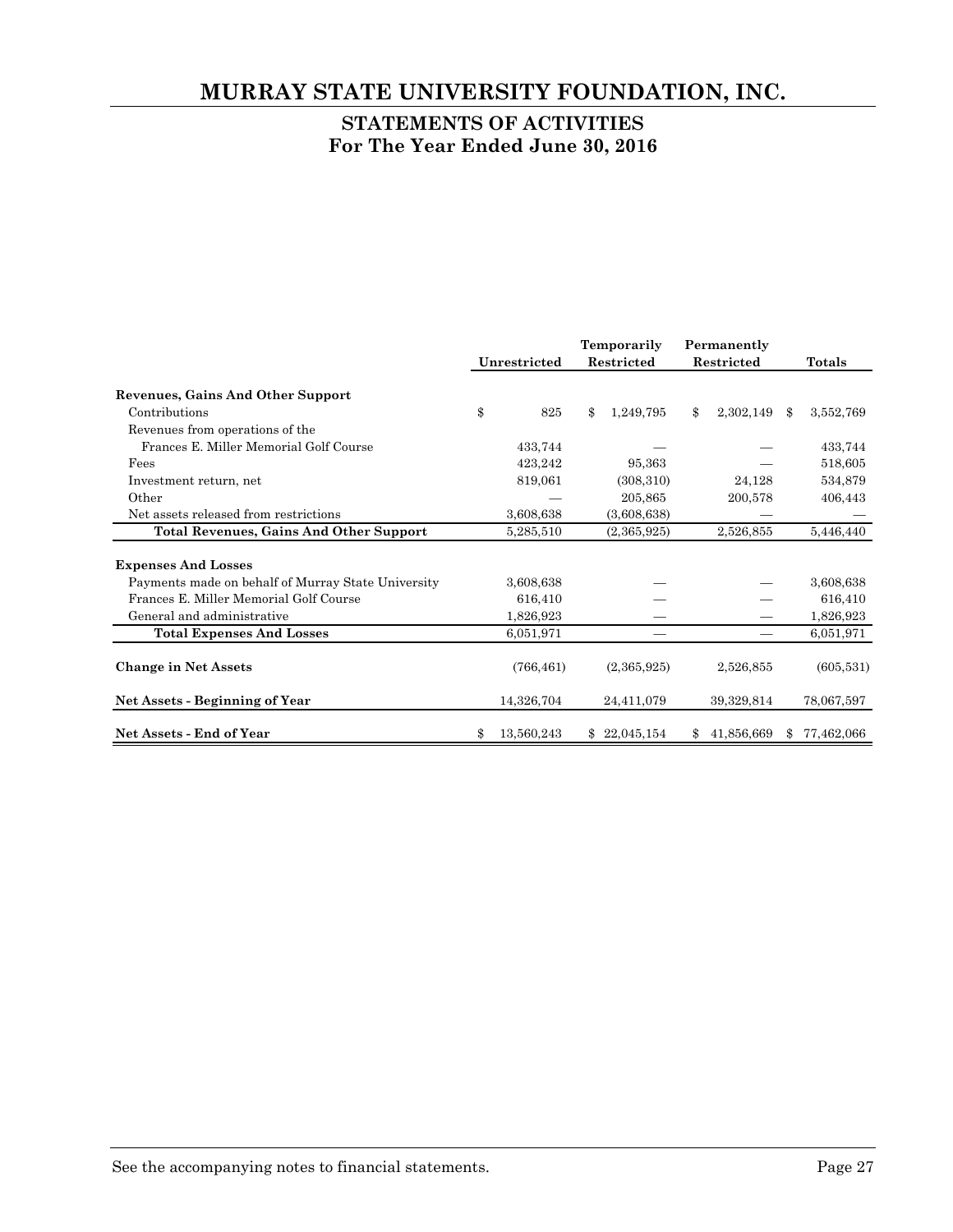# **MURRAY STATE UNIVERSITY FOUNDATION, INC.**

# **STATEMENTS OF ACTIVITIES For The Year Ended June 30, 2015**

|                                                    | Temporarily |                            |            | Permanently |            |            |               |            |
|----------------------------------------------------|-------------|----------------------------|------------|-------------|------------|------------|---------------|------------|
|                                                    |             | Unrestricted               | Restricted |             | Restricted |            | <b>Totals</b> |            |
| <b>Revenues, Gains And Other Support</b>           |             |                            |            |             |            |            |               |            |
| Contributions                                      | \$          | 750                        | \$         | 1,445,141   | \$         | 1,585,289  | -\$           | 3,031,180  |
| Revenues from operations of the                    |             |                            |            |             |            |            |               |            |
| Frances E. Miller Memorial Golf Course             |             | 431,222                    |            |             |            |            |               | 431,222    |
| Fees                                               |             | 443,159                    |            | 33,187      |            |            |               | 476,346    |
| Investment return, net                             |             | 1,811,100                  |            | 1,044,499   |            | 23,125     |               | 2,878,724  |
| Other                                              |             |                            |            | 173,079     |            | 76,565     |               | 249,644    |
| Change in value of annuities payable               |             |                            |            |             |            | (137, 964) |               | (137, 964) |
| Net assets released from restrictions              |             | 3,108,767<br>(3, 108, 767) |            |             |            |            |               |            |
| <b>Total Revenues, Gains And Other Support</b>     |             | 5,794,998                  |            | (412, 861)  |            | 1,547,015  |               | 6,929,152  |
|                                                    |             |                            |            |             |            |            |               |            |
| <b>Expenses And Losses</b>                         |             |                            |            |             |            |            |               |            |
| Payments made on behalf of Murray State University |             | 3,108,767                  |            |             |            |            |               | 3,108,767  |
| Frances E. Miller Memorial Golf Course             |             | 461,782                    |            |             |            |            |               | 461,782    |
| General and administrative                         |             | 1,505,230                  |            |             |            |            |               | 1,505,230  |
| <b>Total Expenses And Losses</b>                   |             | 5,075,779                  |            |             |            |            |               | 5,075,779  |
|                                                    |             |                            |            |             |            |            |               |            |
| <b>Change In Net Assets</b>                        |             | 719,219                    |            | (412, 861)  |            | 1,547,015  |               | 1,853,373  |
|                                                    |             |                            |            |             |            |            |               |            |
| Net Assets - Beginning Of Year                     |             | 13,607,485                 |            | 24,823,940  |            | 37,782,799 |               | 76,214,224 |
| Net Assets - End Of Year                           |             | 14,326,704                 |            | 24,411,079  |            | 39,329,814 |               | 78,067,597 |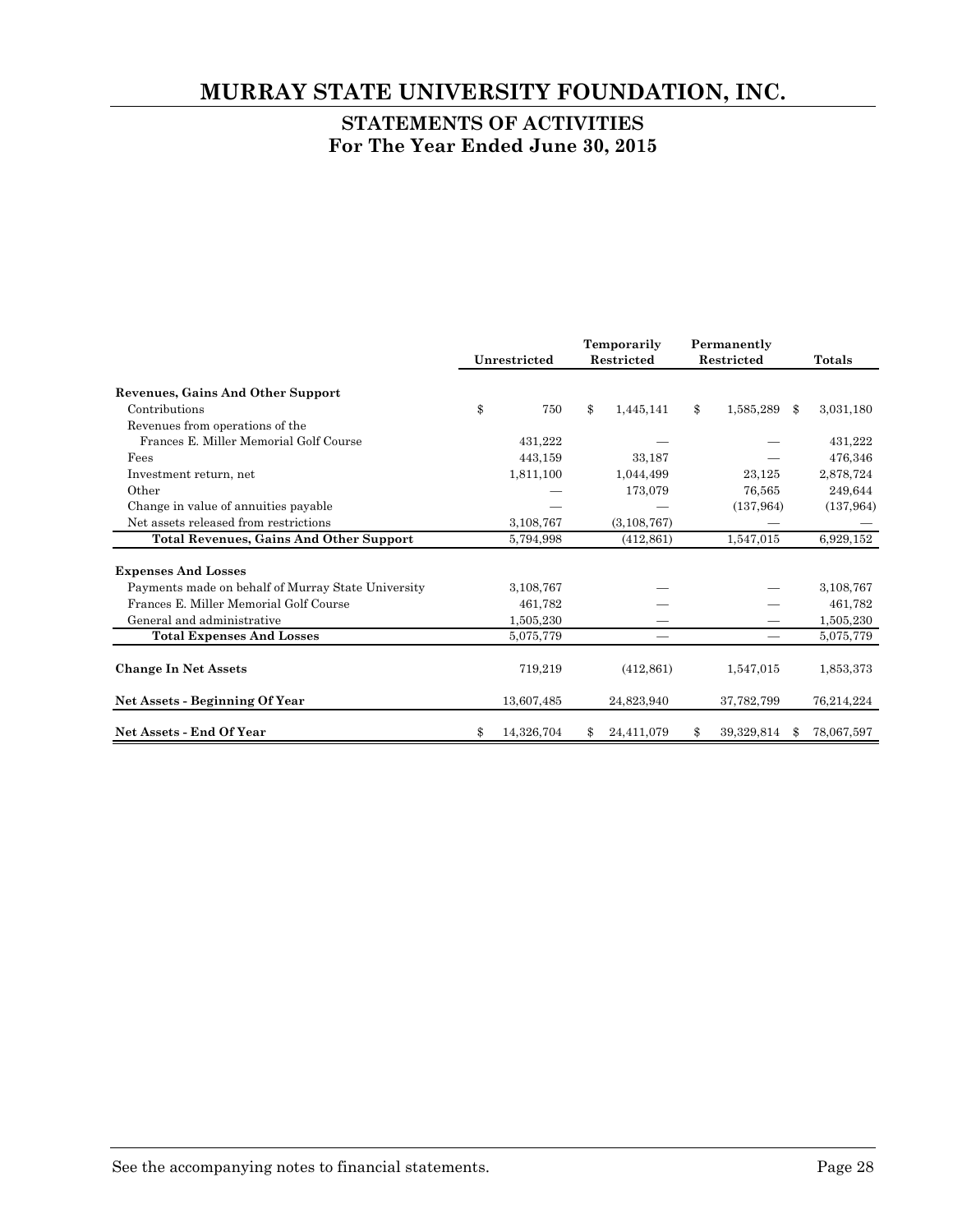A Component Unit of the Commonwealth of Kentucky

# **STATEMENTS OF CASH FLOWS**

**Page 1 of 2** 

|                                                                 | <b>For The Years</b> |                   |    |                 |
|-----------------------------------------------------------------|----------------------|-------------------|----|-----------------|
|                                                                 | Ended June 30,       |                   |    |                 |
|                                                                 |                      | 2016              |    | 2015            |
| <b>Cash Flows From Operating Activities</b>                     |                      |                   |    |                 |
| Tuition and fees                                                | \$                   | 74,552,225        | \$ | 73,449,656      |
| Grants and contracts                                            |                      | 6,291,911         |    | 5,857,490       |
| Payments for salaries, wages and fringes                        |                      | (104, 257, 115)   |    | (104, 063, 955) |
| Payments to suppliers                                           |                      | (29, 451, 495)    |    | (29, 373, 611)  |
| Payments for student financial aid                              |                      | (12, 753, 421)    |    | (13, 231, 654)  |
| Loans issued to employees                                       |                      | (14, 837)         |    | (4,695)         |
| Collections of loans to employees                               |                      | 22,160            |    | 1,707           |
| Loans issued to students                                        |                      | (452, 457)        |    | (649, 876)      |
| Collections of loans to students                                |                      | 768,909           |    | 898,535         |
| Sales and services of educational activities                    |                      | 3,997,503         |    | 2,557,609       |
| Other operating revenues                                        |                      | 4,055,962         |    | 5,124,618       |
| Auxiliary revenues:                                             |                      |                   |    |                 |
| Food service                                                    |                      | 12,130,108        |    | 12,569,524      |
| Housing                                                         |                      | 13,791,838        |    | 14,304,484      |
| Bookstore                                                       |                      | 5,817,995         |    | 5,888,148       |
| Other                                                           |                      | 113,555           |    | 261,729         |
| Auxiliary payments:                                             |                      |                   |    |                 |
| Payments for salaries, wages and fringes                        |                      | (8,483,629)       |    | (8,081,510)     |
| Payments to suppliers                                           |                      | (14, 331, 789)    |    | (15,029,252)    |
| Payments for student financial aid                              |                      | (230, 474)        |    | (220, 437)      |
| <b>Net Cash Used in Operating Activities</b>                    |                      | (48, 433, 051)    |    | (49, 741, 490)  |
|                                                                 |                      |                   |    |                 |
| <b>Cash Flows From Noncapital Financing Activities</b>          |                      |                   |    |                 |
| State appropriations                                            |                      | 47,064,600        |    | 48,025,100      |
| Endowment proceeds forwarded to                                 |                      |                   |    |                 |
| MSU Foundation for investment                                   |                      | (452, 148)        |    | (780, 510)      |
| Grants and contracts                                            |                      | 20,997,112        |    | 22,346,247      |
| Endowment income                                                |                      | 223,350           |    | 184,264         |
| Gifts for other than capital purposes                           |                      | 744,833           |    | 714,159         |
| Agency transactions                                             |                      | (648)             |    | (22, 875)       |
| Net Cash Provided by Noncapital Financing Activities            |                      | 68,577,099        |    | 70,466,385      |
| <b>Cash Flows From Capital and Related Financing Activities</b> |                      |                   |    |                 |
| Proceeds from capital debt                                      |                      |                   |    | 27,871,242      |
| Restricted student fees pledged for debt service                |                      | 688,057           |    | 710,791         |
| Insurance proceeds                                              |                      | 301,681           |    | 654,206         |
| State capital appropriations                                    |                      | 34,122,620        |    | 4,274,819       |
| Purchases of capital assets                                     |                      | (51, 903, 798)    |    | (16, 244, 106)  |
| Capital gifts                                                   |                      | 71,180            |    |                 |
| Principal paid on capital debt and leases                       |                      | (13, 338, 960)    |    | (4,946,842)     |
| Interest paid on capital debt and leases                        |                      | (1,950,292)       |    | (2, 248, 231)   |
| Net Cash Provided by (Used in) Capital and Related              |                      |                   |    |                 |
| <b>Financing Activities</b>                                     | \$                   | $(32,009,512)$ \$ |    | 10,071,879      |
|                                                                 |                      |                   |    |                 |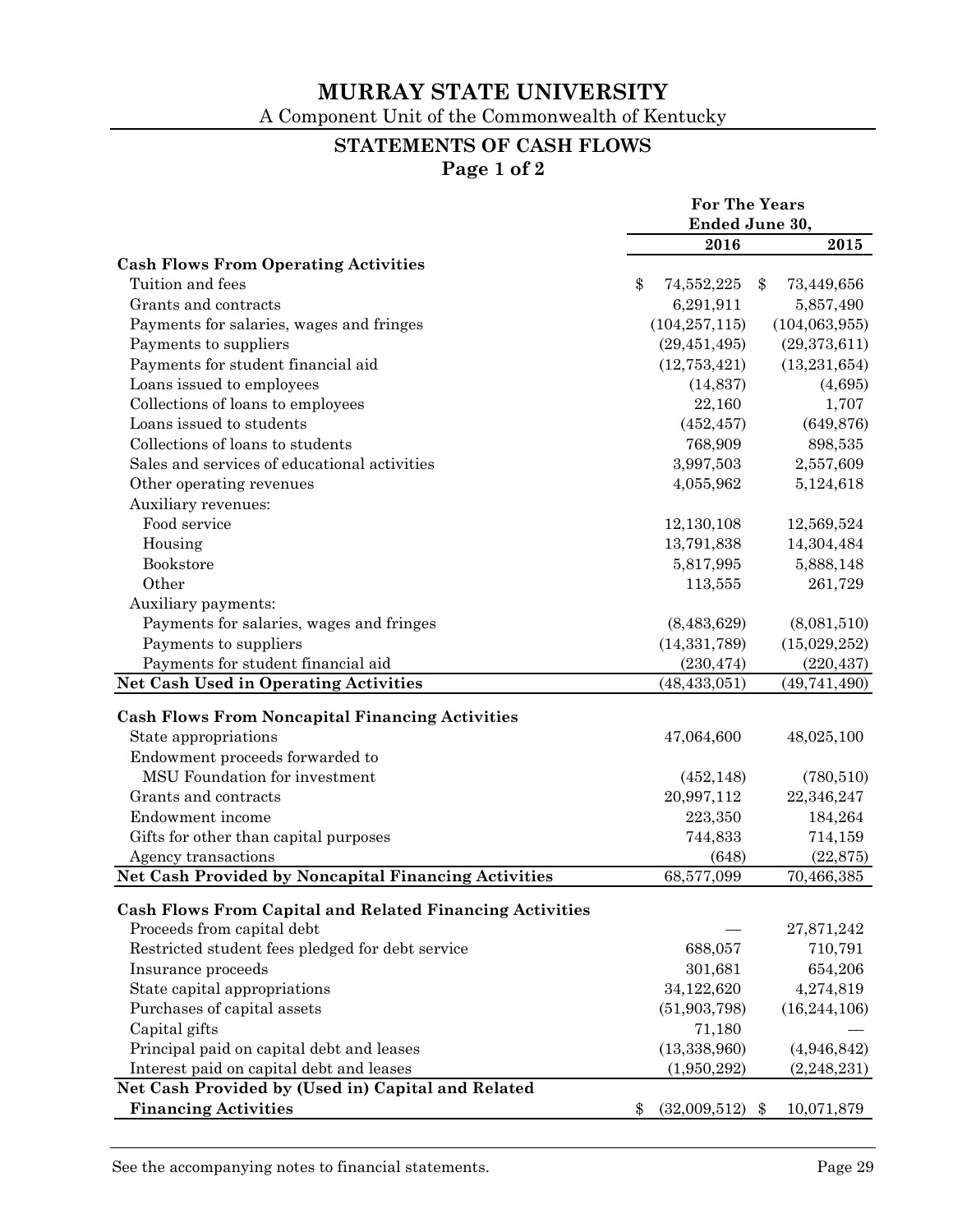A Component Unit of the Commonwealth of Kentucky

# **STATEMENTS OF CASH FLOWS**

**Page 2 of 2**

|                                                       | <b>For The Years</b> |                       |    |               |
|-------------------------------------------------------|----------------------|-----------------------|----|---------------|
|                                                       | Ended June 30,       |                       |    |               |
|                                                       |                      | 2016                  |    | 2015          |
| <b>Cash Flows From Investing Activities</b>           |                      |                       |    |               |
| Proceeds from sales and maturities of investments     | \$                   | 2,057,834             | \$ | 4,286         |
| Purchases of investments                              |                      | (86)                  |    | (918, 584)    |
| Investment receipts                                   |                      | 1,083,730             |    | 2,335,245     |
| Interest receipts on investments                      |                      | 1,666,800             |    | (120, 251)    |
| <b>Net Cash Provided by Investing Activities</b>      |                      | 4,808,278             |    | 1,300,696     |
| Net Increase (Decrease) in Cash and Cash Equivalents  |                      | (7,057,186)           |    | 32,097,470    |
| Cash and Cash Equivalents - Beginning of Year         |                      | 143,938,412           |    | 111,840,942   |
| Cash and Cash Equivalents - End of Year               |                      | 136,881,226           | \$ | 143,938,412   |
|                                                       |                      |                       |    |               |
| Reconciliation of Cash and Cash Equivalents           |                      |                       |    |               |
| to the Statement of Net Position                      |                      |                       |    |               |
| Cash and cash equivalents                             | \$                   | 78,458,889            | \$ | 74,197,070    |
| Restricted cash and cash equivalents                  |                      | 58,422,337            |    | 69,741,342    |
| <b>Total Cash and Cash Equivalents</b>                | \$.                  | 136,881,226           |    |               |
|                                                       |                      |                       |    | \$143,938,412 |
|                                                       |                      |                       |    |               |
| <b>Reconciliation of Operating Loss to</b>            |                      |                       |    |               |
| <b>Net Cash Used in Operating Activities</b>          |                      |                       |    |               |
| Operating loss                                        | \$                   | $(71,256,317)$ \$     |    | (63,086,171)  |
| Adjustments to reconcile operating loss to            |                      |                       |    |               |
| net cash used in operating activities:                |                      |                       |    |               |
| Depreciation and amortization expense                 |                      | 10,187,405            |    | 10,360,277    |
| Bad debt                                              |                      | 707,487               |    |               |
| Pension expense, proportionate share                  |                      | 907,014<br>11,349,903 |    | 3,746,377     |
| Changes in assets and liabilities:                    |                      |                       |    |               |
| Accounts and loans receivable, net                    |                      | 1,735,167             |    | (1,735,434)   |
| Inventories                                           |                      | (1,350,004)           |    | 20,577        |
|                                                       |                      |                       |    | 121,515       |
| Prepaid expenses                                      |                      | 451,424<br>(820, 660) |    |               |
| Accounts payable                                      |                      |                       |    | 157,527       |
| Self-insured health liability                         |                      | 10,097                |    | (43,000)      |
| Accrued payroll                                       |                      | 18,927                |    | 48,281        |
| Deposits                                              |                      | 12,303                |    | 2,623         |
| Unearned revenue                                      |                      | 321,690               |    | (41,549)      |
| <b>Net Cash Used in Operating Activities</b>          | \$                   | (48, 433, 051)        | \$ | (49,741,490)  |
|                                                       |                      |                       |    |               |
| Supplemental Disclosure of Cash Flow Information      |                      |                       |    |               |
| Gifts of capital assets                               | \$                   | 117,980               | \$ | 587,920       |
| Accounts payable incurred for capital asset purchases |                      | 10,357,707            |    | 4,048,895     |
| Changes in fair value of investments                  |                      | (1,434,391)           |    | (1, 113, 672) |

See the accompanying notes to financial statements. Page 30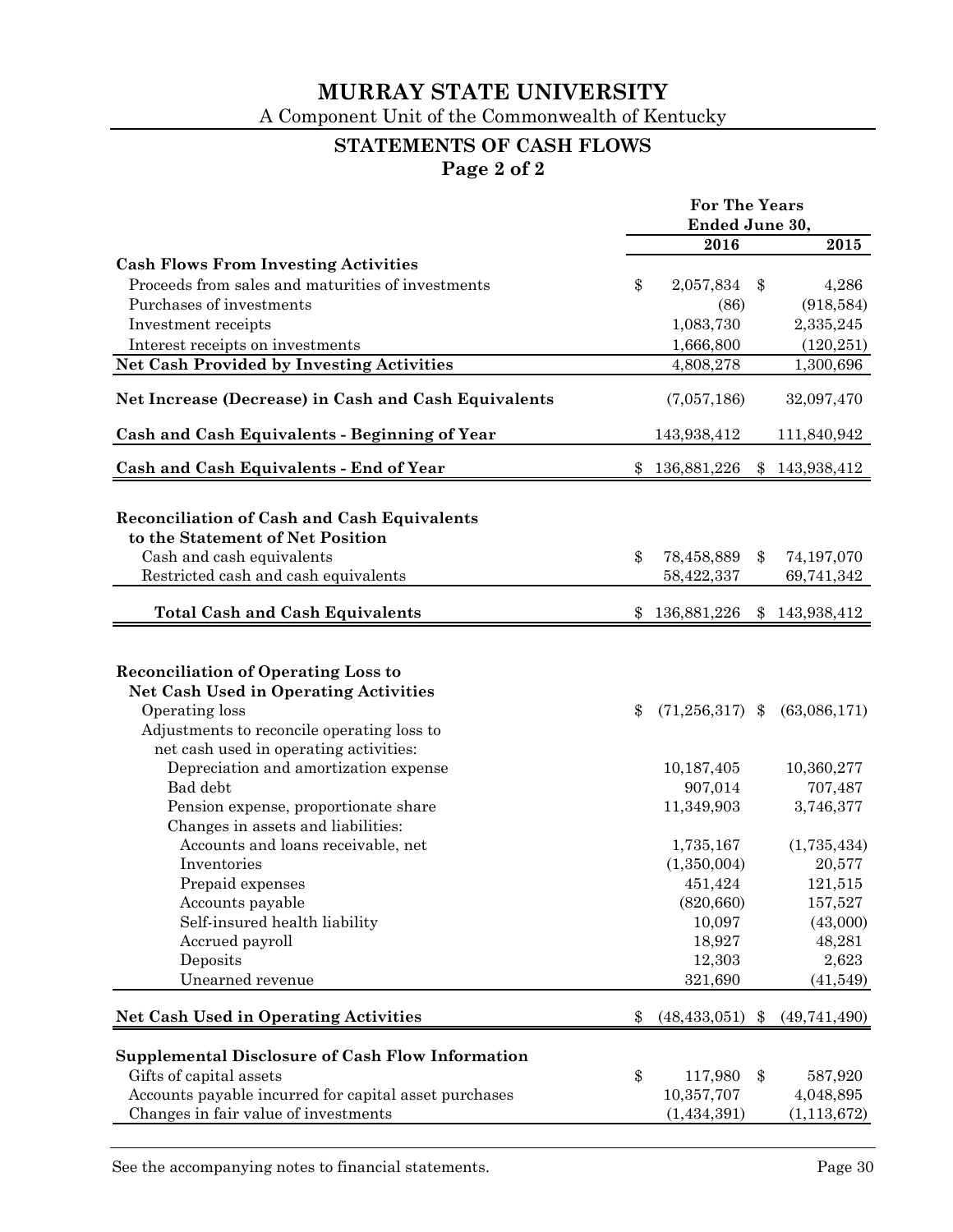## **NOTES TO FINANCIAL STATEMENTS June 30, 2016 and 2015**

## **1. Summary of Significant Accounting Policies**

### *Nature of Operations*

Murray State University (University) is a state-supported institution of higher education located in Murray, Kentucky, and is accredited by the Southern Association of Colleges and Schools. The University awards graduate and undergraduate degrees from five colleges and two schools and serves a student population of approximately 11,000. The University is a component unit of the Commonwealth of Kentucky and is included in the general purpose financial statements of the Commonwealth.

### *Reporting Entity*

In accordance with the provisions of Governmental Accounting Standards Board (GASB), certain organizations are to be reported as component units of a primary government based on the nature and significance of that organization's relationship to the primary government. Application of this statement results in including Murray State University Foundation, Inc. (the Foundation) as a discretely presented component unit of the University. The Foundation is a private nonprofit organization that reports under generally accepted accounting principles set forth by Financial Accounting Standards Board (FASB) standards. As such, certain revenue recognition criteria and presentation features are different from GASB revenue recognition criteria and presentation features. No modifications have been made to the Foundation's financial information in the University's financial report for these differences.

#### *Basis of Accounting and Financial Statement Presentation*

The University prepares its financial statements as a business type activity in conformity with applicable pronouncements of the GASB.

For financial reporting purposes, the University is considered a special purpose government engaged only in business type activities. Accordingly, the University's financial statements have been presented using the economic resources measurement focus and the accrual basis of accounting. Under the accrual basis, revenues are recognized when earned, and expenses are recorded when an obligation has been incurred. All significant intra-agency transactions have been eliminated.

#### *Cash and Cash Equivalents*

The University considers all highly liquid investments that are immediately available to the University to be cash equivalents. Funds held by the Commonwealth of Kentucky are considered cash equivalents.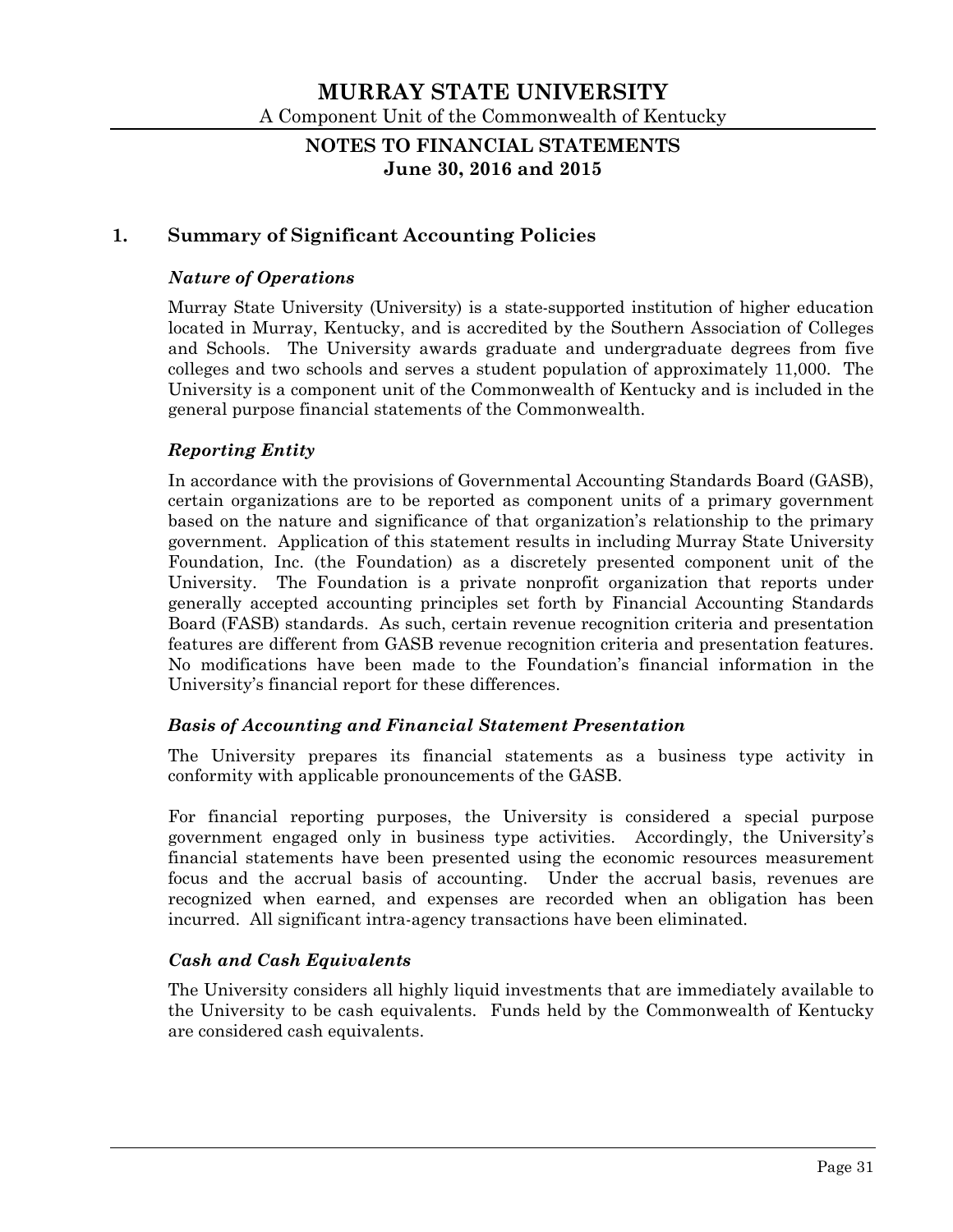Notes To Financial Statements *(Continued)*

### *Restricted Cash, Cash Equivalents and Investments*

Cash, cash equivalents and investments that are externally restricted are classified as restricted assets. These assets are used to make debt service payments, maintain sinking or reserve funds, purchase or construct capital or other noncurrent assets or for other restricted purposes.

#### *Investments*

The University accounts for its investments at fair value. Fair value is determined using quoted market prices. Changes in unrealized gain (loss) on the carrying value of investments are reported as a component of investment income in the statements of revenues, expenses and changes in net position.

Assets held by the Foundation represent those gifts and donations made directly to the University, which are held by the Foundation for investment purposes. The net appreciation and income of donor restricted endowments are available to the University for expenditure to the extent permitted by Kentucky law and the spending policy of the Foundation.

#### *Accounts Receivable*

Accounts receivable consists of tuition and fee charges, other operational activities and auxiliary enterprise services and amounts due from component units. Accounts receivable also include amounts due from the federal government, state and local governments or private sources, for nonexchange type agreements defined in accordance with GASB No. 33 or in connection with reimbursement of allowable expenditures made pursuant to the University's grants and contracts. Accounts receivable are recorded net of estimated uncollectible amounts.

#### *Inventories*

Inventories are stated at the lower of cost (first-in, first-out method) or market.

#### *Capital Assets*

All capital assets, as defined by University policy, are recorded at cost at the date of acquisition or, if donated, at fair value at the date of donation. Depreciation is computed using the straight-line method over the estimated useful life of the asset and is not allocated to functional expense categories. Assets under capital leases are amortized over the estimated useful life of the asset or the lease term, whichever is shorter. Routine repairs and maintenance are charged to operating expense in the year in which the expense was incurred.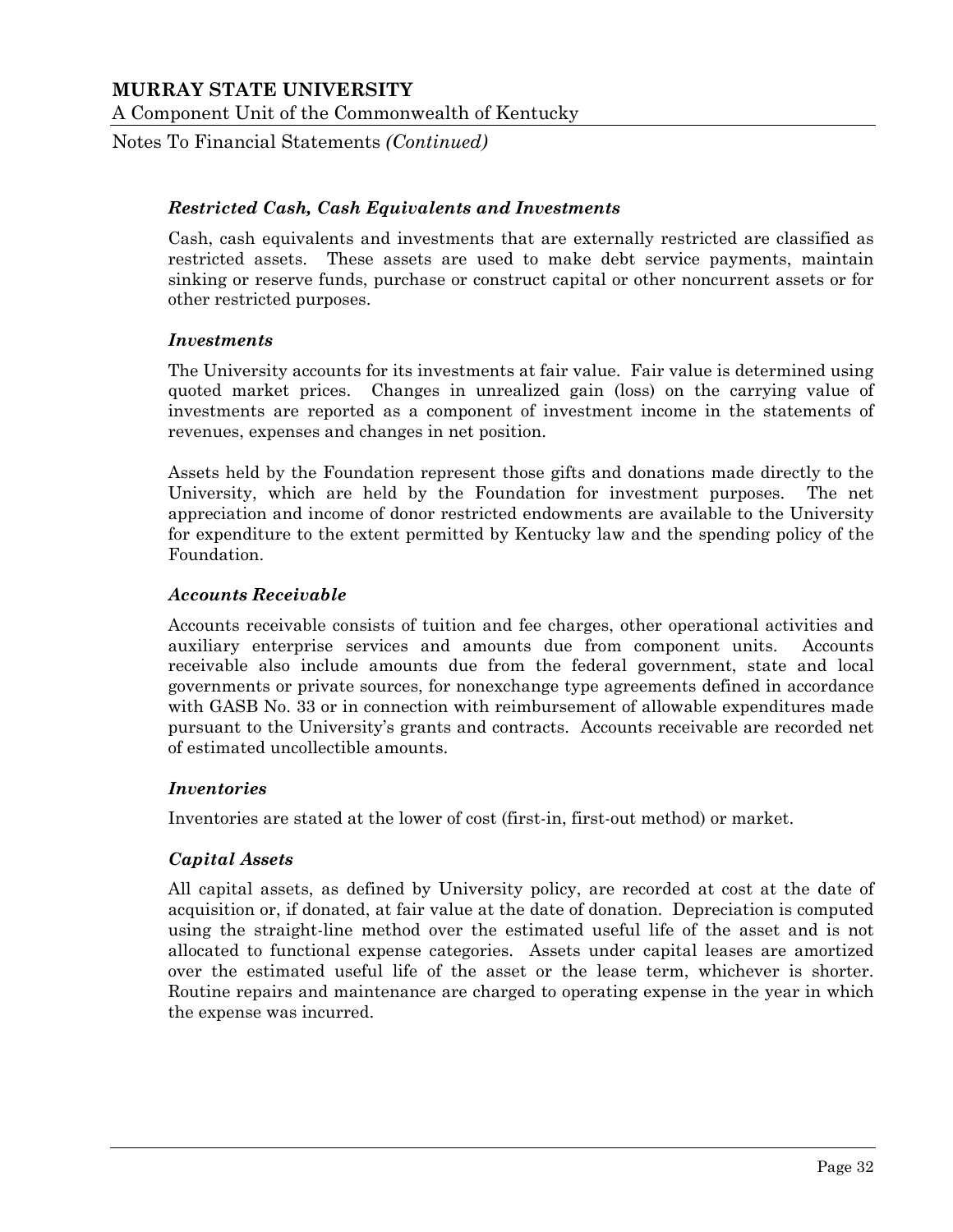#### A Component Unit of the Commonwealth of Kentucky

Notes To Financial Statements *(Continued)*

The following estimated useful lives are being used by the University:

|                          | <b>Estimated</b> |
|--------------------------|------------------|
| Asset                    | Life             |
| <b>Buildings</b>         | 40 years         |
| Nonbuilding improvements | 8-20 years       |
| Equipment                | $5-15$ years     |
| Library holdings         | 10 years         |
| Livestock                | 12 years         |
| Software                 | 8 years          |

The University capitalizes interest costs as a component of construction in progress, based on interest costs of borrowing specifically for the project, net of interest earned on investments acquired with the proceeds of borrowing. Total interest capitalized was \$1,084,807 and \$825,167 for the years ended June 30, 2016 and 2015, respectively.

The University owns historical collections housed throughout the campus that it does not capitalize, including artifacts in Wrather Museum. These collections adhere to the University's policy to (a) maintain them for public exhibition, education or research; (b) protect, keep unencumbered, care for and preserve them and (c) require proceeds from their sale to be used to acquire other collection items. Generally accepted accounting principles permit collections maintained in this manner to be charged to operations at time of acquisition rather than capitalized.

#### *Compensated Absences*

For employees participating in the Kentucky Teachers Retirement System (KTRS), vacation pay is accrued at year end for financial statement purposes. The liability and expense incurred are included at year end with accrued payroll, and as a component of compensation and benefit expense. Sick leave benefits are expected to be realized as paid time off or used to purchase service credits upon retirement. These are recognized as expense when the time off occurs or when service credit payments are incurred. No liability is accrued for such benefits employees have earned while participating in the KTRS plan, but not yet realized. For employees participating in optional retirement plans (ORP), sick time is accrued as it is earned.

#### *Unearned Revenue*

Unearned revenue includes amounts for tuition and fees, international program fees and certain auxiliary activities received prior to the end of the fiscal year but related to the subsequent accounting period. Unearned revenues also include amounts received from state capital appropriations and grant and contract sponsors for which eligibility requirements have not been fully satisfied or that have not yet been earned. Such amounts are recognized in the period to which the service relates or the grant/contract requirements have been met.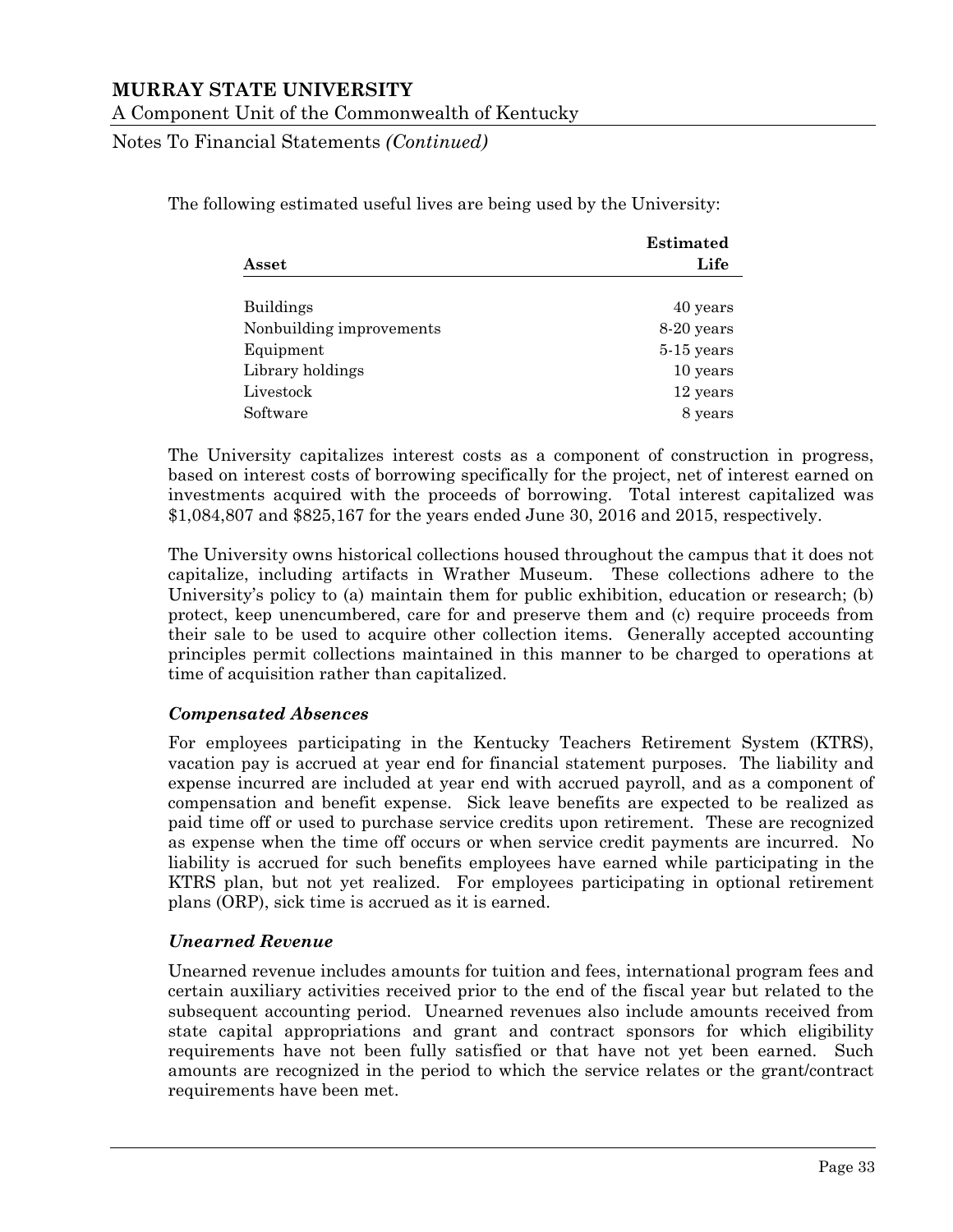Notes To Financial Statements *(Continued)*

### *Deferred Outflow of Resources and Deferred Inflow of Resources*

In addition to assets, financial statements may report a separate section for deferred outflows of resources. Deferred outflows of resources consist of the consumption of net position that is applicable to a future reporting period and so will not be recognized as an outflow of resources until then. Deferred outflows of resources related to refunding longterm debt and certain pension related items are reported in the statement of net position. The deferred bond refunding amount results from the difference in the carrying value of refunded debt and its reacquisition price, and is amortized over the shorter of the life of the refunded or refunding debt. The pension related items represent certain changes in pension related items and contributions made to the plan between the measurement date of the pension obligations and the end of the fiscal year.

In addition to liabilities, financial statements may report a separate section for deferred inflows of resources. Deferred inflows of resources consist of the acquisition of net position that is applicable to a future reporting period and so will not be recognized as inflow of resources until then. Deferred inflows of resources include state reimbursements as well as certain changes in pension related items that are amortized over future periods.

## *Net Position*

The University's net position is classified as follows:

*Net investment in capital assets:* This represents the University's total investment in capital assets, net of outstanding debt obligations related to those capital assets. To the extent debt has been incurred but not yet expended for capital assets, such amounts are not included as a component of net investment in capital assets.

*Restricted net position - nonexpendable:* Nonexpendable restricted net position consists of endowment and similar type funds in which donors or other outside sources have stipulated, as a condition of the gift instrument, that the principal is to be maintained inviolate and in perpetuity and invested for the purpose of producing present and future income, which may either be expended or added to principal.

*Restricted net position - expendable:* Restricted expendable net position include resources in which the University is legally or contractually obligated to spend in accordance with time or purpose restrictions imposed by external third parties.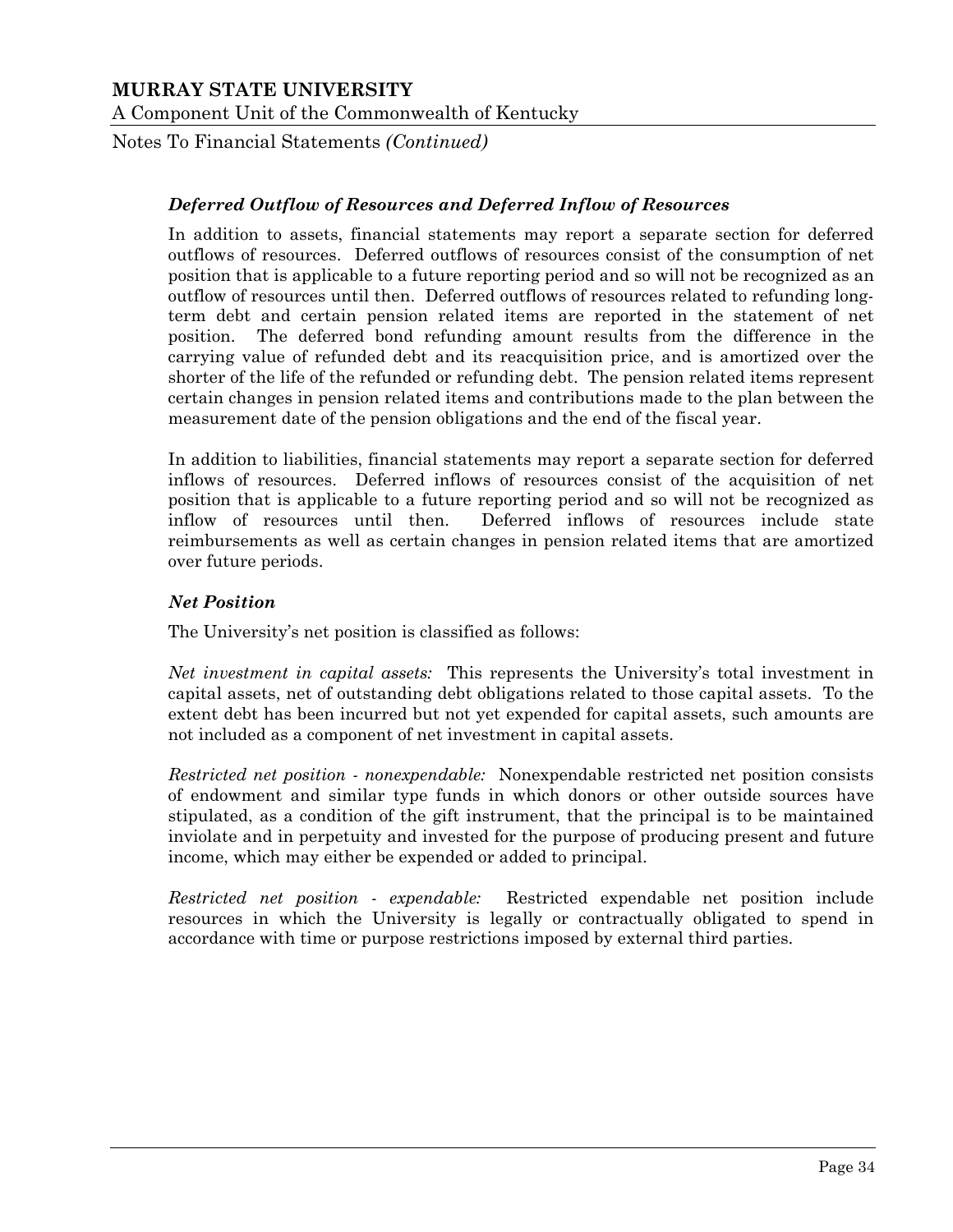Notes To Financial Statements *(Continued)*

*Unrestricted net position:* Unrestricted net position represent resources derived from student tuition and fees, state appropriations, sales and services of educational departments, auxiliary enterprises and other sources. These resources are used for transactions relating to the educational and general operations of the University, and may be used at the discretion of the Board of Regents to meet current expenses or for any purpose. These resources also include auxiliary enterprises, which are substantially self-supporting activities that provide services for students, faculty and staff.

#### *New Accounting Standard Implemented*

During the year, the University implemented GASB Statement No. 72, *Fair Value Measurement and Application* (GASB No. 72). See Note 17 below for detail regarding this new standard.

#### *Release of Restricted Net Position*

When an expense is incurred for which both restricted and unrestricted net position are available, the University's policy is to allow each departmental unit the flexibility to determine whether to first apply restricted or unrestricted resources based on the most advantageous application of resources in the particular circumstances.

#### *Classification of Revenues*

The University has classified its revenues as either operating or nonoperating revenues according to the following criteria:

Operating revenues: Operating revenues include activities that have the characteristics of exchange transactions, such as (1) student tuition and fees, net of discounts and allowances, (2) federal, state and local grants and contracts (excluding Pell and similarly funded federal and state grants for student financial aid) and (3) sales and services of auxiliary enterprises, net of discounts and allowances.

Nonoperating revenues: Nonoperating revenues include activities that have the characteristics of nonexchange transactions. In a nonexchange transaction, the University receives value without directly giving equal value back, such as a gift or grant for which there is no return requirement. Additionally, certain significant revenues relied upon for operations, such as state appropriations, Pell and similarly funding federal and state grants for student financial aid, investment income and endowment income, are recorded as nonoperating revenues, in accordance with GASB No. 35, *Basic Financial Statements and Management's Discussion and Analysis for Public Colleges and Universities - an Amendment of GASB Statement 34*.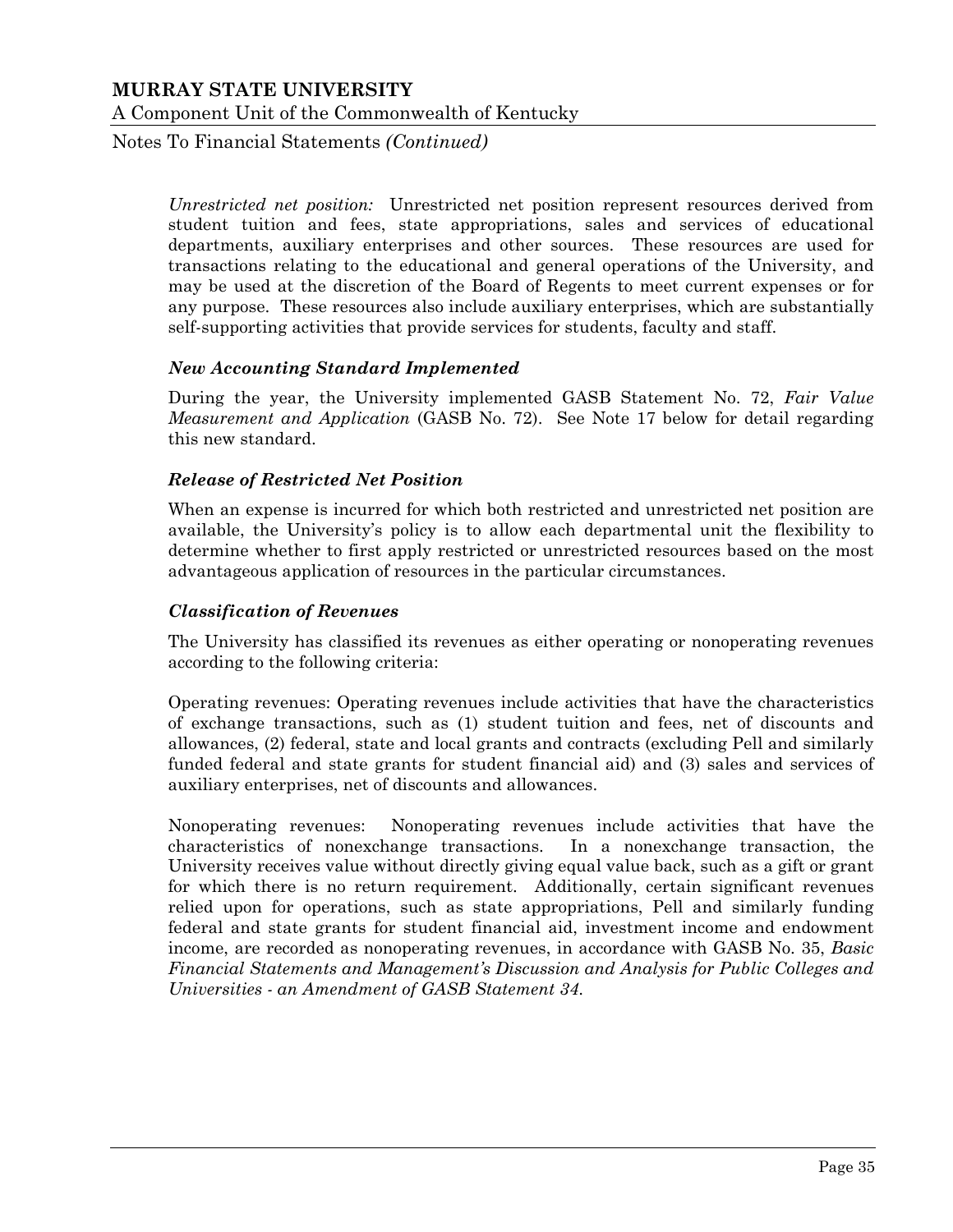Notes To Financial Statements *(Continued)*

#### *Tuition Discounts and Allowances*

Student tuition and fee revenues, and certain other revenues from students, are reported net of discounts and allowances. Discounts and allowances are the difference between the stated charge for goods and services provided by the University and the amount that is payable by students. Certain grants, including federal, state or nongovernmental programs, are recorded as either operating or nonoperating revenues, while Pell grants are recorded as nonoperating revenues in the University's financial statements. To the extent that revenues from such programs are used to satisfy tuition and fees and other student charges, the University has recorded a discount and allowance. Financial aid expense represents payments made to students.

#### *Income Taxes*

The University is a component of the Commonwealth of Kentucky and is not subject to federal income tax as described in section 115 of the Internal Revenue Code. However, the University is subject to federal income tax on any unrelated business taxable income.

#### *Pensions*

For purposes of measuring the net pension liability, deferred outflows of resources and deferred inflows of resources related to pensions, and pension expense, information about the fiduciary net position of the Kentucky Employees' Retirement System (KERS) and Kentucky Teachers' Retirement System (KTRS) plans and additions to/deductions from the plans' fiduciary net position have been determined on the same basis as they are reported by KERS and KTRS. For this purpose, benefit payments (including refunds of employee contributions) are recognized when due and payable in accordance with the benefit terms. Investments are reported at fair value.

#### *Use of Estimates*

The preparation of financial statements in conformity with accounting principles generally accepted in the United States of America requires management to use estimates and assumptions. The accompanying financial statements include estimates for items such as allowances for doubtful accounts and loans receivable, self-insurance liabilities and other accrued liabilities. Actual results could differ from those estimates.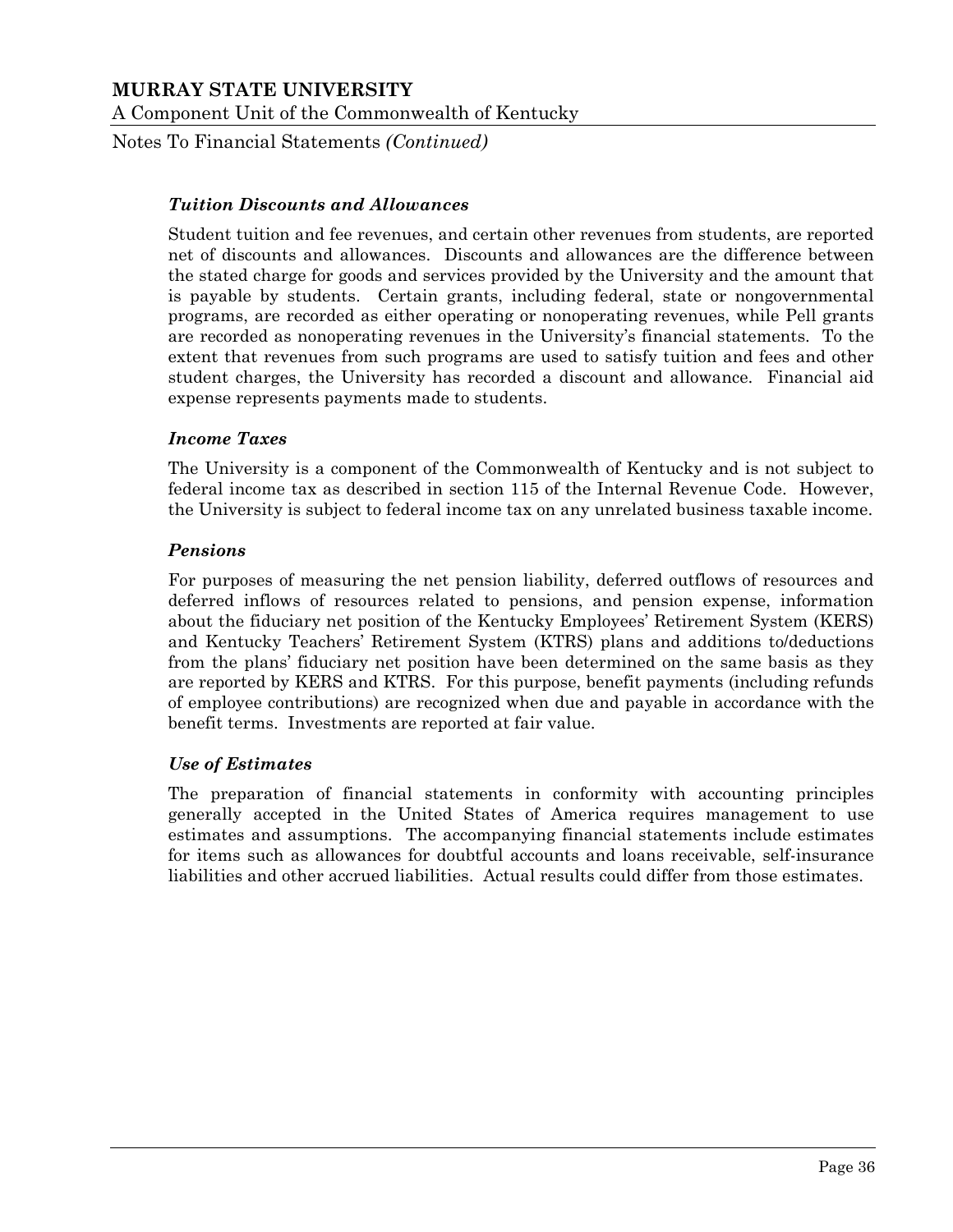A Component Unit of the Commonwealth of Kentucky

Notes To Financial Statements *(Continued)*

# **2. Accounts Receivable**

Accounts receivable as of June 30 consisted of:

|                                           | 2016            | 2015            |
|-------------------------------------------|-----------------|-----------------|
| Current accounts receivable:              |                 |                 |
| Student tuition and fees                  | \$<br>7,820,473 | \$<br>8,604,939 |
| Grants and contracts                      | 1,184,628       | 1,343,054       |
| Auxiliary fees                            | 2,590,092       | 2,414,144       |
| MSU and Racer Foundations                 | 298,650         | 295,699         |
| Employee computer and bicycle loans       | 6.694           | 11,376          |
| Outside sales                             | 831,253         | 850,938         |
| Capital construction receivable - vendors | 42              | 53,835          |
| Allowance for doubtful accounts           | (5,238,827)     | (4,662,265)     |
| Total current accounts receivable         | 7,493,005       | \$<br>8,911,720 |

## **3. Inventories**

Inventories as of June 30 consisted of:

|                                     | 2016            | 2015            |
|-------------------------------------|-----------------|-----------------|
| University bookstore - resale       | \$<br>1,656,708 | \$<br>1,583,854 |
| Physical plant - supplies           | 1,611,136       | 324,575         |
| Food services - resale and supplies | 161,551         | 186,703         |
| Art supplies                        | 49,130          | 44,562          |
| CFSB concessions                    | 18,880          | 13,017          |
| Central stores - supplies           | 22,451          | 17,141          |
| Total inventories                   | 3,519,856       | 2,169,852       |

# **4. Loans Receivable**

Student loans made through the Federal Perkins Loan Program (Program) comprise substantially all of the loans receivable at June 30, 2016 and 2015. The Program provides for service cancellation of a loan at rates of 12.5% to 30% per year up to a maximum of 100% if the participant complies with certain provisions. The federal government reimburses the University for amounts cancelled under these provisions.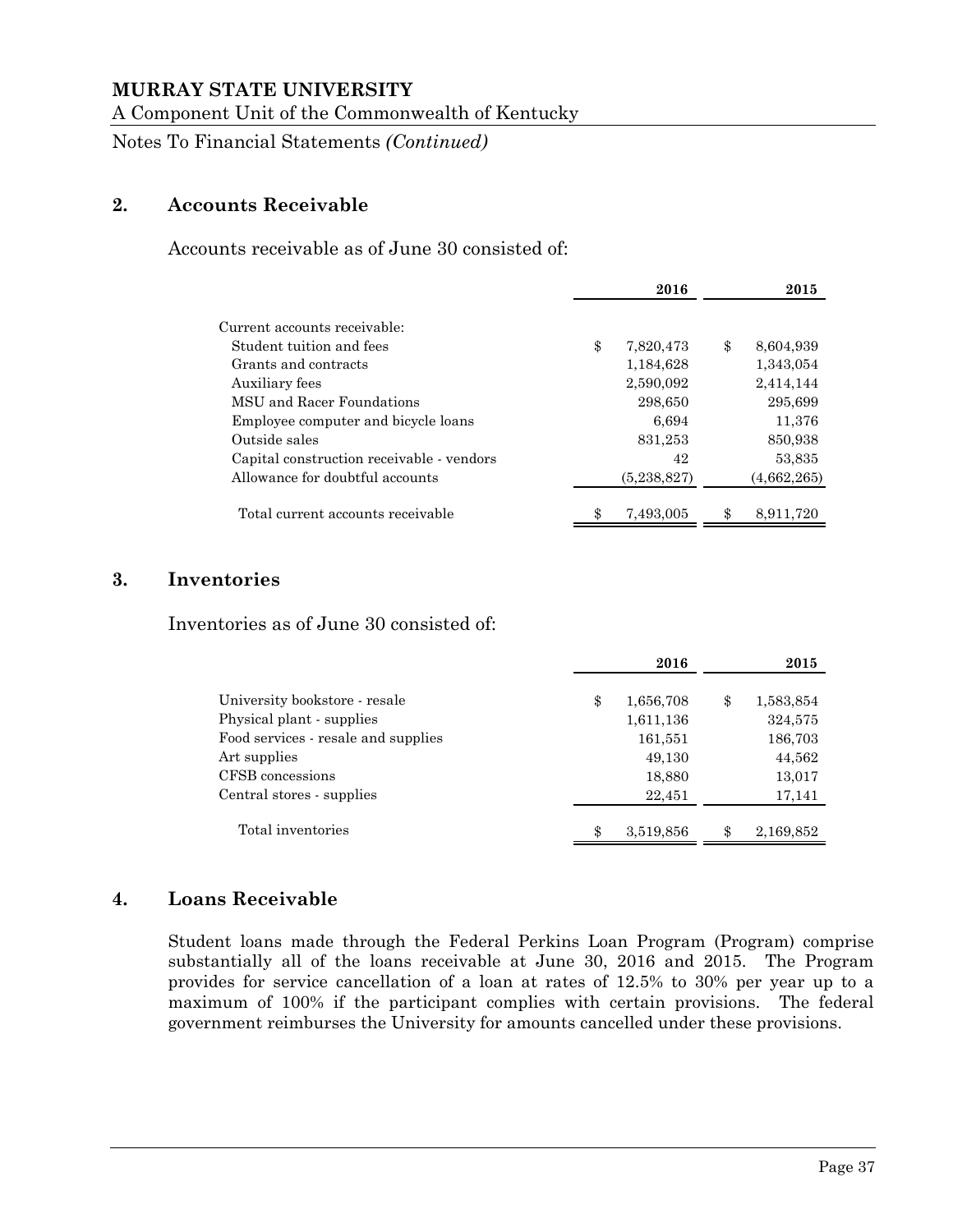Notes To Financial Statements *(Continued)*

As the University determines that loans are uncollectible and not eligible for reimbursement by the federal government, the loans are written off and assigned to the U.S. Department of Education. The University has provided an allowance for uncollectible loans which, in management's opinion, is sufficient to absorb loans that will ultimately be written off. The allowance for uncollectible loans at June 30, 2016 and 2015 was \$246,589 and \$232,784, respectively.

Loans receivable as of June 30 consisted of:

|                                        | 2016         | 2015         |
|----------------------------------------|--------------|--------------|
| Current loans receivable:              |              |              |
| University loan programs               | \$<br>58,605 | \$<br>52,069 |
| Federal nursing program                | 84,454       | 91,807       |
| Federal Perkins program                | 531,186      | 584,844      |
| Total current loans receivable, net    | 674,245      | 728,720      |
| Noncurrent loans receivable:           |              |              |
| University loan programs               | 17,789       | 15,158       |
| Federal nursing program                | 354,258      | 391,872      |
| Federal Perkins program                | 2,692,622    | 2,919,616    |
| Total noncurrent loans receivable, net | 3,064,669    | 3,326,646    |
| Total loans receivable, net            | 3,738,914    | 4,055,366    |

## **5. Deposits, Investments and Investment Income**

#### *Deposits*

At June 30, 2016 and 2015, the carrying amounts of the University's bank balances and deposits were \$136,881,226 and \$143,938,412, respectively.

Currently the University maintains its deposits, outside of those held by the Commonwealth of Kentucky, in noninterest-bearing accounts at FDIC-insured institutions. All accounts are insured up to \$250,000. The deposits in these noninterestbearing accounts are covered by an irrevocable, unconditional, and nontransferable letter of credit issued by Federal Home Loan Bank of Cincinnati.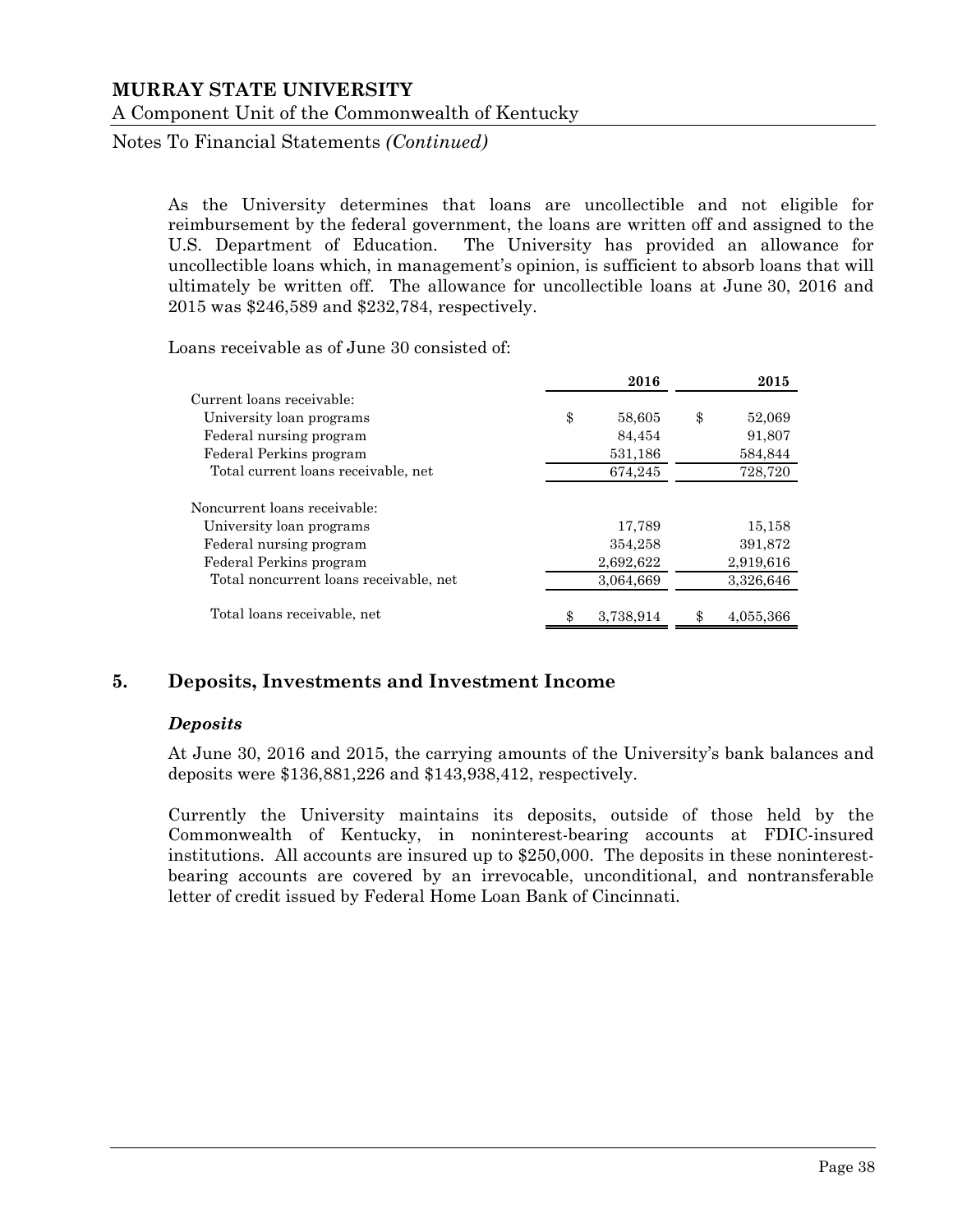Notes To Financial Statements *(Continued)*

The University also maintains cash deposits with the Commonwealth of Kentucky, as overseen by the State Investment Commission (Commission). The Commission is charged with the oversight of the Commonwealth's investment programs pursuant to KRS 42.500. The Commonwealth's investments are categorized into two distinct classifications or "pools." The Short-Term Pool consists primarily of General Fund cash balances. The Intermediate-Term Pool and the Limited Term Pool represent Agency fund investments, state held component unit and fiduciary fund accounts held for the benefit of others by the state. Shares of each pool represent a divisible interest in the underlying securities and are not federally insured or guaranteed by the U.S. Government, Federal Deposit Insurance Corporation or any federal agency. The pools have not been approved by the Securities and Exchange Commission. The University's shares within the pools may indirectly expose it to risks associated with fixed income investments; however, specific information about any such transactions is not available to the University.

Custodial credit risk for deposits is the risk that, in the event of a bank failure, the University's deposits may not be returned to the University. The University does not have a formal deposit policy for custodial credit risk other than compliance with the provisions of state law.

Cash and cash equivalents as of June 30 consisted of:

|                                             | 2016            | 2015            |
|---------------------------------------------|-----------------|-----------------|
| Depository accounts:                        |                 |                 |
| Local bank deposits, letter of credit       |                 |                 |
| in the University's name                    | \$<br>6,433,122 | \$<br>7,482,275 |
| Cash on hand                                | 49,983          | 96,192          |
| Foreign currency deposits                   | 67,740          | 192,218         |
| State Investment Pool - collateral required |                 |                 |
| by KRS 41.240                               | 130,330,381     | 136, 167, 727   |
|                                             |                 |                 |
| Total deposits                              | 136,881,226     | 143,938,412     |
|                                             |                 |                 |

Cash and cash equivalents as presented in the statements of net position captions as of June 30 include:

|                                      | 2016        | 2015        |
|--------------------------------------|-------------|-------------|
| Cash and cash equivalents, current   | 78,458,889  | 74,197,070  |
| Restricted cash and cash equivalents | 58,422,337  | 69,741,342  |
| Total deposits                       | 136,881,226 | 143,938,412 |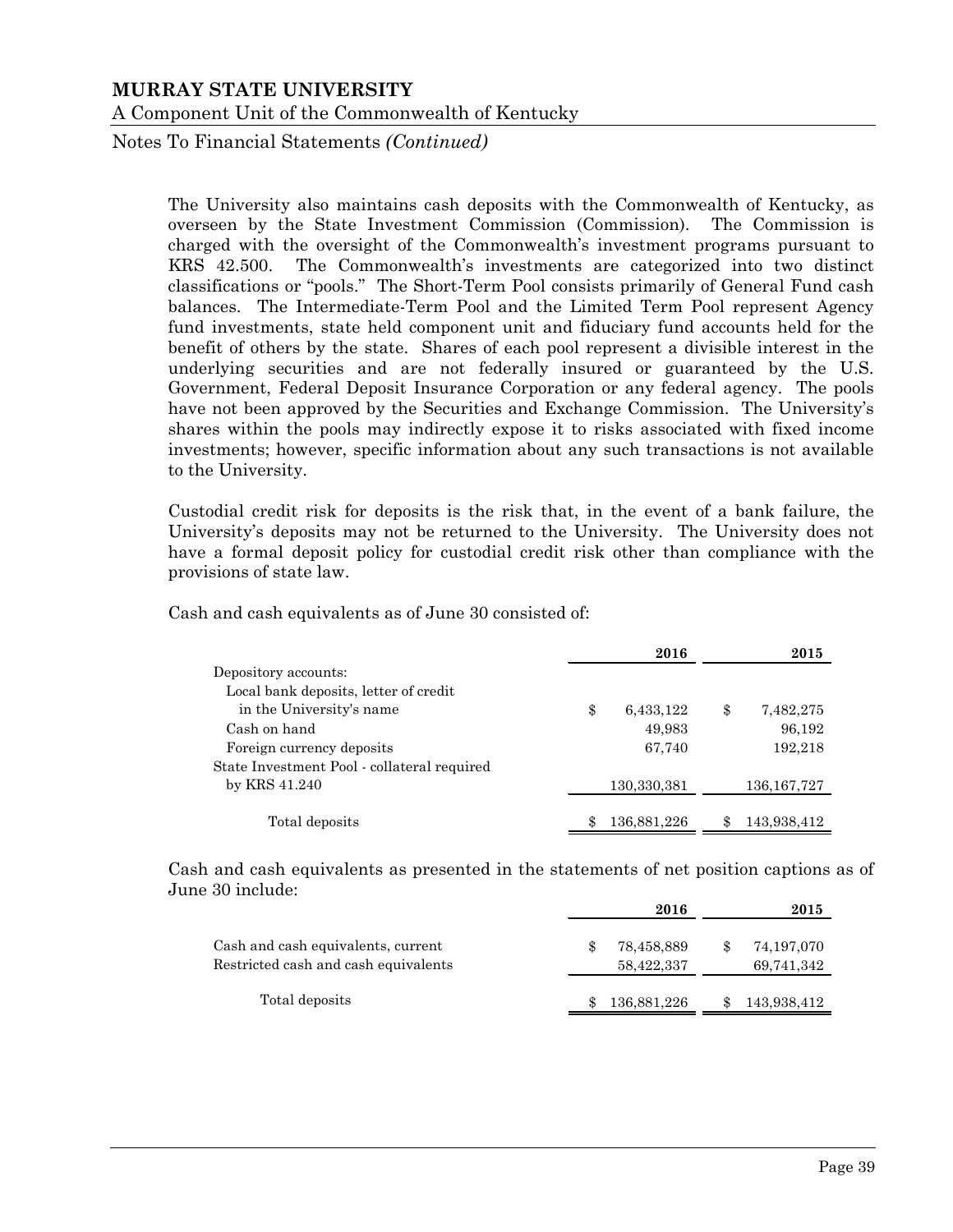Notes To Financial Statements *(Continued)*

#### *Investments*

Investments carried at fair value as of June 30 consisted of:

|                                          | 2016       | 2015       |
|------------------------------------------|------------|------------|
| Money market funds restricted for        |            |            |
| debt service purposes                    | 319.245    | 2,376,993  |
| Restricted assets held by the Foundation | 23,421,956 | 24,302,998 |
|                                          |            |            |
| Total investments                        | 23,741,201 | 26,679,991 |

Restricted investments for debt service purposes are comprised of amounts invested for sinking fund and debt service reserves. Investments in U.S. Government securities and the collateral for repurchase agreements are registered in the name of Murray State University or held in the University's name by its agents and trustees. The University may legally invest in direct obligations of and other obligations guaranteed as to principal by the U.S. Treasury and U.S. agencies and instrumentalities and in bank repurchase agreements. It may also invest to a limited extent in equity securities.

University investments held by the Foundation are comprised of private donations received directly by the University and state endowment matching funds. These consist of endowment funds, as well as expendable restricted funds. Assets held by the Foundation are invested primarily in an investment pool managed by the Foundation and are carried at fair value.

The assets in the Foundation investment pool are invested as of June 30 as follows:

|                                 | 2016  | 2015  |
|---------------------------------|-------|-------|
| Percentage of pool invested in: |       |       |
| Certificates of deposit and     |       |       |
| money market mutual funds       | 5%    | 7%    |
| Mutual funds                    | 59%   | 25%   |
| Equity securities               | 4%    | 39%   |
| Fixed income securities         | 31%   | 28%   |
| Other                           | $1\%$ | $1\%$ |
| Total investments               | 100%  | 100%  |

*Interest Rate Risk*. Interest rate risk is the risk that changes in interest rates will adversely affect the fair value of an investment. The University does not, within its investment policy, formally limit investment maturities as a means of managing its exposure to fair value losses arising from increasing interest rates. The money market mutual funds are investments with a maturity of less than one year because they are redeemable in full immediately. In addition, the funds held in the State Investment Pool have a maturity of less than one year because they are redeemable in full immediately.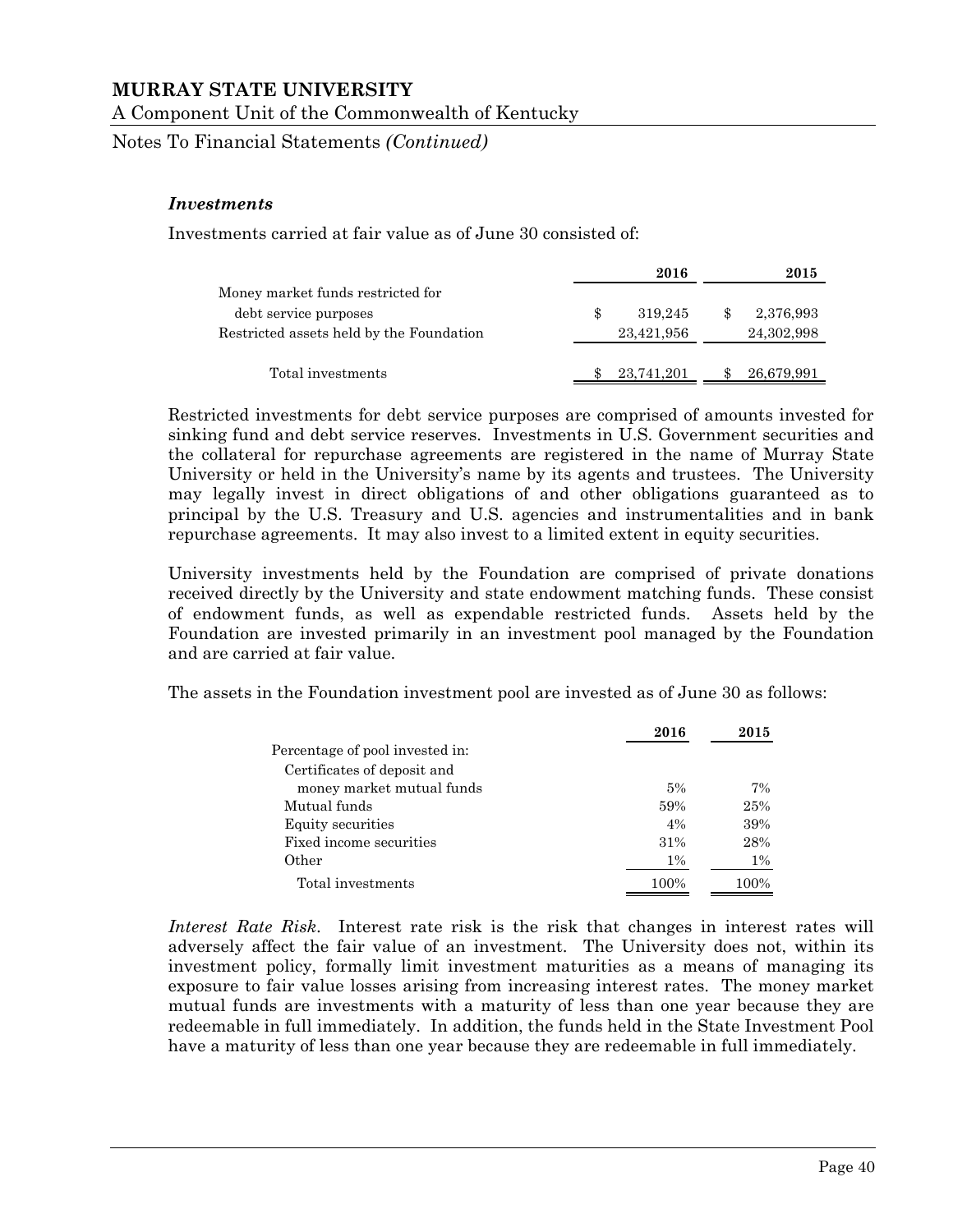Notes To Financial Statements *(Continued)*

*Credit Risk*. Credit risk is the risk that the issuer or other counterparty to an investment will not fulfill its obligations. The University's investment policy requires investments to be in compliance with state statute. The University has no further policy that would limit its investment choices. Credit ratings for the money market mutual funds and State Investment Pool are not available and are therefore, considered unrated.

*Concentration of Credit Risk*. Concentration of credit risk is the risk of loss attributed to the magnitude of a government's investment in a single user. The University places no limit on the amount that may be invested in any one issuer. The University does not hold more than 5% of its investments with a single issuer.

#### *Investment Income*

Investment income for the years ended June 30 consisted of:

|                                       | 2016            | 2015          |
|---------------------------------------|-----------------|---------------|
| Assets held by the University:        |                 |               |
| Interest income                       | \$<br>1,666,800 | \$<br>993,420 |
| Assets held by MSU Foundation:        |                 |               |
| Investment income endowment funds     | 1,307,080       | 1,407,238     |
| Net increase/(decrease) in fair value |                 |               |
| of endowment investments              | (1,434,391)     | (1, 115, 072) |
| Total investment income               | 1,539,489       | 1,285,586     |

## **6. Endowments**

Changes in endowment assets for the years ended June 30 are as follows:

|                                                           |   | 2016        | 2015             |
|-----------------------------------------------------------|---|-------------|------------------|
| Endowment assets, beginning of year<br>Investment return: | Ж | 20,453,677  | 21,452,081       |
| Net depreciation                                          |   | (1,432,838) | (1, 113, 672)    |
| Contributions                                             |   | 197,368     | 115,268          |
| Endowment assets, end of year                             |   | 19,218,207  | \$<br>20,453,677 |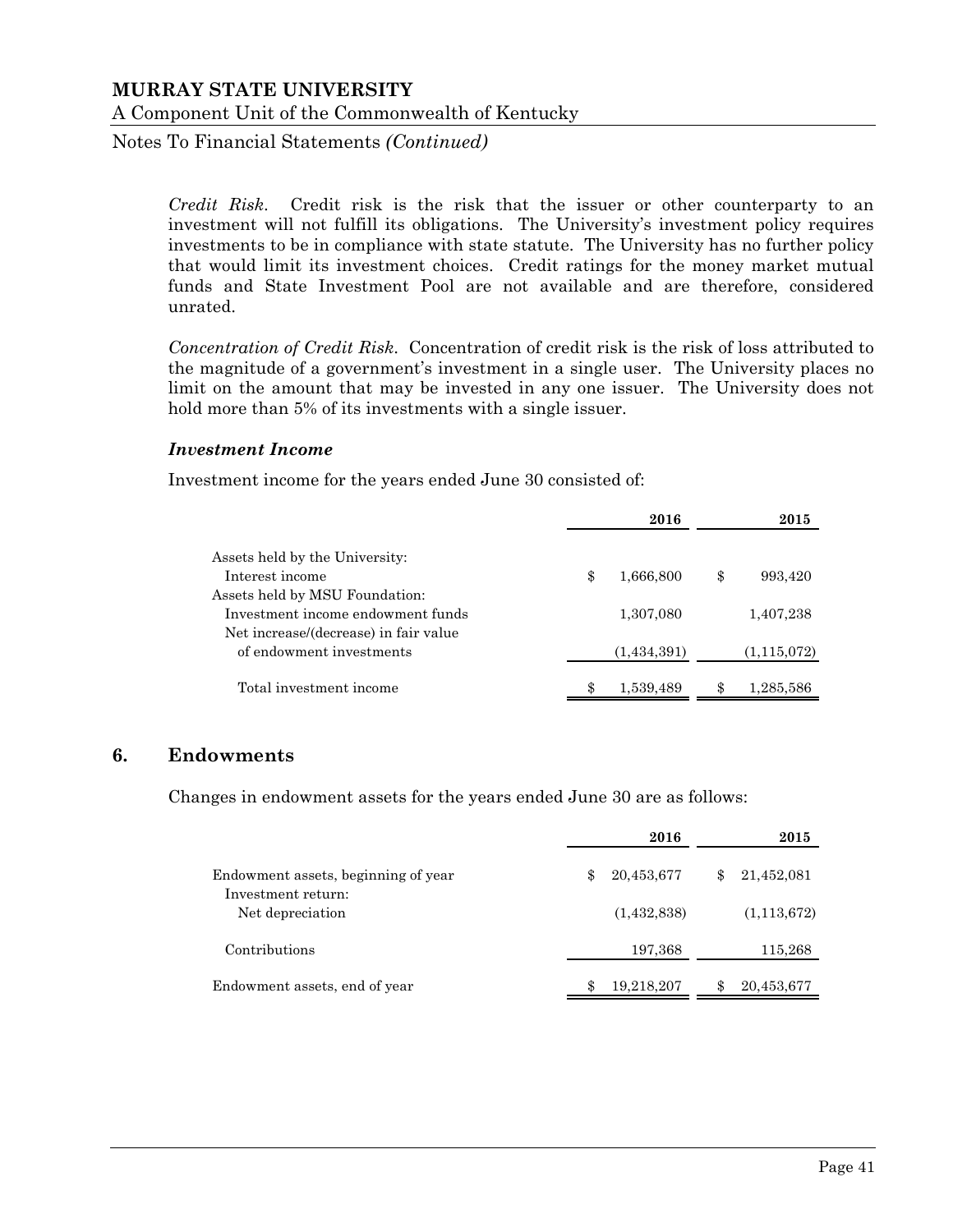A Component Unit of the Commonwealth of Kentucky

Notes To Financial Statements *(Continued)*

# **7. Capital Assets**

Capital asset activity for the year ended June 30, 2016 was as follows:

|                                                                                                        | <b>Balance</b><br>June 30, 2015                                               | Additions                                            | <b>Transfers</b>               | Deletions/<br>Retirements        | <b>Balance</b><br>June 30, 2016                                               |
|--------------------------------------------------------------------------------------------------------|-------------------------------------------------------------------------------|------------------------------------------------------|--------------------------------|----------------------------------|-------------------------------------------------------------------------------|
| Land<br>Construction in progress<br>Museum and collectibles                                            | \$<br>9,728,586<br>17,845,247<br>676,085                                      | \$<br>61,456,927<br>1,550                            | \$<br>191,855<br>(2, 159, 402) | \$<br>(219)<br>(510, 346)        | \$<br>9,920,222<br>76,632,426<br>677,635                                      |
| Total capital assets not being<br>depreciated                                                          | 28,249,918                                                                    | 61,458,477                                           | (1,967,547)                    | (510, 565)                       | 87,230,283                                                                    |
| <b>Buildings</b><br>Nonbuilding improvements<br>Equipment<br>Library holdings<br>Livestock<br>Software | 277,508,611<br>15,372,571<br>30,024,868<br>30,338,614<br>165,750<br>1,932,019 | 1,809,720<br>144,881                                 | 857,561<br>1,092,256<br>17,730 | (19)<br>(643, 602)<br>(361, 423) | 278,366,153<br>16,464,827<br>31,208,716<br>30,122,072<br>165,750<br>1,932,019 |
| Total other capital assets                                                                             | 355, 342, 433                                                                 | 1,954,601                                            | 1,967,547                      | (1,005,044)                      | 358,259,537                                                                   |
| Total capital assets before<br>depreciation                                                            | 383,592,351                                                                   | 63,413,078                                           |                                | (1,515,609)                      | 445,489,820                                                                   |
| Less accumulated depreciation:<br><b>Buildings</b><br>Improvements other than                          | 139,649,655                                                                   | 6,976,381                                            |                                |                                  | 146,626,036                                                                   |
| buildings<br>Equipment<br>Library holdings<br>Livestock<br>Software                                    | 9,945,533<br>22,328,964<br>26,274,781<br>76,708<br>1,674,429                  | 638,658<br>1,716,679<br>602,393<br>11,792<br>241,502 |                                | (629, 290)<br>(300, 898)         | 10,584,191<br>23,416,353<br>26,576,276<br>88,500<br>1,915,931                 |
| Total accumulated depreciation                                                                         | 199,950,070                                                                   | 10,187,405                                           |                                | (930, 188)                       | 209, 207, 287                                                                 |
| Capital assets, net                                                                                    | 183,642,281                                                                   |                                                      |                                |                                  | 236, 282, 533<br>-\$                                                          |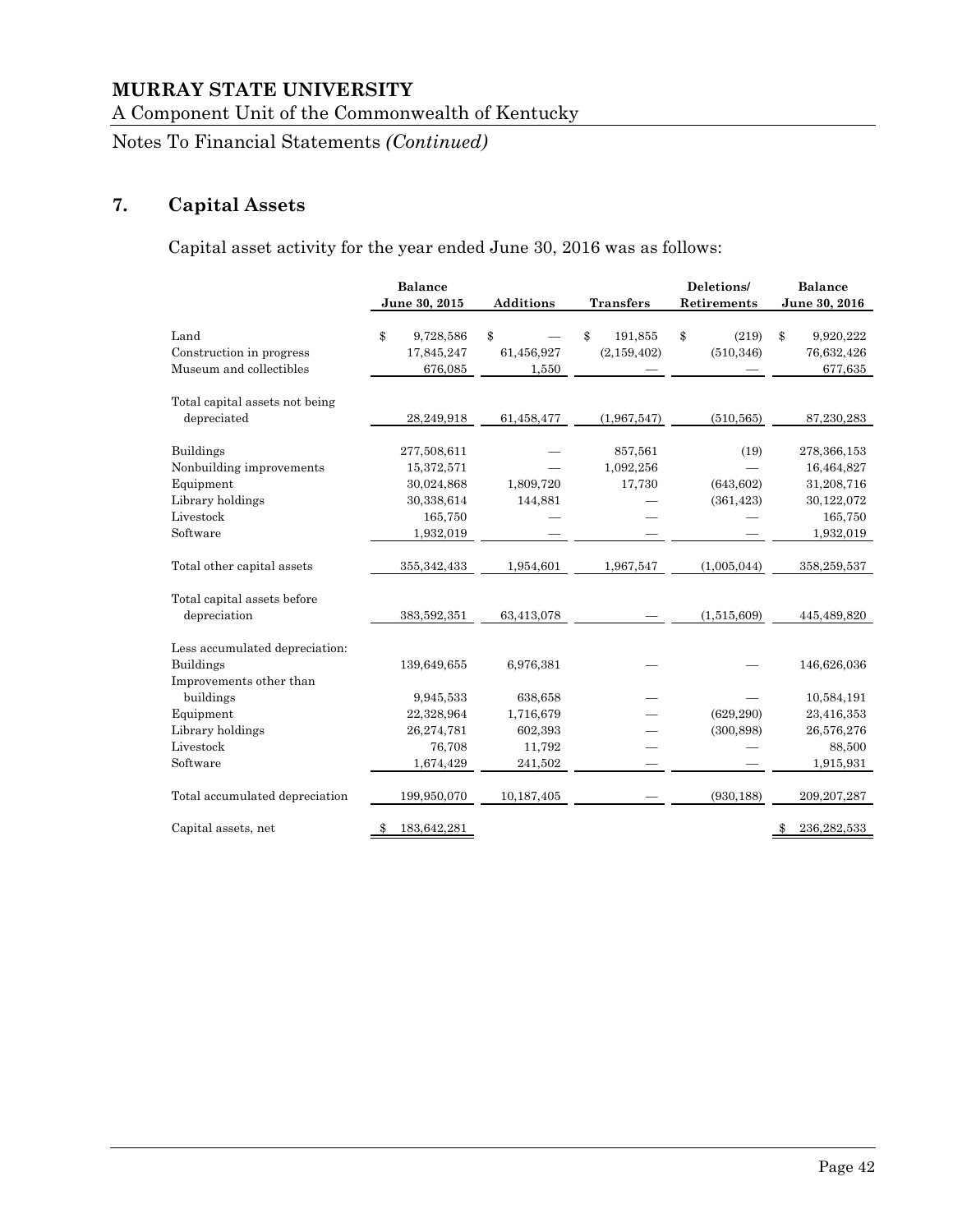# A Component Unit of the Commonwealth of Kentucky

# Notes To Financial Statements *(Continued)*

#### Capital asset activity for the year ended June 30, 2015 was as follows:

|                                                             | <b>Balance</b><br>June 30, 2014          | Additions                  | <b>Transfers</b>             | Deletions/<br>Retirements     | <b>Balance</b><br>June 30, 2015          |
|-------------------------------------------------------------|------------------------------------------|----------------------------|------------------------------|-------------------------------|------------------------------------------|
| Land<br>Construction in progress<br>Museum and collectibles | \$<br>9,966,615<br>14,635,575<br>657,485 | \$<br>18,145,159<br>18,600 | \$<br>63,971<br>(13,953,434) | \$<br>(302,000)<br>(982, 053) | \$<br>9,728,586<br>17,845,247<br>676,085 |
| Total capital assets not being                              |                                          |                            |                              |                               |                                          |
| depreciated                                                 | 25,259,675                               | 18, 163, 759               | (13,889,463)                 | (1, 284, 053)                 | 28,249,918                               |
| <b>Buildings</b>                                            | 267,306,268                              |                            | 13,135,943                   | (2,933,600)                   | 277,508,611                              |
| Nonbuilding improvements                                    | 14,699,121                               |                            | 673,450                      |                               | 15,372,571                               |
| Equipment                                                   | 27,756,140                               | 2,657,367                  | 80,070                       | (468, 709)                    | 30,024,868                               |
| Library holdings                                            | 29,543,470                               | 962,635                    |                              | (167, 491)                    | 30,338,614                               |
| Livestock                                                   | 165,750                                  |                            |                              |                               | 165,750                                  |
| Software                                                    | 1,932,019                                |                            |                              |                               | 1,932,019                                |
| Total other capital assets                                  | 341,402,768                              | 3,620,002                  | 13,889,463                   | (3,569,800)                   | 355, 342, 433                            |
| Total capital assets before                                 |                                          |                            |                              |                               |                                          |
| depreciation                                                | 366,662,443                              | 21,783,761                 |                              | (4,853,853)                   | 383,592,351                              |
| Less accumulated depreciation:                              |                                          |                            |                              |                               |                                          |
| <b>Buildings</b>                                            | 134,597,096                              | 6,998,155                  |                              | (1,945,596)                   | 139,649,655                              |
| Improvements other than                                     |                                          |                            |                              |                               |                                          |
| buildings                                                   | 9,244,873                                | 700,660                    |                              |                               | 9,945,533                                |
| Equipment                                                   | 21,055,434                               | 1,715,014                  |                              | (441, 484)                    | 22,328,964                               |
| Library holdings                                            | 25,740,743                               | 693,154                    |                              | (159, 116)                    | 26,274,781                               |
| Livestock                                                   | 64,916                                   | 11,792                     |                              |                               | 76,708                                   |
| Software                                                    | 1,432,927                                | 241,502                    |                              |                               | 1,674,429                                |
| Total accumulated depreciation                              | 192,135,989                              | 10,360,277                 |                              | (2,546,196)                   | 199,950,070                              |
| Capital assets, net                                         | 174,526,454                              |                            |                              |                               | 183,642,281                              |

# **8. Accounts Payable**

Accounts payable at June 30 consisted of:

|                                   | 2016             | 2015       |
|-----------------------------------|------------------|------------|
| Current accounts payable:         |                  |            |
| Vendors                           | 13,261,067<br>\$ | 7,926,479  |
| Payroll benefits and withholdings | 2,293,731        | 2,170,457  |
| <b>MSU</b> Foundation             | 57,144           | 59,996     |
| Loans                             | 25,043           | 18,451     |
| Total accounts payable            | 15,636,985       | 10,175,383 |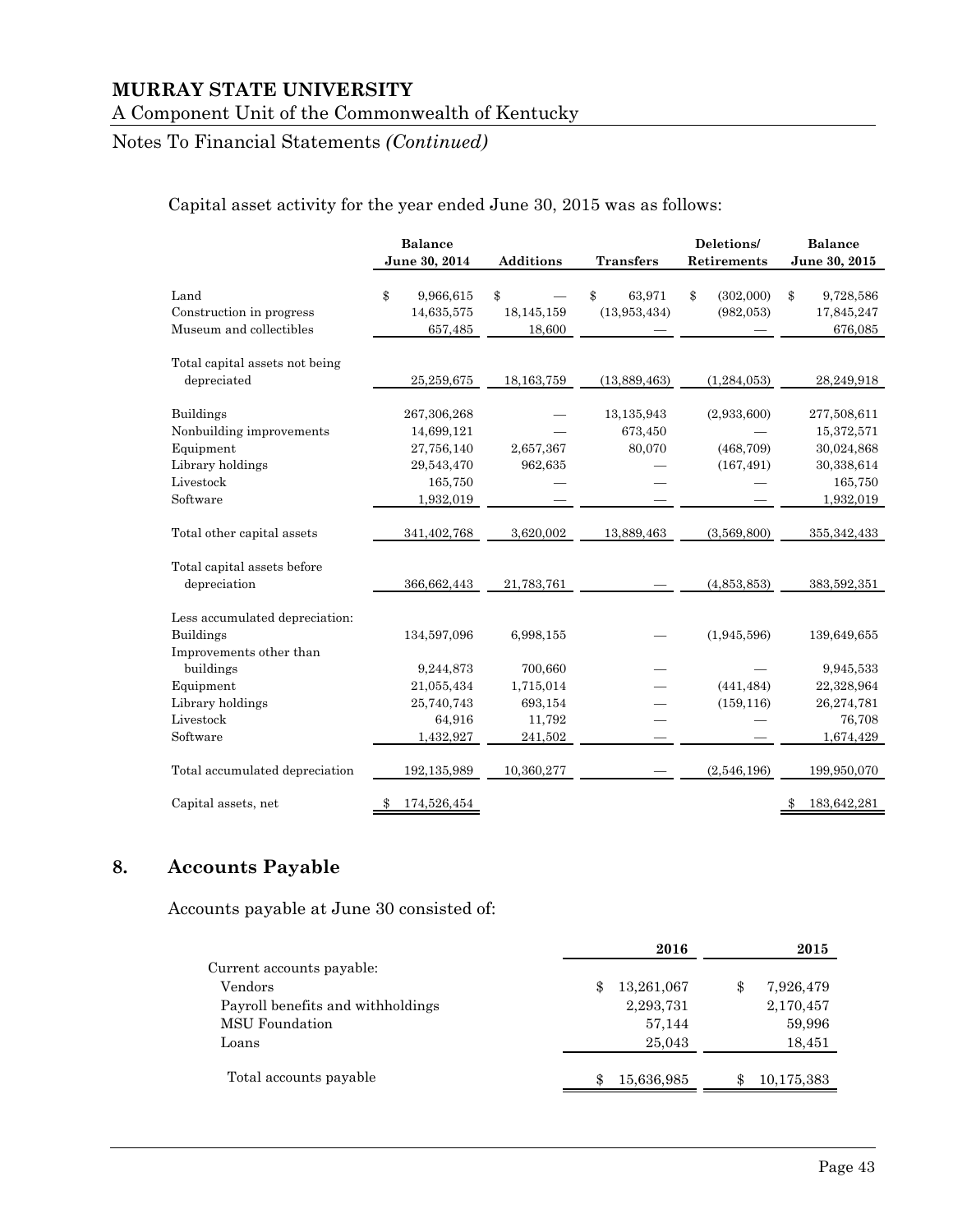Notes To Financial Statements *(Continued)*

# **9. University Health Self-Insurance Program**

The University maintains a self-insurance program for employees' health insurance. For the fiscal year ended June 30, 2016, the University paid approximately 86% of total plan expenses for permanent full-time employees and their families. The University's contribution to cover claims paid under the plan for years ended June 30, 2016 and 2015, totaled \$10,042,235 and \$10,636,903, respectively. Stop loss and administrative fees are disclosed in the chart below. The University's stop-loss insurance limits its exposure for claims to \$125,000 per individual for the first half of the fiscal year, increasing to \$200,000 per individual at January 1, 2016 through June 30, 2016.

Changes in the liability for self-insurance for the years ended June 30 are as follows:

|                                                                              | 2016           | 2015           |
|------------------------------------------------------------------------------|----------------|----------------|
| Liability, beginning of year<br>Accruals for current year claims and changes | \$<br>617,000  | \$<br>660,000  |
| in estimate (includes employee and                                           |                |                |
| employer contributions)                                                      | 12,133,583     | 12,540,590     |
| Administrative and stop-loss fees                                            | (1,343,744)    | (1,449,503)    |
| Claims paid                                                                  | (10, 779, 742) | (11, 134, 087) |
| Liability, end of year                                                       | \$<br>627,097  | \$<br>617,000  |

# **10. Unearned Revenue**

Unearned revenue as of June 30 consisted of:

|                                | 2016             | 2015      |
|--------------------------------|------------------|-----------|
| Current unearned revenue:      |                  |           |
| Prepaid tuition and fees       | 2,726,634<br>SS. | 2,425,959 |
| Grants and contracts           | 891,217          | 804,970   |
| Auxiliary enterprises          | 33,024           | 99,364    |
|                                |                  |           |
| Total current unearned revenue | 3,650,875        | 3,330,293 |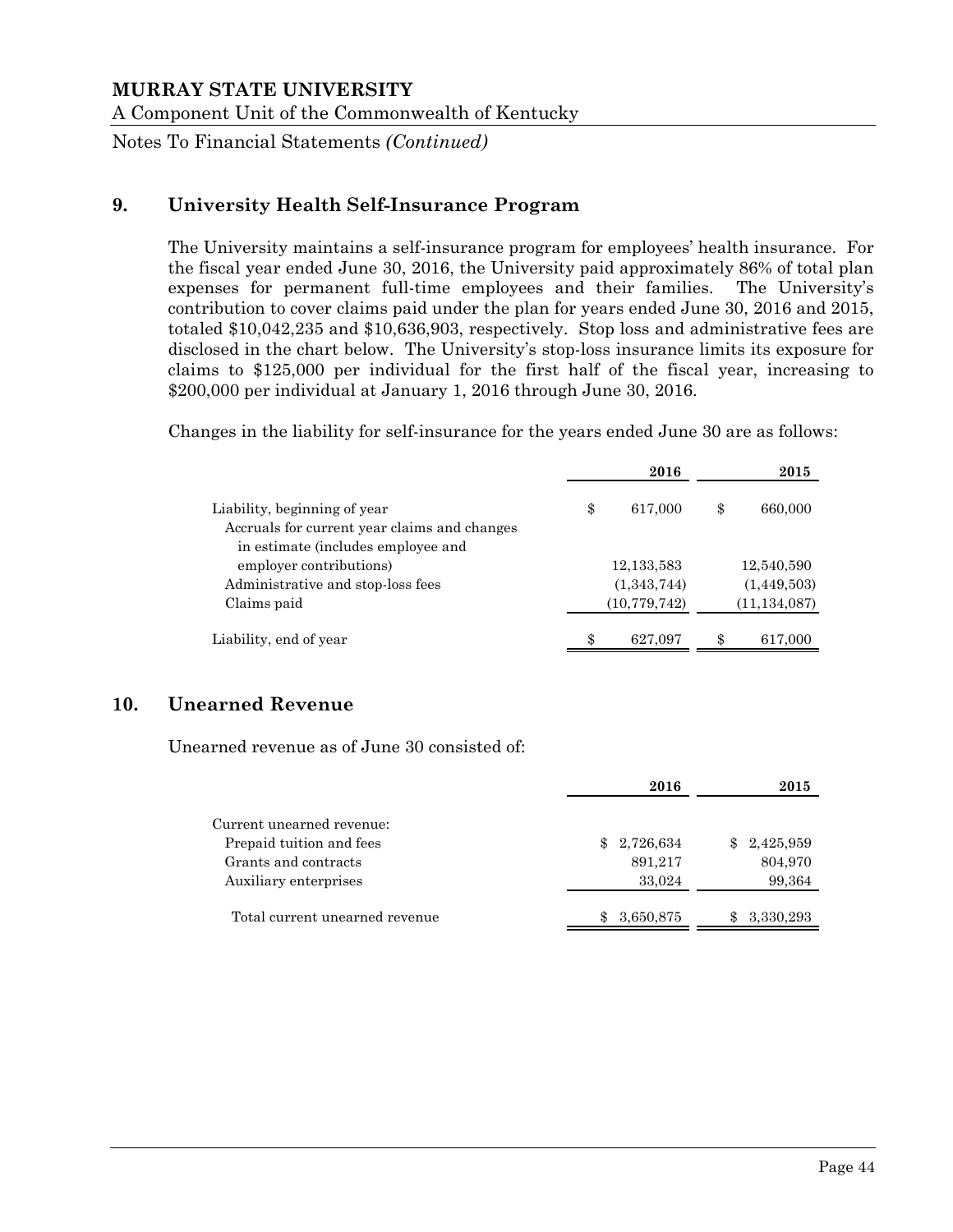A Component Unit of the Commonwealth of Kentucky

Notes To Financial Statements *(Continued)*

# **11. Revenue Bonds, Notes Payable and Capital Leases**

The following is a summary of long-term obligation transactions for the University for the year ended June 30, 2016:

|                                               |                                |                  |                           |                               | Amounts                    |                               |
|-----------------------------------------------|--------------------------------|------------------|---------------------------|-------------------------------|----------------------------|-------------------------------|
|                                               | <b>Beginning</b>               |                  |                           | Ending                        | Due Within                 | Long-Term                     |
|                                               | <b>Balance</b>                 | <b>Additions</b> | <b>Deductions</b>         | <b>Balance</b>                | <b>One Year</b>            | Portion                       |
| Bonds payable<br>Less bond discounts          | 79,650,000<br>\$<br>(213, 387) | \$<br>8,310,000  | (12, 125, 000)<br>153,302 | \$<br>75,835,000<br>(60, 085) | \$<br>3,685,000<br>(4,622) | 72,150,000<br>\$<br>(55, 463) |
| Plus bond premiums                            | 2,113,114                      | 190,125          | (114, 424)                | 2,188,815                     | 114,424                    | 2,074,391                     |
| Bonds payable, net of discounts /<br>premiums | 81,549,727                     | 8,500,125        | (12,086,122)              | 77,963,730                    | 3,794,802                  | 74,168,928                    |
| City of Murray<br>payable                     | 8,464,999                      |                  | (340,000)                 | 8,124,999                     | 360,000                    | 7,764,999                     |
| Master lease notes<br>payable                 | 2,126,828                      |                  | (873,960)                 | 1,252,868                     | 906,247                    | 346,621                       |
| Total bonds, notes<br>and capital leases      | 92,141,554                     | 8,500,125        | \$(13,300,082)            | \$<br>87, 341, 597            | \$<br>5,061,049            | 82,280,548<br>\$              |

The following is a summary of long-term obligation transactions for the University for the year ended June 30, 2015:

|                                   |                  |                  |                     |                  | Amounts         |                  |
|-----------------------------------|------------------|------------------|---------------------|------------------|-----------------|------------------|
|                                   | Beginning        |                  |                     | Ending           | Due Within      | Long-Term        |
|                                   | <b>Balance</b>   | <b>Additions</b> | <b>Deductions</b>   | <b>Balance</b>   | <b>One Year</b> | Portion          |
|                                   |                  |                  |                     |                  |                 |                  |
| Bonds payable                     | 56,800,000<br>\$ | \$<br>26,000,000 | \$<br>(3, 150, 000) | 79,650,000<br>\$ | 3,230,000<br>\$ | 76,420,000<br>\$ |
| Less bond discounts               | (230, 399)       |                  | 17,012              | (213, 387)       | (17, 012)       | (196, 375)       |
| Plus bond premiums                | 280,163          | 1,944,208        | (111, 257)          | 2,113,114        | 111,256         | 2,001,858        |
| Bonds payable, net of discounts / |                  |                  |                     |                  |                 |                  |
| premiums                          | 56,849,764       | 27,944,208       | (3,244,245)         | 81,549,727       | 3,324,244       | 78,225,483       |
| City of Murray                    |                  |                  |                     |                  |                 |                  |
| payable                           | 8,789,999        |                  | (325,000)           | 8,464,999        | 340,000         | 8,124,999        |
| Master lease notes                |                  |                  |                     |                  |                 |                  |
| payable                           | 2,969,670        |                  | (842, 842)          | 2,126,828        | 873,960         | 1,252,868        |
| Capital leases                    | 629,000          |                  | (629,000)           |                  |                 |                  |
| Total bonds, notes                |                  |                  |                     |                  |                 |                  |
| and capital leases                | 69,238,433       | 27,944,208       | (5,041,087)<br>\$   | 92,141,554<br>\$ | 4,538,204<br>\$ | 87,603,350<br>\$ |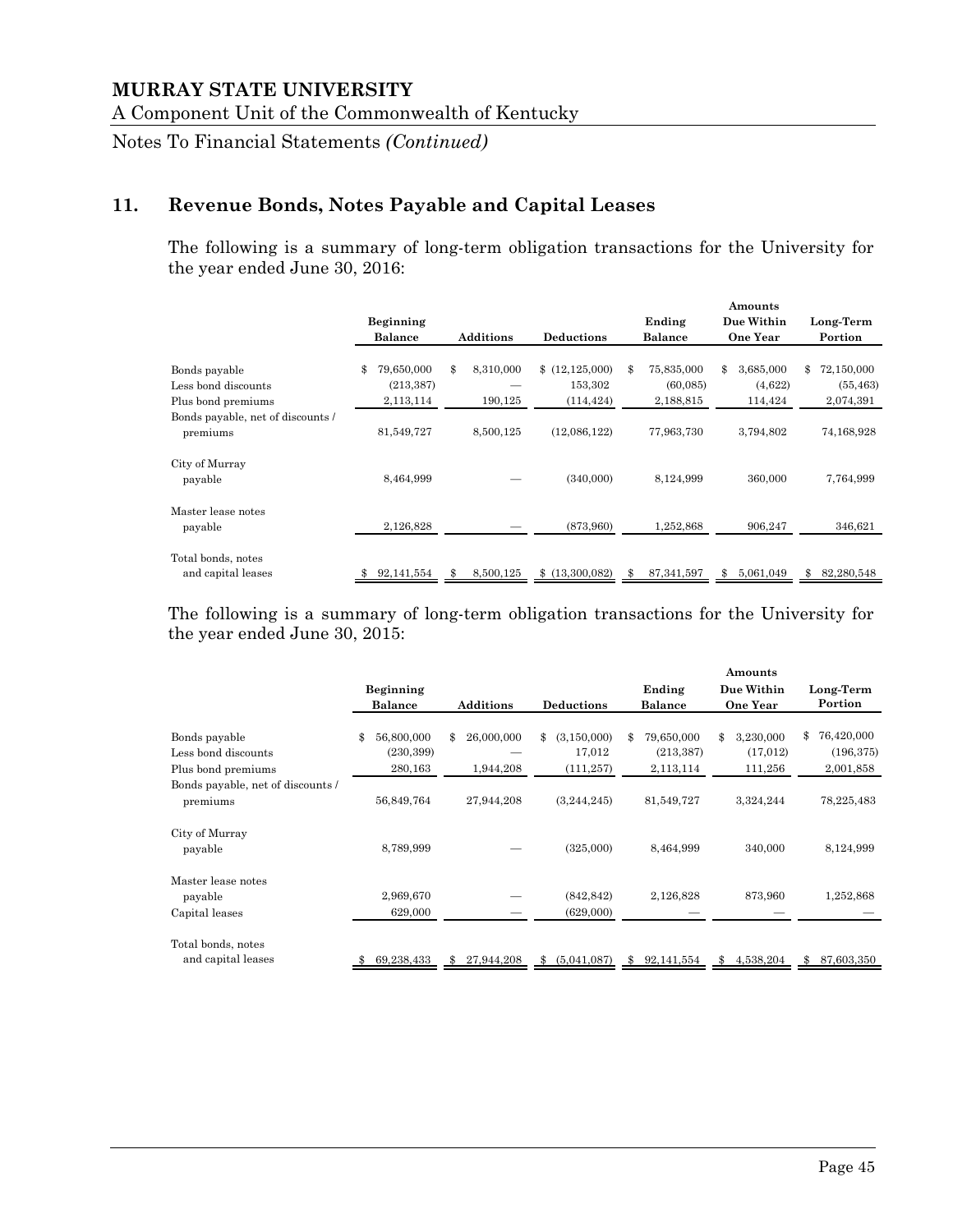A Component Unit of the Commonwealth of Kentucky

Notes To Financial Statements *(Continued)*

# **Maturity Information**

A schedule of the mandatory principal and interest payments (excluding bond discounts) is presented below:

| Years<br>Ending<br>June 30 | <b>Bonds</b>     | Total<br><b>Notes</b><br>Principal<br><b>Interest</b> |           |    |            |    |            |    | Total<br>Payments |  |  |  |
|----------------------------|------------------|-------------------------------------------------------|-----------|----|------------|----|------------|----|-------------------|--|--|--|
|                            |                  |                                                       |           |    |            |    |            |    |                   |  |  |  |
| 2017                       | \$<br>3,685,000  | \$                                                    | 1,266,247 | \$ | 4,951,247  | \$ | 2,833,014  | \$ | 7,784,261         |  |  |  |
| 2018                       | 3,800,000        |                                                       | 721,620   |    | 4,521,620  |    | 2,721,662  |    | 7,243,282         |  |  |  |
| 2019                       | 3,950,000        |                                                       | 395,000   |    | 4,345,000  |    | 2,586,138  |    | 6,931,138         |  |  |  |
| 2020                       | 4,130,000        |                                                       | 415,000   |    | 4,545,000  |    | 2,464,706  |    | 7,009,706         |  |  |  |
| 2021                       | 3,905,000        |                                                       | 435,000   |    | 4,340,000  |    | 2,338,784  |    | 6,678,784         |  |  |  |
| 2022-2026                  | 21.970.000       |                                                       | 2.315,000 |    | 24,285,000 |    | 9,507,314  |    | 33,792,314        |  |  |  |
| 2027-2031                  | 20,640,000       |                                                       | 2,650,000 |    | 23,290,000 |    | 5,042,139  |    | 28,332,139        |  |  |  |
| 2032-2035                  | 13,755,000       |                                                       | 1,180,000 |    | 14,935,000 |    | 1,278,275  |    | 16,213,275        |  |  |  |
| Total                      | \$<br>75,835,000 | \$                                                    | 9,377,867 | \$ | 85,212,867 | \$ | 28,772,032 | \$ | 113,984,899       |  |  |  |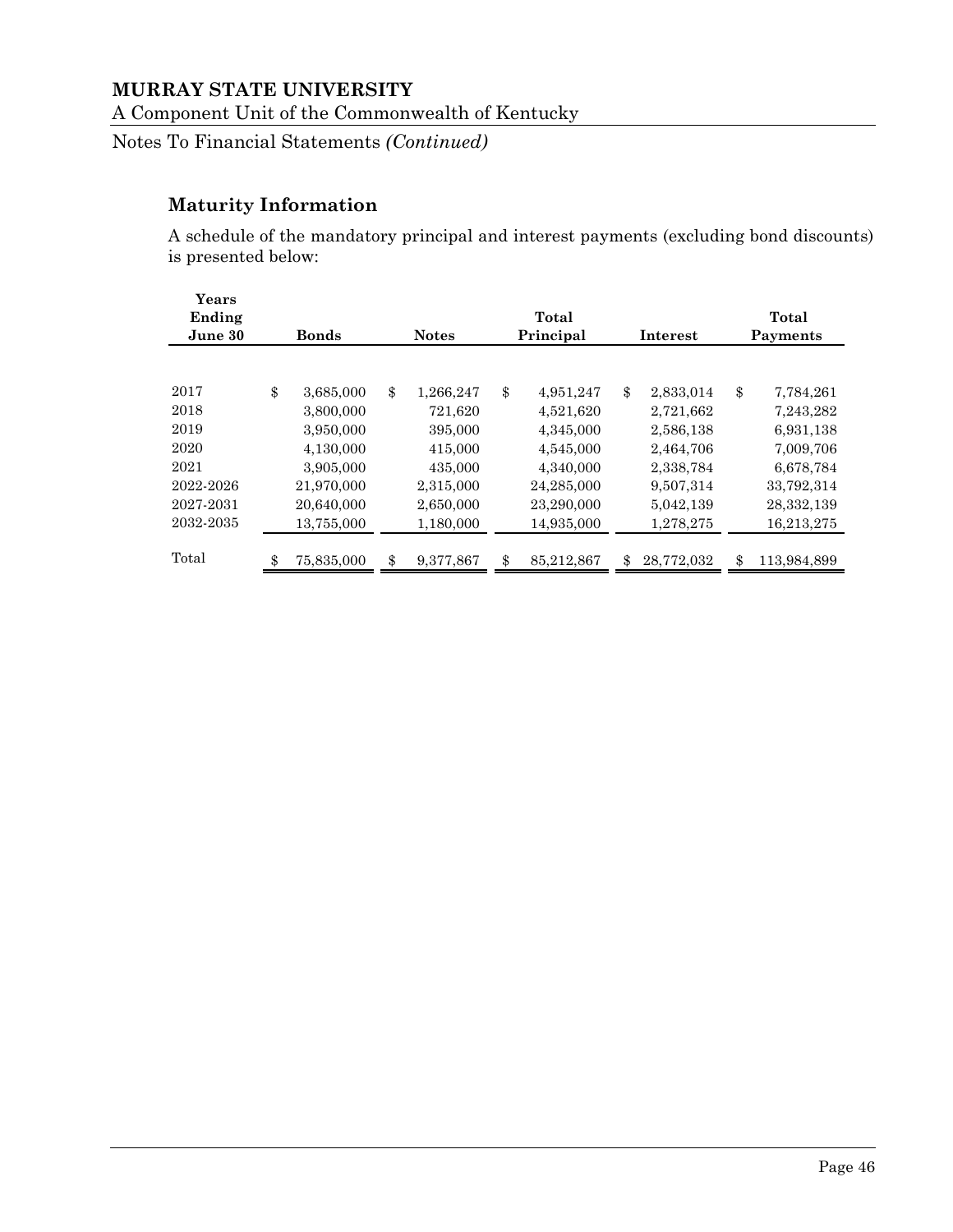#### A Component Unit of the Commonwealth of Kentucky

# Notes To Financial Statements *(Continued)*

| ong ichii naonny miorinanon'ny tin'year enaca banc 90, 2010 was as fono                                                                                                                                                                              | Original<br>Issue | <b>Balance Due</b><br>June 30, 2016        | Interest<br>Expense,<br><b>Current Year</b> | <b>Bonds/Notes/</b><br><b>Leases Maturing</b><br>2016-2017 |  |
|------------------------------------------------------------------------------------------------------------------------------------------------------------------------------------------------------------------------------------------------------|-------------------|--------------------------------------------|---------------------------------------------|------------------------------------------------------------|--|
| General Receipts Bonds Payable<br>Series A 2007 bonds dated July 31,<br>2007, with an interest rate of<br>$4.00\%$ to $4.50\%$ ; final principal<br>payment date September 1, 2027;<br>Richmond Hall                                                 | \$<br>14,550,000  | \$<br>1,345,000                            | \$<br>128,827                               | \$<br>660,000                                              |  |
| Series A 2009 bonds dated April 22,<br>2009, with an interest rate of<br>$2.50\%$ to $4.20\%$ ; final principal<br>payment date September 1, 2028;<br>completion of Richmond Hall and<br>various projects under \$600,000                            | 7,665,000         | 5,765,000                                  | 224,940                                     | 355,000                                                    |  |
| Series A 2011 bonds dated July 12,<br>2011, with an interest rate of<br>$2.00\%$ to $4.50\%$ ; final principal<br>payment date September 1, 2031;<br>renovation of Elizabeth Hall                                                                    | 7,645,000         | 6,475,000                                  | 247,566                                     | 310,000                                                    |  |
| Series B 2011 refunding bonds dated<br>July 26, 2011, with an interest rate<br>of $2.00\%$ to $3.75\%$ ; final principal<br>payment date September 1, 2021;<br>refunding of Housing and Dining<br>bonds series M, N and O                            | 4,670,000         | 2,195,000                                  | 64,549                                      | 515,000                                                    |  |
| Series C 2011 refunding bonds dated<br>July 12, 2011, with an interest rate<br>of $2.00\%$ to $4.00\%$ ; final principal<br>payment date September 1, 2027;<br>refunding of Housing and Dining<br>bonds series P and Q                               | 15,620,000        | 11,440,000                                 | 407,025                                     | 845,000                                                    |  |
| Series A 2013 bonds dated<br>May 29, 2013, with an interest rate<br>of $2.00\%$ to $4.00\%$ ; final principal<br>payment date September 1, 2033;<br>renovation of Hester Hall, College<br>Courts sprinklers, and various<br>projects under \$600,000 | 15,635,000        | 14,390,000                                 | 416,643                                     | 645,000                                                    |  |
| Series A 2015 bonds dated<br>March 31, 2015, with an interest rate<br>of $3.00\%$ to $5.00\%$ ; final principal<br>payment date March 31, 2035;<br>Franklin Hall construction                                                                        | 26,000,000        | 26,000,000                                 | 1,055,799                                   | 320,000                                                    |  |
| Series A 2016 bonds dated<br>March 31, 2016, with an interest rate<br>of $1.00\%$ to $3.00\%$ ; final principal<br>payment date September 1, 2027;                                                                                                   |                   |                                            |                                             |                                                            |  |
| Refunding of Series A 2007 bonds                                                                                                                                                                                                                     | 8,310,000         | 8,225,000                                  | 69,809                                      | 35,000                                                     |  |
| Total general receipts bonds payable                                                                                                                                                                                                                 | 100,095,000       | 75,835,000                                 | 2,615,158                                   | 3,685,000                                                  |  |
| Bonds payable before discount<br>Less bond discount<br>Plus bond premium                                                                                                                                                                             | 100,095,000       | 75,835,000<br>(60,085)<br><u>2,188,815</u> | 2,615,158                                   | 3,685,000<br>(4,622)<br>114,424                            |  |
| Total bonds payable                                                                                                                                                                                                                                  | 100,095,000<br>\$ | 77,963,730<br>$\mathbb{S}$                 | 2,615,158<br>\$                             | \$<br>3,794,802                                            |  |

#### Long-term liability information for the year ended June 30, 2016 was as follows: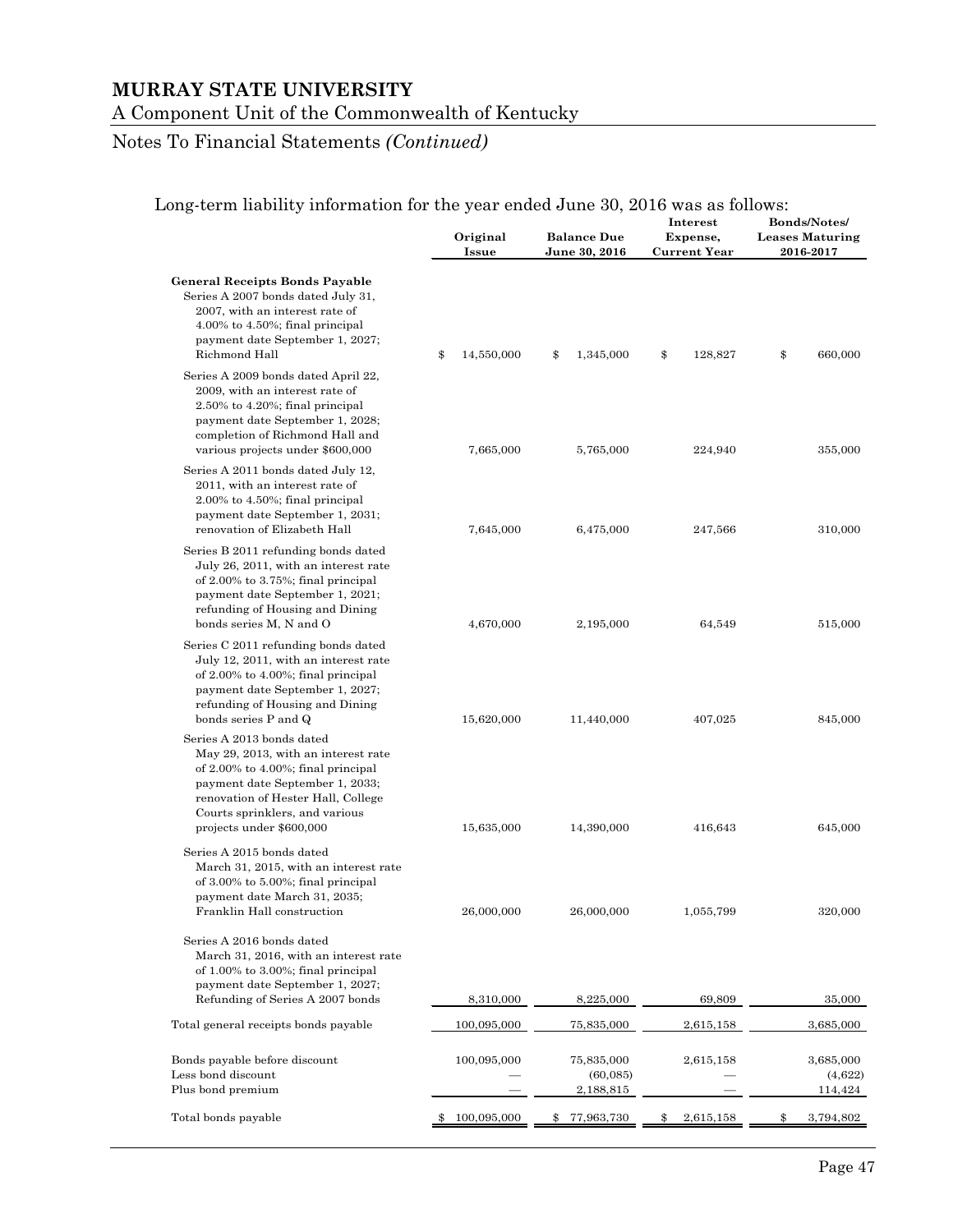A Component Unit of the Commonwealth of Kentucky

#### Notes To Financial Statements *(Continued)*

|                                                                                                                                                                                                                   | Original<br><b>Issue</b> | <b>Balance Due</b><br>June 30, 2016 | <b>Interest</b><br>Expense,<br><b>Current Year</b> |    | <b>Bonds/Notes/</b><br><b>Leases Maturing</b><br>2016-2017 |
|-------------------------------------------------------------------------------------------------------------------------------------------------------------------------------------------------------------------|--------------------------|-------------------------------------|----------------------------------------------------|----|------------------------------------------------------------|
| <b>City of Murray Payable</b><br>Agreement dated April 17, 2012,<br>with interest of 1.00% to 3.50%; final<br>principal payment due June 1, 2033;<br>Wellness Center refunding of the<br>December 30, 2002 issue. | \$<br>9,250,000          | \$<br>8,125,000                     | \$<br>224,129                                      | \$ | 360,000                                                    |
| <b>Master Lease Payable</b><br>Campus energy performance<br>upgrade - Master lease dated<br>February 10, 2005, with interest of<br>3.94%; final principal payment<br>due August 10, 2017                          | 6,707,876                | 1,019,901                           | 59,421                                             |    | 673,280                                                    |
| Energy savings projects - Master<br>lease dated June 29, 2010, with<br>interest of 2.85%; final principal<br>payment due June 29, 2017                                                                            | 1.500.000                | 232,966                             | 10.670                                             |    | 232,967                                                    |
| Total master lease payable                                                                                                                                                                                        | 8,207,876                | 1,252,867                           | \$<br>70,091                                       | Ж, | 906,247                                                    |
| <b>Total All Bond Issues, Notes Payable</b><br>and Capital Leases                                                                                                                                                 | 117,552,876              | 87, 341, 597                        | 2.909.378                                          |    | 5.061.049                                                  |

The revenue bond indentures require the University to make deposits to sinking and reserve funds in annual amounts to meet the principal and interest payments due within the next 12 months, as well as maintain a reserve balance as a percentage of outstanding balances. As of June 30, 2016 and 2015, the sinking fund and reserve fund requirements have been funded as required.

On March 31, 2016, the Board of Regents issued \$8,310,000 General Receipts Refunding Bonds, 2016 Series A. The 2016 Series A bonds shall pay interest semiannually on March 1 and September 1. The transaction was considered to be a current refunding and the General Receipts Bonds, 2007 Series A were partially refunded on March 31, 2016. The 2016 Series A bonds bear interest at rates varying from 1.00% to 3.00% and mature serially through fiscal year 2028. The 2016 Series A bonds refunded the 2007 Series A bonds, which had an interest rate ranging from 4.00% to 4.50%. The current refunding decreased the University's total debt service payments by \$2.2 million and results in an economic gain (difference between the present values of the old and new debt service payments) of \$846,000.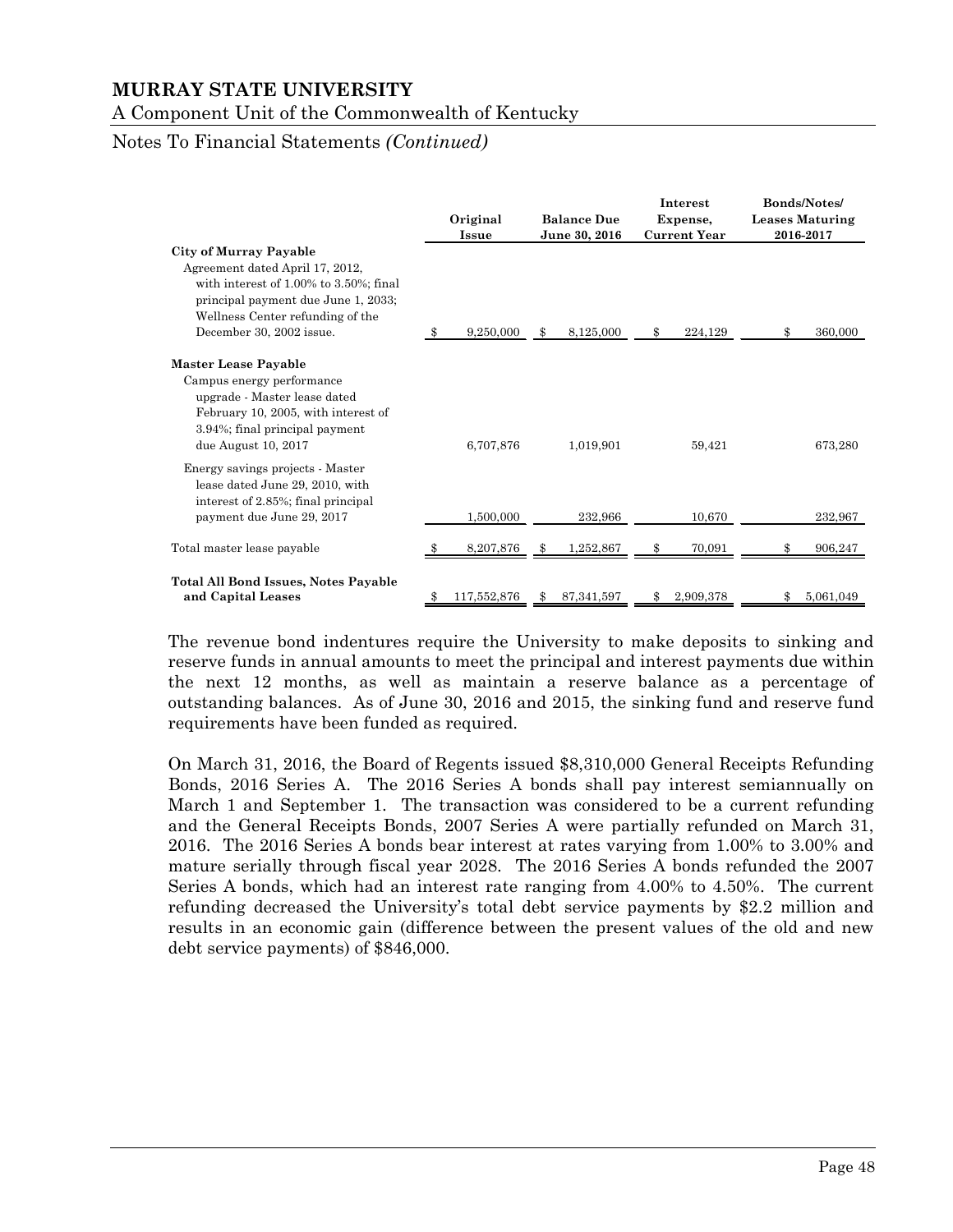A Component Unit of the Commonwealth of Kentucky

Notes To Financial Statements *(Continued)*

#### **12. Deposits**

The deposits held as of June 30 consisted of:

|                               |         | 2016         | 2015    |
|-------------------------------|---------|--------------|---------|
| Current:                      |         |              |         |
| Horse stall rentals           | \$      | 20,510<br>\$ | 18,060  |
| Racer card declining balances |         | 35,249       | 37,558  |
| Housing deposits              | 166,181 |              | 171,269 |
| Agency account balances       | 90,867  |              | 91,515  |
| Total current deposits        | 312,807 |              | 318,402 |
| Noncurrent:                   |         |              |         |
| Housing deposits              | 365,550 |              | 348,300 |
|                               |         |              |         |
| Total deposits                | 678,357 |              | 666,702 |

Noncurrent housing deposit additions were \$151,200 and \$162,350 for the years ended June 30, 2016 and 2015, respectively. Noncurrent housing deposit deductions were \$133,950 and \$182,325 for the years ended June 30, 2016 and 2015, respectively.

## **13. Unrestricted Net Position**

The University's designations of unrestricted net position at June 30 consisted of:

|                                                            | 2016             | 2015                  |
|------------------------------------------------------------|------------------|-----------------------|
| Unrestricted net position                                  |                  |                       |
| Allocated for:                                             |                  |                       |
| Departmental operations                                    | \$<br>24,480,460 | \$<br>28,002,889      |
| Encumbrances                                               | 150,109          | 1,223,102             |
| Board designated projects                                  | 12,354,871       | 7,135,818             |
| Capital projects                                           | 5,369,936        | 4,318,618             |
| Renovation and maintenance                                 | 8,725,584        | 7,500,557             |
| Plant reserves                                             | 9,970,785        | 10,020,977            |
| Working capital                                            | 9,825,242        | 9,683,372             |
| Revenue contingency                                        | 2,401,255        | 2,401,255             |
| General contingency                                        | 38,338,328       | 29,511,382            |
| Self insurance                                             | 627,097          | 617,000               |
| Total unrestricted net position before pensions adjustment | 112,243,667      | 100,414,970           |
| Pension adjustments, KERS non-hazardous                    | (80, 157, 742)   | (75,652,054)          |
| Pension adjustments, KERS hazardous                        | (1,190,901)      | (1,004,929)           |
| Pension adjustments, KTRS                                  | (162, 692, 626)  | (156, 911, 574)       |
| Total unrestricted net position                            | (131, 797, 602)  | \$<br>(133, 153, 587) |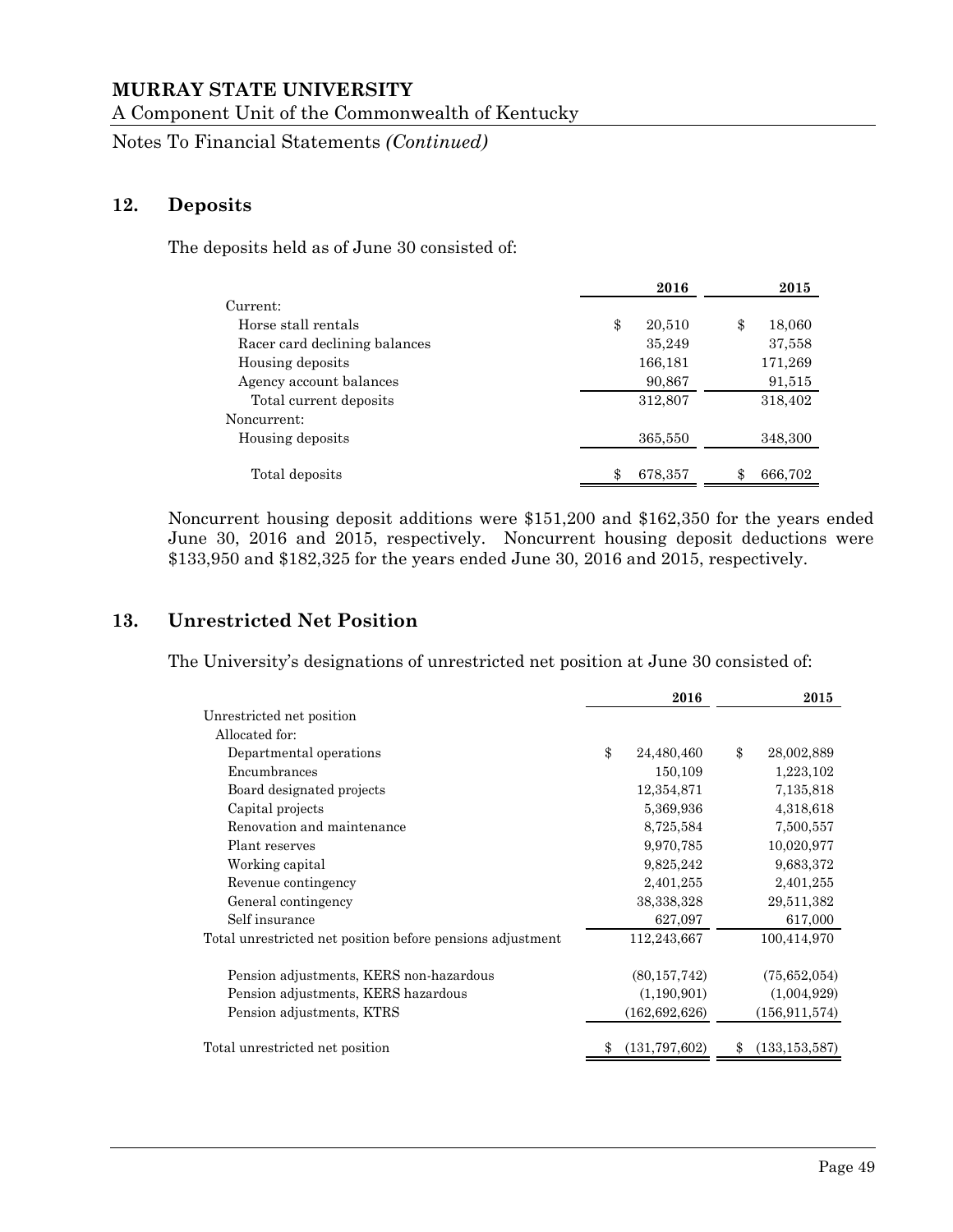A Component Unit of the Commonwealth of Kentucky

Notes To Financial Statements *(Continued)*

# **14. Pension Plans**

# *a) General Information about the Pension Plans*

#### **Plan Descriptions**

*Kentucky Retirement Systems.* Under the provisions of Kentucky Revised Statute Section 61.645, the Board of Trustees (the Board) of Kentucky Retirement Systems (KRS) (Systems) administers the Kentucky Employees Retirement System (KERS, listed herein as KERS-nh for "non-hazardous and KERS-h for "hazardous"), County Employees Retirement System (CERS), and State Police Retirement System (SPRS). Although the assets of the systems are invested as a whole, each system's assets are used only for the payment of benefits to the members of that plan, and a pro rata share of administrative costs, in accordance with the provisions of Kentucky Revised Statute Sections 16.555, 61.570, and 78.630. KERS-nh and KERS-h are cost‐sharing multiple‐employer defined benefit pension plans that cover all regular full-time members employed in non-hazardous and hazardous duty positions of any state department, board, agency, county, city, school board, and any additional eligible local agencies electing to participate. KRS issues a publicly available financial report that can be obtained at https://kyret.ky.gov/about/Publications/Pages/default.aspx

*Kentucky Teachers Retirement System.* Under the provisions of Kentucky Revised Statute Section 161.250, the Board of Trustees (the Board) of Kentucky Teachers' Retirement Systems (KTRS) administers the Kentucky Teachers' Retirement System (KTRS). All employees required to hold a degree and occupying full-time positions, defined as seventenths (7/10) of normal full-time service on a daily or weekly basis, are required by state law to participate in the Kentucky Teachers Retirement System (KTRS) or an optional retirement plan, as allowed by KRS 161.567. KTRS, is a cost sharing, multiple-employer, public employee retirement system. KTRS issues a publicly available financial report that can be obtained at http://ktrs.ky.gov/05\_publications/index.htm

#### **Benefits Provided**

*KERS-nh, members before 9/1/2008.* Benefits are available with completion of 27 years of service or attainment of age 65 and 4 years of service. Reduced benefits are available at 6.5% per year for the first five years, and 4.5% for the next five years before age 65 or 27 years of service with the attainment of age 55 and 5 years of service or any age with 25 years of service.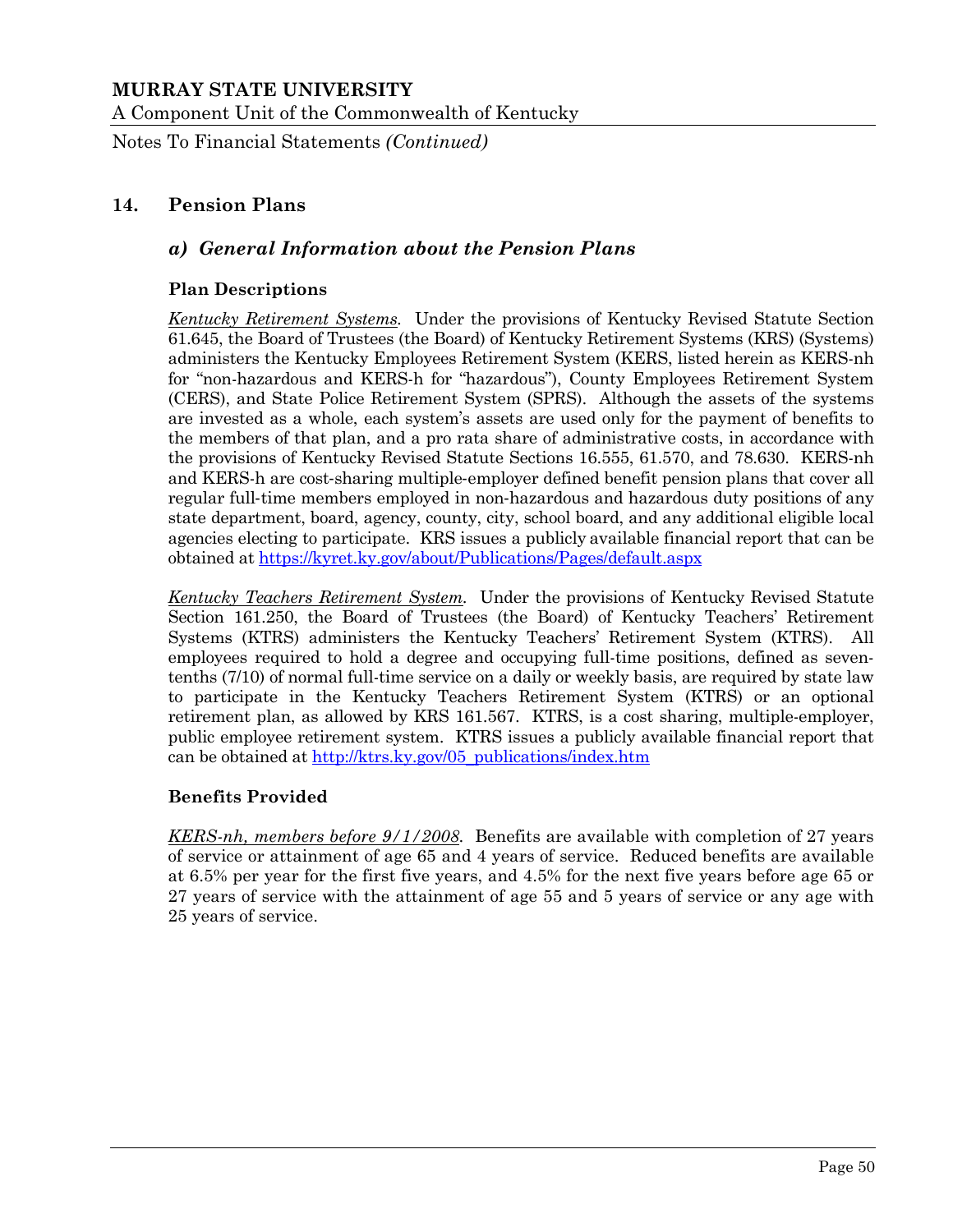Notes To Financial Statements *(Continued)*

The annual retirement allowance is equal to 1.97% of the average of the five highest years of compensation multiplied by service for members that do not have 13 months credit for 1/1/1998-1/1/1999. The allowance is equal to 2.00% of final compensation multiplied by service for members that have 13 months credit from 1/1/1998-1/1/1999. The allowance is equal to 2.20% of final compensation multiplied by service for members that have 20 or more years of service, including 13 months from 1/1/1998-1/1/1999 and retired by 1/1/2009.

*KERS-nh, members on and after 9/1/2008.* Benefits are available with attainment of age 65 and five years of service, or attainment of age 57 and age plus years of service are greater than or equal to 87. Reduced benefits are available at 6.5% per year for the first five years, and 4.5% for the next five years before age 65 or age plus years of service are greater than or equal to 87 with the attainment of age 60 and 10 years of service.

The annual retirement allowance is equal to the average of the last complete five years of service multiplied by an increasing percent based on service at retirement plus 2.00% for each year of service over 30. The increasing percent based on service at retirement is 1.10% for 10 years of service or less, 1.30% for 10 to 20 years of service, 1.50% for 20 to 26 years of service, and 1.75% for 26 to 30 years of service.

*KERS-nh, Other benefits.* If the member is receiving a monthly benefit based on at least four (4) years of creditable service, the retirement system will pay a \$5,000 death benefit payment to the beneficiary named by the member specifically for this benefit. Disability benefits are also provided at various levels depending on participation dates and circumstances.

 Insurance benefits are available for members participating prior to July 1, 2003, KRS pays a percentage of the monthly premium for single coverage based upon the service credit accrued at retirement. Members participating on or after July 1, 2003 and before September 1, 2008 are required to earn at least 10 years of service credit in order to be eligible for insurance benefits at retirement. Members participating on or after September 1, 2008 are required to earn at least 15 years of service credit in order to be eligible for insurance benefits at retirement. The monthly health insurance contribution will be \$10 for each year of earned service increased by the CPI prior to July 1, 2009, and by 1.5% annually from July 1, 2009.

 Upon termination of employment, a refund of member contributions and accumulated interest is available to the member.

 Active member accounts have been credited with interest on July 1 of each year at 3% compounded annually through June 30, 1981; 6% thereafter through June 30, 1986; 4% thereafter through June 30, 2003, and 2.5% thereafter. For employees participating prior to September 1, 2008, the interest paid is set by the Board of Trustees and will not be less than 2.0%, for employees participating on or after September 1, 2008 but before January 1, 2014, interest will be credited at a rate of 2.5%. For employees participating on or after January 1, 2014, interest will be credited at a minimum rate of 4.0%.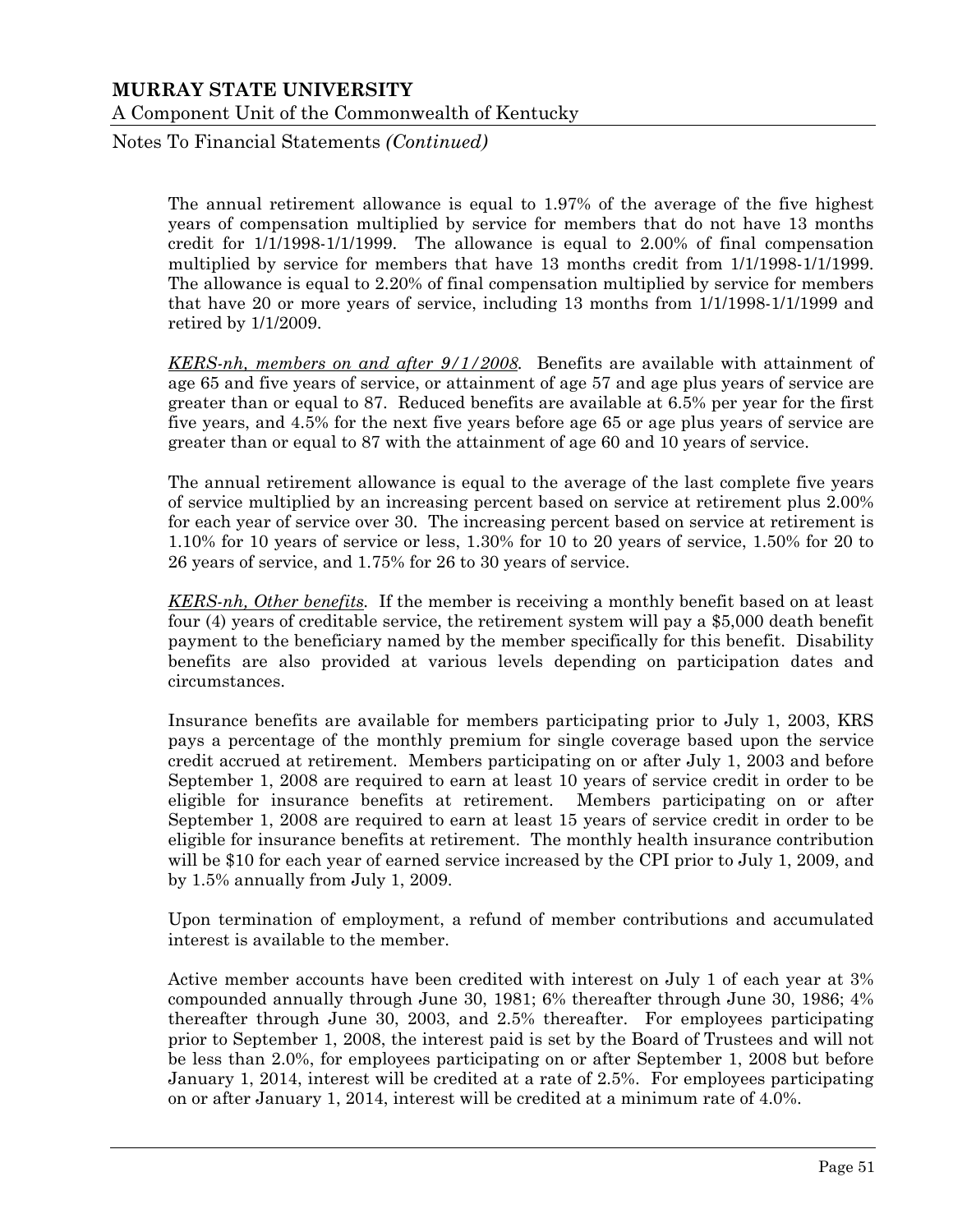Notes To Financial Statements *(Continued)*

*KERS-h, members before 9/1/2008.* Benefits are available with completion of 20 years of service or attainment of age 55 and five years of service. Reduced benefits are available at 6.5% per year for the first five years, and 4.5% for the next five years before age 55 or 20 years of service with the attainment of age 50 and 15 years of service.

The annual retirement allowance is equal to 2.49% of the average of the three highest years of compensation multiplied by years of service.

*KERS-h, members on and after 9/1/2008.* Benefits are available with completion of 25 years of service or attainment of age 60 and 5 years of service. Reduced benefits are available at 6.5% per year for the first five years, and 4.5% for the next five years before age 60 or 25 years of service with the attainment of age 50 and 15 years of service.

The annual retirement allowance is equal to an increasing percent, based on service at retirement, of the average of the three highest years of compensation multiplied by years of service for members participating prior to 1/1/2014. The increasing percent is as follows: 1.30% for 10 years or less, 1.50% for 10 to 20 years, 2.25% for 20 to 25 years, and 2.50% for 25 years or more.

For members participating on or after 1/1/2014: Each year that a member is an active contributing member to the System, the member and the member's employer will contribute 8.00% and 7.50% of creditable compensation respectively into an account. This account will earn interest annually on both the member's and employer's contribution at a minimum rate of 4%. If the System's geometric average net investment return for the previous five years exceeds 4%, then the account will be credited with an additional amount of interest equal to 75% of the amount of the return which exceeds 4%. All interest credits will be applied to the account balance on June 30 based on the account balance as of June 30 of the previous year. Upon retirement the hypothetical account which includes member contributions, employer contributions and interest credits can be withdrawn from the System as a lump sum or annuitized into a single life annuity option.

*KERS-h, Other benefits.* If the member is receiving a monthly benefit based on at least four (4) years of creditable service, the retirement system will pay a \$5,000 death benefit payment to the beneficiary named by the member specifically for this benefit. Disability benefits are also provided at various levels depending on participation dates and circumstances.

For both KERS-nh and KERS-h, monthly retirement allowances are increased July 1 each year by one and one-half percent (1.5%). The Kentucky General Assembly has the authority to increase, suspend or reduce Cost of Living Adjustments (COLA). HB 265 of 2012 eliminated the July 1, 2012 and July 1, 2013 COLAs for all retirees. SIB of 2013 eliminated all future COLAs unless the State Legislature so authorizes on a biennial basis and either (i) the system is over 100% funded or (ii) the Legislature appropriates sufficient funds to pay the increased liability for the COLA.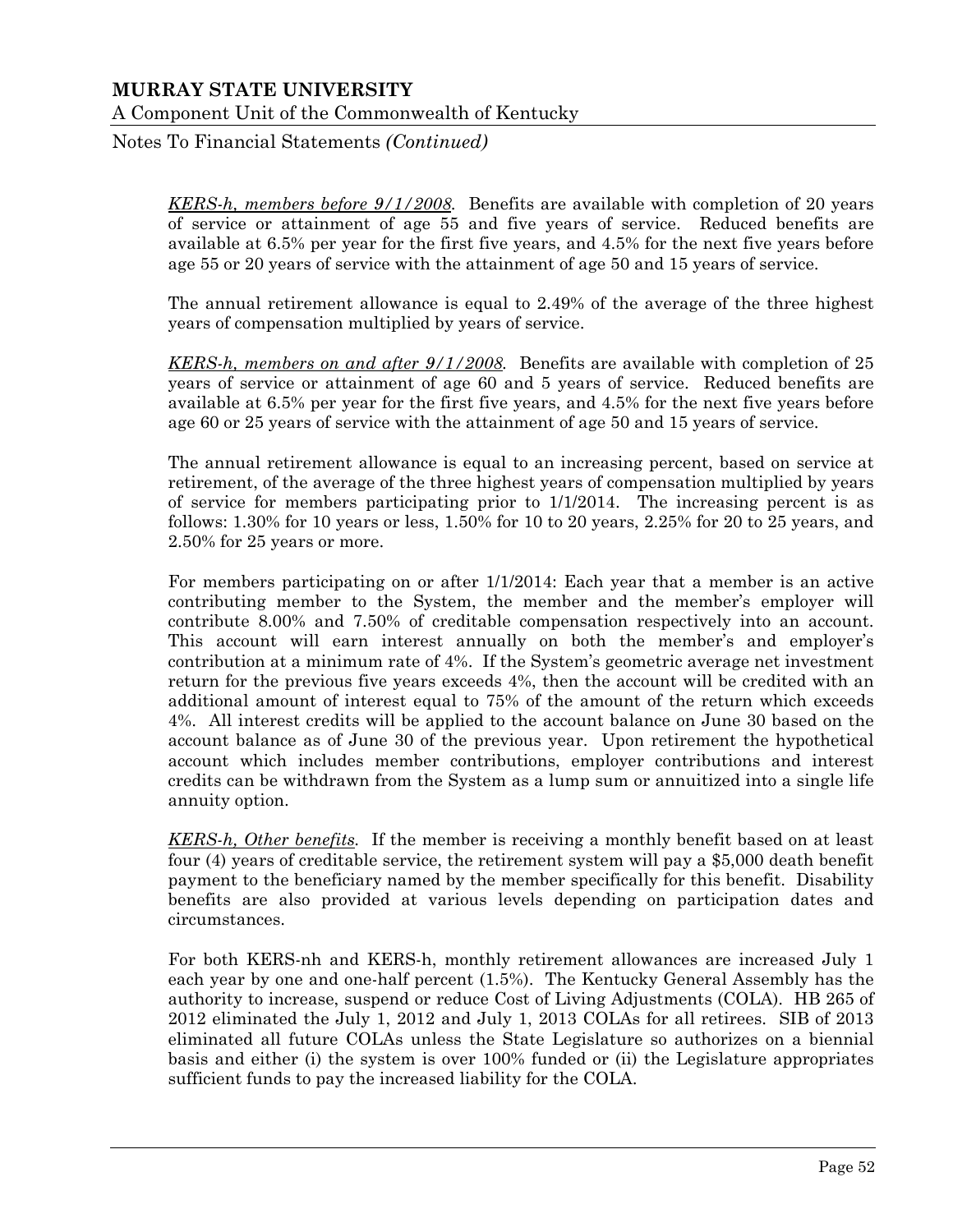Notes To Financial Statements *(Continued)*

For members participating prior to July 1, 2003, KRS pays a percentage of the monthly premium for single coverage based upon the service credit accrued at retirement. Hazardous duty members are also eligible for an additional contribution for dependents based upon hazardous service only. Members participating on or after July 1, 2003 and before September 1, 2008 are required to earn at least 10 years of service credit in order to be eligible for insurance benefits at retirement. Members participating on or after September 1, 2008 are required to earn at least 15 years of service credit in order to be eligible for insurance benefits at retirement. The monthly health insurance contribution will be \$15 for each year of earned service increased by the CPI prior to July 1, 2009, and by 1.5% annually from July 1, 2009.

Upon termination of employment, a refund of member contributions and accumulated interest is available to the member.

Active member accounts have been credited with interest on July 1 of each year at 3% compounded annually through June 30, 1981; 6% thereafter through June 30, 1986; 4% thereafter through June 30, 2003, and 2.5% thereafter. For employees hired prior to September 1, 2008, the interest paid is set by the Board of Trustees and will not be less than 2.0%, for employees hired on or after September 1, 2008, interest will be credited at a rate of 2.5%.

*KTRS, members before 7/1/2008.* Benefits are available with completion of 27 years of service or attainment of age 55 and five years of service. The annual retirement allowance for non-university members is equal to 2.0% of final average salary multiplied by service before July 1, 1983, plus 2.5% of final average salary multiplied by service after July 1, 1983. For individuals who become members of the Retirement System on or after July 1, 2002 and have less than 10 years of service at retirement, the retirement allowance is 2.0% of final average salary multiplied by service. If, however, they have 10 or more years, they receive a benefit percentage of 2.5% for all years of service up to 30 years. For members retiring on or after July 1, 2004, the retirement allowance formula is 3.0% of final average salary for each year of service credit earned in excess of 30 years.

The annual retirement allowance for university members is equal to 2.0% of final average salary multiplied by all years of service. For all members, the annual allowance is reduced by 5% per year from the earlier of age 60 or the date the member would have completed 27 years of service. The minimum annual service allowance for all members is \$440 multiplied by credited service.

*KTRS, members on and after 7/1/2008.* Benefits are available with completion of 27 years of service, attainment of age 60 and five years of service or attainment of age 55 and 10 years of service. The annual retirement allowance for non-university members is equal to 1.7% of final average salary if service is 10 years or less. 2.0% of final average salary if service is greater than 10 years and no more than 20 years. 2.3% of final average salary if service is greater than 20 years but no more than 26 years. 2.5% of final average salary if service is greater than 26 years but no more than 30 years. 3.0% of final average salary for years of service greater than 30 years.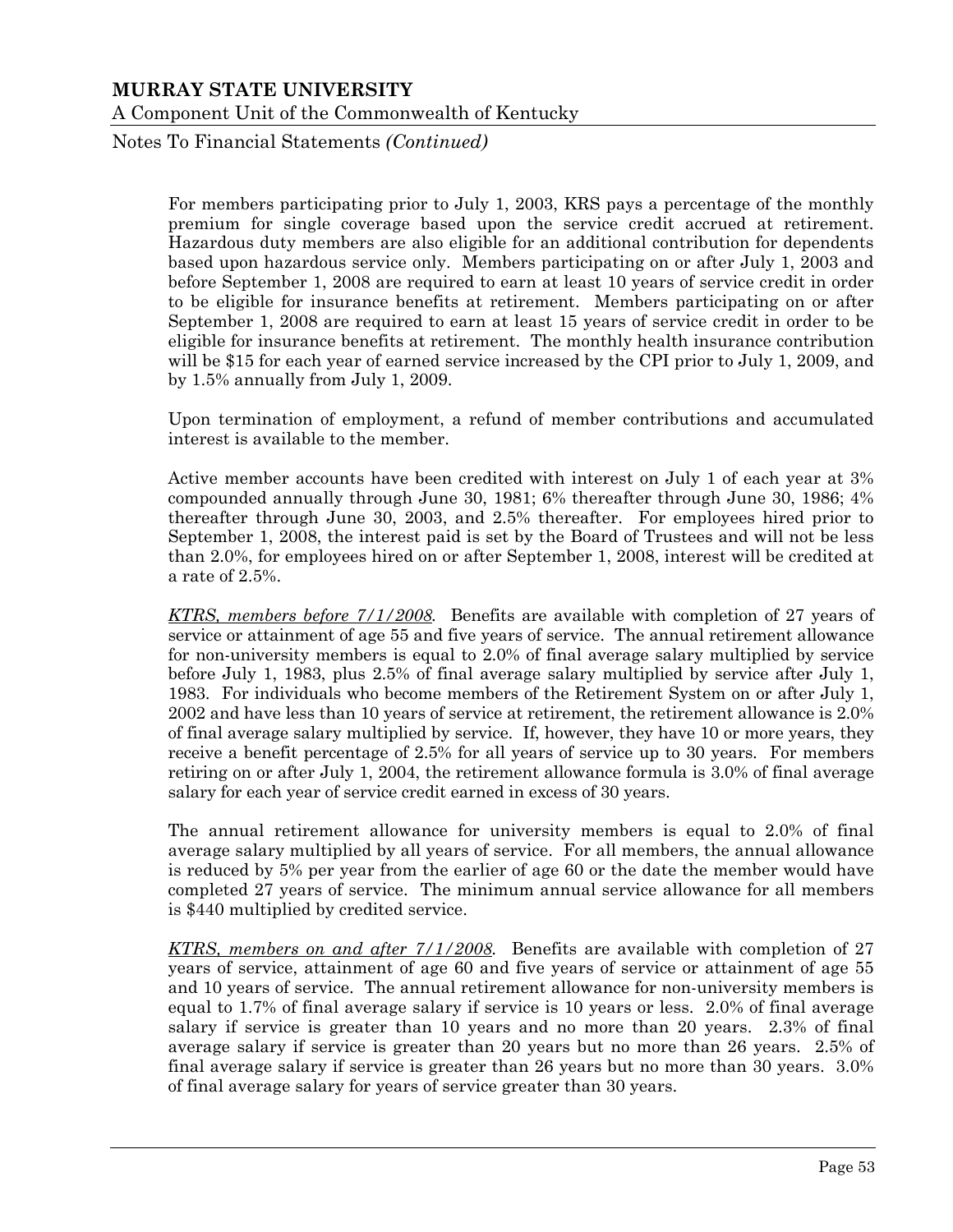Notes To Financial Statements *(Continued)*

The annual retirement allowance for university members is equal to 1.5% of final average salary if service is 10 years or less. 1.7% of final average salary if service is greater than 10 years and no more than 20 years. 1.85% of final average salary if service is greater than 20 years but less than 27 years. 2.0% of final average salary if service is greater than or equal to 27 years.

For all members, the annual allowance is reduced by 6% per year from the earlier of age 60 or the date the member would have completed 27 years of service.

*KTRS, Other benefits.* Disability benefits are provided for employees totally and permanently incapable of being employed as a teacher and under age 60 but after completing 5 years of service. The disability allowance is equal to the greater of the service retirement allowance or 60% of the member's final average salary. The disability allowance is payable over an entitlement period equal to 25% of the service credited to the member at the date of disability or five years, whichever is longer. After the disability entitlement period has expired and if the member remains disabled, he will be retired under service retirement. The service retirement allowance will be computed with service credit given for the period of disability retirement. The allowance will not be less than \$6,000 per year. The service retirement allowance will not be reduced for commencement of the allowance before age 60 or the completion of 27 years of service.

 Any member who ceases to be in service is entitled to receive his contributions with allowable interest. A member who has completed five years of creditable service and leaves his contributions with the System may be continued in the membership of the System after separation from service, and file application for service retirement after the attainment of age 60.

 A separate Life Insurance fund has been created as of June 30, 2000 to pay benefits on behalf of deceased KTRS active and retired members.

 A surviving spouse of an active member with less than 10 years of service may elect to receive an annual allowance of \$2,880 except that if income from other sources exceeds \$6,600 per year the annual allowance will be \$2,160. A surviving spouse of an active member with 10 or more years of service may elect to receive an allowance which is the actuarial equivalent of the allowance the deceased member would have received upon retirement. The allowance will commence on the date the deceased member would have been eligible for service retirement and will be payable during the life of the spouse. If the deceased member is survived by unmarried children under age 18 the following schedule of annual allowances applies:

| Number of Children | Annual Allowance |
|--------------------|------------------|
|                    | \$2,400          |
|                    | 4,080            |
| 3                  | 4,800            |
|                    | 5,280            |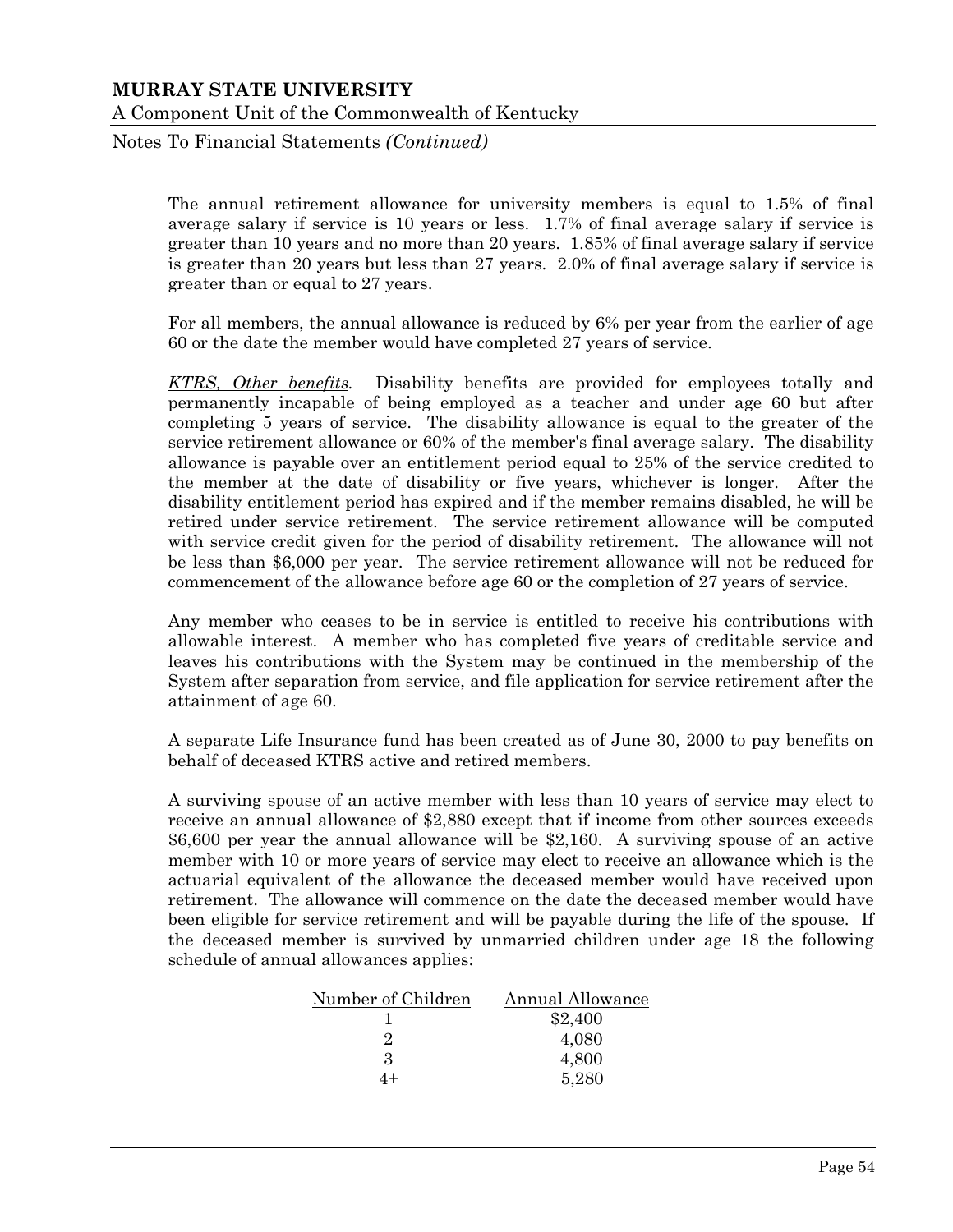Notes To Financial Statements *(Continued)*

The allowances are payable until a child attains age 18, or age 23 if a full-time student. If the member has no eligible survivor, a refund of his accumulated contributions is payable to his estate.

The retirement allowance of each retired member and of each beneficiary shall be increased by 1.50% each July 1.

#### **Contributions**

*KERS-nh.* Per KRS 61.565 and KRS 61.752, contribution requirements of the active employees and the participating employers are established and may be amended by the KRS Board. Employees are required to contribute five percent of their annual pay. The participating employers' contractually required contribution rate for the year ended June 30, 2016, was 38.77% of annual payroll, actuarially determined as an amount that, when combined with employee contributions, is expected to finance the costs of benefits earned by employees during the year, with an additional amount to finance any unfunded accrued liability. Contributions to the pension plan from the University were \$4,257,068 and \$4,316,235 for the years ended June 30, 2016 and 2015, respectively.

*KERS-h.* Per KRS 61.565 and KRS 61.752, contribution requirements of the active employees and the participating employers are established and may be amended by the KRS Board. Employees are required to contribute 8% of their annual pay. The participating employers' contractually required contribution rate for the year ended June 30, 2016, was 26.34% of annual payroll, actuarially determined as an amount that, when combined with employee contributions, is expected to finance the costs of benefits earned by employees during the year, with an additional amount to finance any unfunded accrued liability. Contributions to the pension plan from the University were \$135,295 and \$139,672 for the years ended June 30, 2016 and 2015, respectively.

The University's overall contributions, which include pension, medical, and life insurance contributions, to KERS for the years ended June 30, 2016 and 2015 were \$5,569,128 and \$5,601,392, respectively, and were equal to the required contributions.

*KTRS.* Per KRS 161.250, contribution requirements of the active employees and the participating employers are established and may be amended by the KTRS Board. Employees are required to contribute 7.68% of their annual pay. The participating employers' contractually required contribution rate for the year ended June 30, 2016, was 15.865% of annual payroll, actuarially determined as an amount that, when combined with employee contributions, is expected to finance the costs of benefits earned by employees during the year, with an additional amount to finance any unfunded accrued liability. Contributions to the pension plan from the University were \$5,549,698 and \$5,607,399 for the years ended June 30, 2016 and 2015, respectively.

 The University's overall contributions, which include pension, medical, and life insurance contributions, to KTRS for the fiscal years ended June 30, 2016 and 2015 were \$6,536,447 and \$6,399,154, respectively.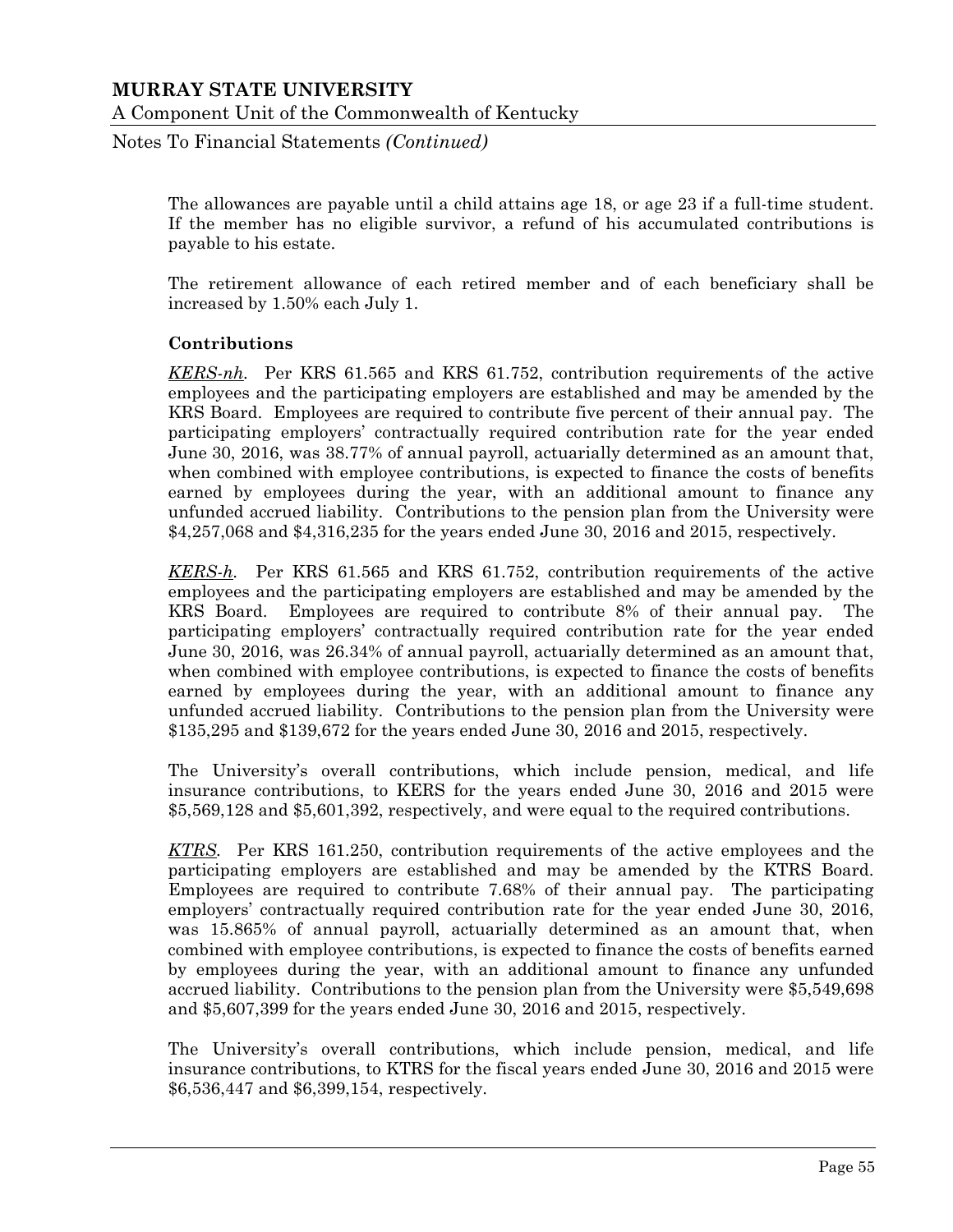Notes To Financial Statements *(Continued)*

#### *b) Pension Liabilities, Pension Expense, and Deferred Outflows of Resources and Deferred Inflows of Resources Related to Pensions*

The University reported a liability of \$263,527,741 and \$233,580,719 for the years ended June 30, 2016 and 2015, respectively, for its proportionate shares of the net pension liability in the plans. The net pension liability for KTRS and KERS plans were measured as of June 30, 2015 and June 30, 2014 and the total pension liability used to calculate the net pension liability was determined by an actuarial valuation as of those dates for all plans. The University's proportions of the net pension liabilities were based on projections of the University's long-term share of contributions to the pension plan relative to the projected contributions of all participating school districts, actuarially determined. At June 30, 2015, the University's proportion was 0.722622% for KTRS, 0.854037% for KERS-nh, and 0.388584% for KERS-h, and at June 30, 2014 the University's proportion was 0.710400% for KTRS, 0.882259% for KERS-nh, and 0.405301% for KERS-h.

For the years ended June 30, 2016 and 2015, the University recognized pension expense of \$11,349,903 and \$3,746,377, respectively. At June 30, 2016 and 2015, the University reported deferred outflows of resources and deferred inflows of resources related to pensions from the following sources:

|                                  |                                   | June 30, 2016 |                                  | June 30, 2015 |                                   |            |                                  |            |
|----------------------------------|-----------------------------------|---------------|----------------------------------|---------------|-----------------------------------|------------|----------------------------------|------------|
|                                  | Deferred Outflows<br>of Resources |               | Deferred Inflows<br>of Resources |               | Deferred Outflows<br>of Resources |            | Deferred Inflows<br>of Resources |            |
| Differences between expected and |                                   |               |                                  |               |                                   |            |                                  |            |
| actual experience                | \$                                | 132.951       | \$                               | 1.541.756     | \$                                |            | \$                               |            |
| Change in assumptions            |                                   | 11.500.367    |                                  | 1,086,515     |                                   |            |                                  | 1,729,639  |
| Net difference between projected |                                   |               |                                  |               |                                   |            |                                  |            |
| and actual earnings on investme  |                                   | 201.463       |                                  | 2,401,613     |                                   |            |                                  | 8,321,506  |
| Change in proportionate share    |                                   | 3,945,579     |                                  | 1,206,067     |                                   |            |                                  |            |
| Contributions subsequent to the  |                                   |               |                                  |               |                                   |            |                                  |            |
| measurement date                 |                                   | 9,942,062     |                                  |               |                                   | 10,063,307 |                                  |            |
| Total                            |                                   | 25,722,422    |                                  | 6,235,951     |                                   | 10,063,307 |                                  | 10.051.145 |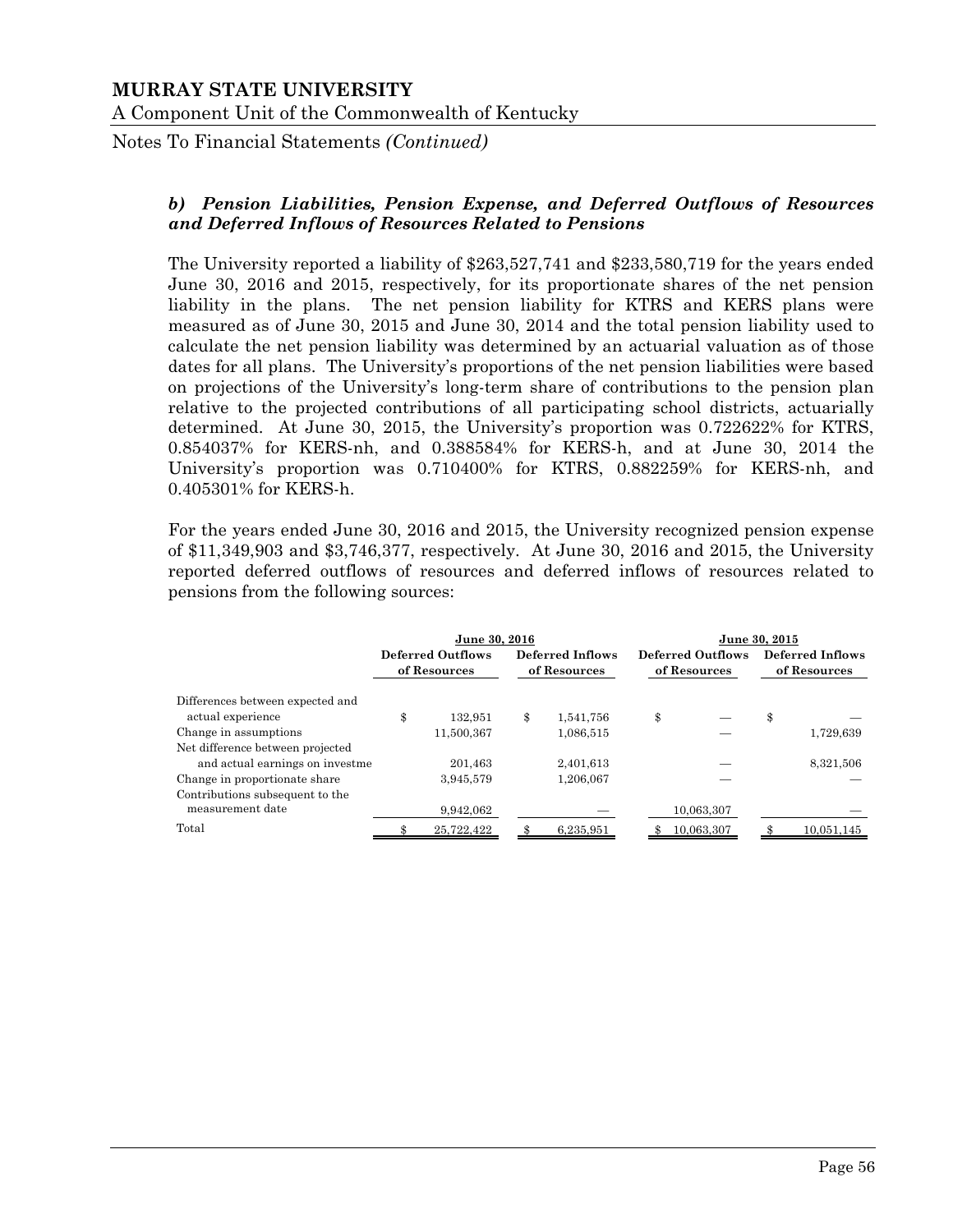Notes To Financial Statements *(Continued)*

In the years ended June 30, 2016 and 2015, deferred outflows of resources of \$9,942,062 and \$10,063,307, respectively, related to pensions resulting from the University contributions subsequent to the measurement date will be recognized as reductions of the net pension liability in the years ended June 30, 2017 and 2016, respectively. Other amounts reported as deferred outflows of resources and deferred inflows of resources related to pensions at June 30, 2016 will be recognized in pension expense as follows:

| Year Ended June 30: | <b>Deferred Inflows</b><br>of Resources | <b>Deferred Outflows</b><br>of Resources |            |  |
|---------------------|-----------------------------------------|------------------------------------------|------------|--|
| 2017                | \$<br>2,380,598                         | \$                                       | 4,686,281  |  |
| 2018                | 2,380,599                               |                                          | 4,686,281  |  |
| 2019                | 1,777,565                               |                                          | 3,203,899  |  |
| 2020                | (302, 811)                              |                                          | 3,203,899  |  |
|                     |                                         |                                          |            |  |
|                     | 6,235,951                               | \$                                       | 15,780,360 |  |

*Actuarial assumptions.* The total pension liability in the June 30, 2015 and 2014 actuarial valuation was determined using the following actuarial assumptions, applied to all periods included in the measurement:

|                           |                                  | June 30, 2015                        | June 30, 2014                    |                                      |  |
|---------------------------|----------------------------------|--------------------------------------|----------------------------------|--------------------------------------|--|
|                           | <b>KERS</b>                      | <b>KTRS</b>                          | <b>KERS</b>                      | <b>KTRS</b>                          |  |
| Inflation                 | 3.25%                            | 3.50%                                | $3.5\%$                          | 4.0%                                 |  |
| Salary increases          | $4.0\%$ , including<br>inflation | 4.0% to 8.2%,<br>including inflation | $4.5\%$ , including<br>inflation | 4.0% to 8.2%,<br>including inflation |  |
| Investment rate of return | 7.50%                            | 7.50%                                | 7.75%                            | 7.50%                                |  |

As of June 30, 2015, mortality rates for KERS were based on the RP-2000 Combined Mortality Table projected with scale BB to 2013 for all active and healthy retired members and the RP-2000 Combined Disabled Mortality Table projected with Scale BB to 2013 for disabled members.

As of June 30, 2014, mortality rates for KERS were based on the 1983 Group Annuity Mortality Table for all retired members and beneficiaries as of June 30, 2006 and the 1994 Group Annuity Mortality Table for all other members. The Group Annuity Mortality Table set forward five years is used for the period after disability retirement.

As of June 30, 2015 and 2014, mortality rates for KTRS were based on the RP-2000 Combined Mortality Table for Males or Females, as appropriate, with adjustments for mortality improvements based on a projection of Scale AA to 2020 with a setback of 1 year for females.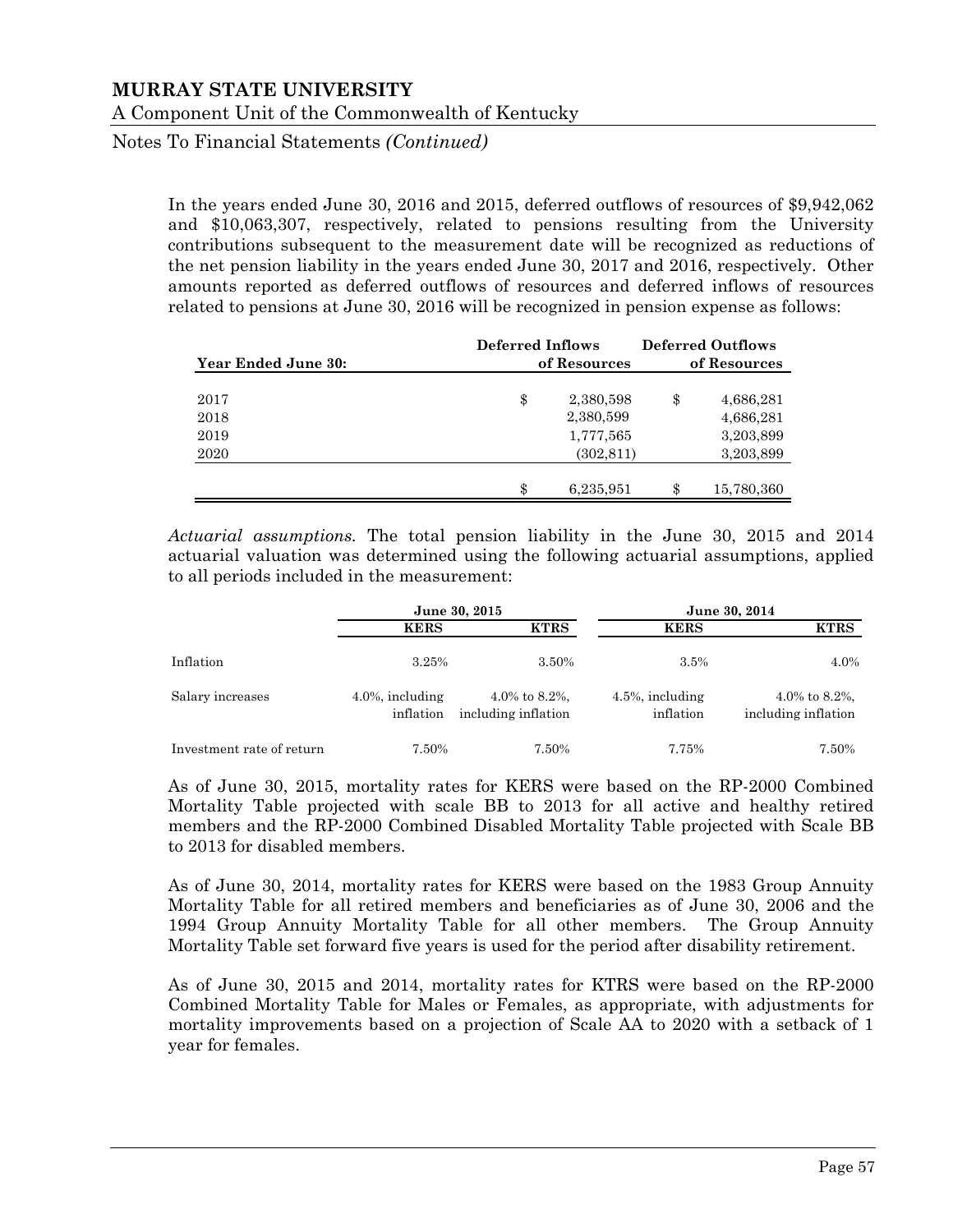Notes To Financial Statements *(Continued)*

The actuarial assumptions used in the June 30, 2015 and 2014 valuations were based on the results of actuarial experience study for the periods July 1, 2008 – June 30, 2013, and July 1, 2005 – June 30, 2008, respectively, for KERS and July 1, 2005 – June 30, 2010 for KTRS. As a result of the actuarial experience studies, the expectation of life after disability was adjusted in the July 30, 2015 and 2014 actuarial valuations to more closely reflect actual experience.

For KERS, the long-term expected return on plan assets is reviewed as part of the regular experience studies prepared every five years for KRS. The most recent analysis, performed for the period covering fiscal years 2008 through 2013, is outlined in a report dated April 30, 2014. The previous analysis, used in actuarial valuations for June 30, 2014, performed for the period covering fiscal years 2005 through 2008, is outlined in a report dated August 25, 2009. Several factors are considered in evaluating the long-term rate of return assumption including long term historical data, estimates inherent in current market data, and a log-normal distribution analysis in which best-estimate ranges of expected future real rates of return (expected return, net of investment expense, and inflation) were developed by the investment consultant for each major asset class. These ranges were combined to produce the long-term expected rate of return by weighting the expected future real rates of return by the target asset allocation percentage and then adding expected inflation. The capital market assumptions developed by the investment consultant are intended for use over a 10-year horizon and may not be useful in setting the long-term rate of return for funding pension plans which covers a longer timeframe. The assumption is intended to be a long term assumption and is not expected to change absent a significant change in the asset allocation, a change in the inflation assumption, or a fundamental change in the market that alters expected returns in future years. The target asset allocation and best estimates of arithmetic real rates of return for each major asset class, as provided by KERS' investment consultant, are summarized in the following tables:

|                               | June 30, 2015     |                     |  |  |  |  |  |
|-------------------------------|-------------------|---------------------|--|--|--|--|--|
| <b>KERS:</b>                  |                   | Long-Term Expected  |  |  |  |  |  |
| Asset Class                   | Target Allocation | Real Rate of Return |  |  |  |  |  |
| Combined Equity               | 44%               | 5.40%               |  |  |  |  |  |
| Combined Fixed Income         | 19%               | 1.50%               |  |  |  |  |  |
| Real Return (Diversified)     |                   |                     |  |  |  |  |  |
| Inflation Strategies)         | 10%               | 3.50%               |  |  |  |  |  |
| Real Estate                   | 5%                | 4.50%               |  |  |  |  |  |
| Absolute Return (Diversified) |                   |                     |  |  |  |  |  |
| Hedge Funds)                  | 10%               | 4.25%               |  |  |  |  |  |
| Private Equity                | 10%               | 8.50%               |  |  |  |  |  |
| Cash Equivalent               | $2\%$             | $-0.25%$            |  |  |  |  |  |
| Total                         | 100%              |                     |  |  |  |  |  |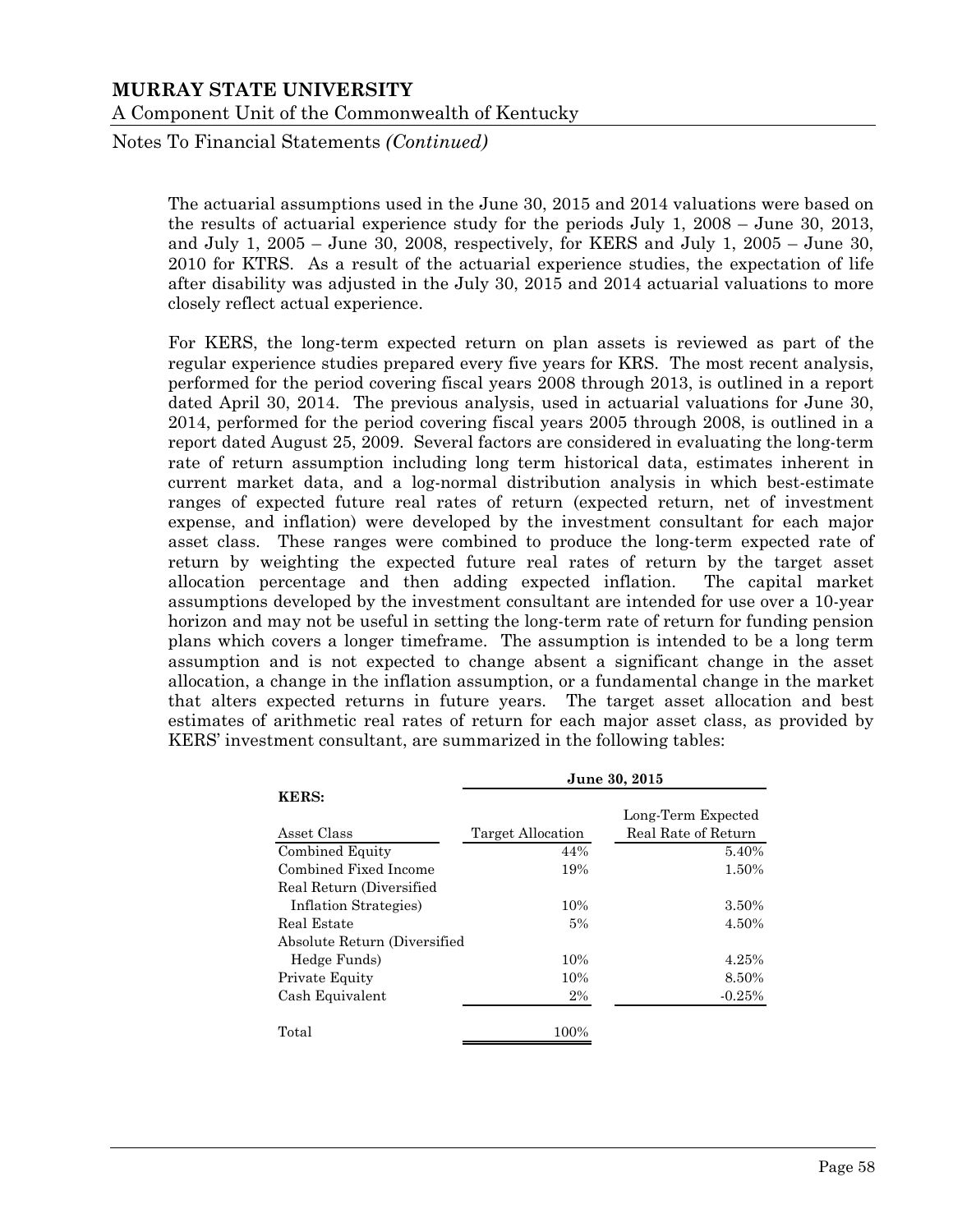A Component Unit of the Commonwealth of Kentucky

Notes To Financial Statements *(Continued)*

| <b>KERS:</b>               | June 30, 2014     |                                           |  |  |
|----------------------------|-------------------|-------------------------------------------|--|--|
| Asset Class                | Target Allocation | Long-Term Expected<br>Real Rate of Return |  |  |
| Domestic Equity            | 30%               | 8.45%                                     |  |  |
| International Equity       | 22%               | 8.85%                                     |  |  |
| <b>Emerging Market</b>     |                   |                                           |  |  |
| Equity                     | 5%                | 10.50%                                    |  |  |
| Private Equity             | 7%                | 11.25%                                    |  |  |
| Real Estate                | 5%                | 7.00%                                     |  |  |
| Core US Fixed Income       | 10%               | 5.25%                                     |  |  |
| High Yield US Fixed Income | 5%                | 7.25%                                     |  |  |
| Non-U.S. Fixed Income      | 5%                | 5.50%                                     |  |  |
| Commodities                | 5%                | 7.75%                                     |  |  |
| TIPS                       | 5%                | 5.00%                                     |  |  |
| Cash                       | $1\%$             | 3.25%                                     |  |  |
| Total                      | 100%              |                                           |  |  |

For KTRS, the long-term expected rate of return on pension plan investments was determined using a log-normal distribution analysis in which best-estimate ranges of expected future real rates of return (expected returns, net of pension plan investment expense and inflation) are developed for each major asset class. These ranges are combined to produce the long-term expected rate of return by weighting the expected future real rates of return by the target asset allocation percentage and by adding expected inflation.

|                  | June 30, 2015 and 2014 |                     |  |  |
|------------------|------------------------|---------------------|--|--|
| KTRS:            |                        | Long-Term Expected  |  |  |
| Asset Class      | Target Allocation      | Real Rate of Return |  |  |
| U.S. Equity      | 45%                    | 6.40%               |  |  |
| Non-U.S. Equity  | 17%                    | 6.50%               |  |  |
| Fixed Income     | 24%                    | 1.60%               |  |  |
| High Yield Bonds | 4%                     | 3.10%               |  |  |
| Real Estate      | $4\%$                  | 5.80%               |  |  |
| Alternatives     | $4\%$                  | 6.80%               |  |  |
| Cash             | $2\%$                  | 1.50%               |  |  |
| Total            | 100%                   |                     |  |  |

*Discount rate.* For KERS, the discount rate used to measure the total pension liability as of the Measurement Date (June 30, 2015) and Prior Measurement Date (June 30, 2014) were 7.50% and 7.75%, respectively, for both nonhazardous and hazardous. The projection of cash flows used to determine the discount rate assumed that contributions from plan members and employers will be made at statutory contribution rates. Projected inflows from investment earnings were calculated using the long-term assumed investment return of 7.50% and 7.75%, respectively. The long-term assumed investment rate of return was applied to all periods of projected benefit payments to determine the total pension liability.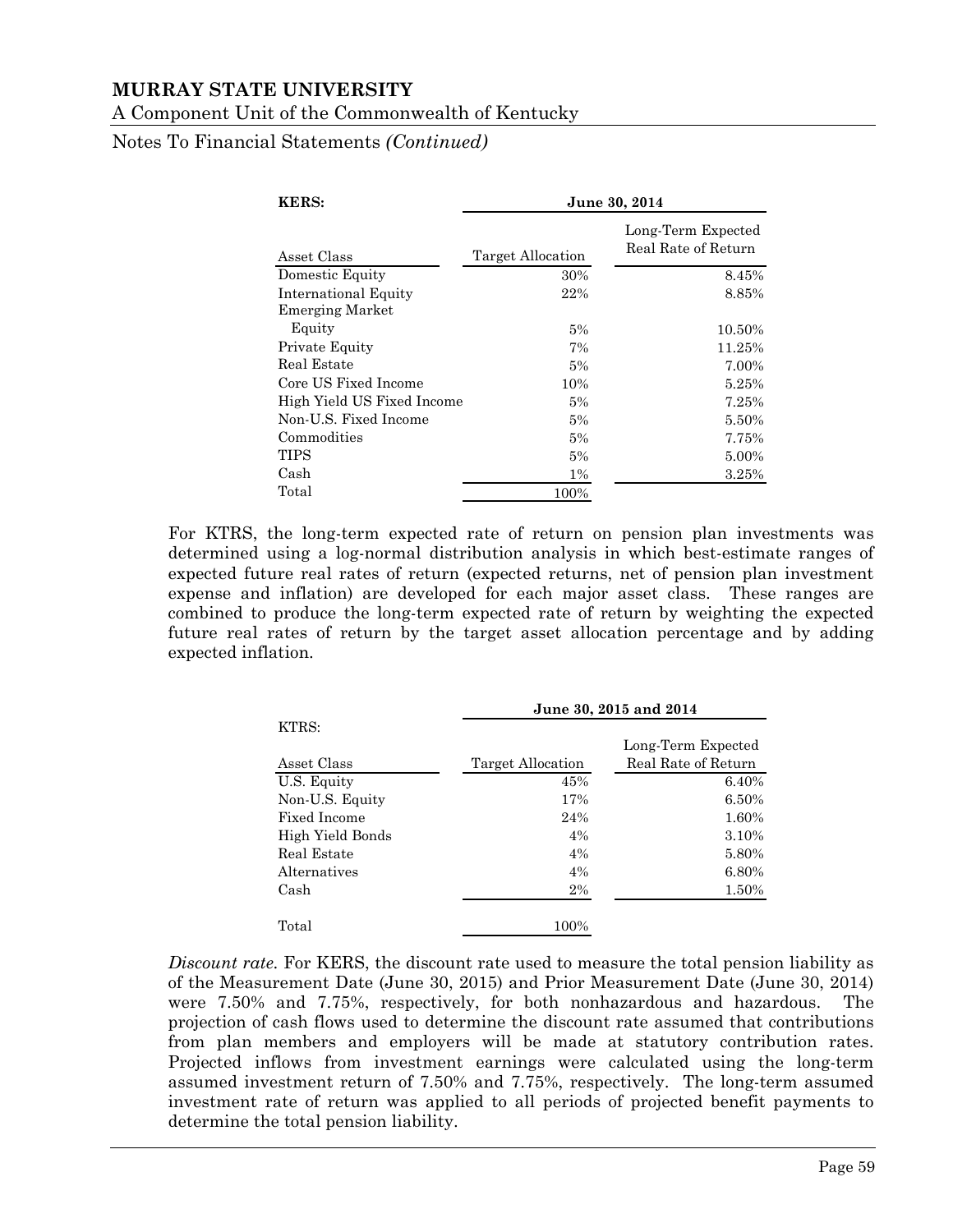Notes To Financial Statements *(Continued)*

For KTRS, the discount rate used to measure the TPL as of the Measurement Date and Prior Measurement Date were 4.88% and 5.23%, respectively. The projection of cash flows used to determine the discount rate was performed in accordance with GASB 67. It was assumed that Plan member contributions will be made at the current contribution rates and that Employer contributions will be made at statutorily required rates. Based on those assumptions, the pension plan's fiduciary net position was projected to be available to make all projected future benefit payments of current plan members until the 2039 plan year as of the Measurement Date and the 2036 plan year as of the Prior Measurement Date, and, as a result, the Municipal Bond Index Rate was used in the determination of the SEIR. There was a change in the Municipal Bond Index Rate from the Prior Measurement Date to the Measurement Date, so as required under GASB 68, the SEIR at the Measurement Date of 4.88% was calculated using the Municipal Bond Index Rate as of the Measurement Date (3.82%). This change in the discount rate is considered a change in actuarial assumptions under GASB 68.

*Sensitivity of Murray State University's proportionate share of the net pension liability to changes in the discount rate.* The following presents the University's proportionate share of the net pension liability calculated using the discount rates as of the Measurement Date and the Prior Measurement Date:

|                                            | June 30, 2015 |             |              |                      |    |             |
|--------------------------------------------|---------------|-------------|--------------|----------------------|----|-------------|
|                                            |               | 1% Decrease |              | <b>Discount Rate</b> |    | 1% Increase |
| University's proportionate share - KERS-nh | \$            | 96,505,515  | \$           | 85,676,061           | \$ | 76,517,290  |
|                                            |               | 6.50%       |              | 7.50%                |    | 8.50%       |
| University's proportionate share - KERS-h  |               | 1,714,394   |              | 1,332,707            |    | 1,012,458   |
|                                            |               | 6.50%       |              | 7.50%                |    | 8.50%       |
| University's proportionate share - KTRS    |               | 219,695,514 |              | 176,518,973          |    | 140,791,533 |
|                                            |               | 3.88%       |              | 4.88%                |    | 5.88%       |
|                                            |               |             |              | June 30, 2014        |    |             |
|                                            |               | 1% Decrease |              | <b>Discount Rate</b> |    | 1% Increase |
| University's proportionate share - KERS-nh | \$            | 89,049,025  | $\mathbb{S}$ | 79,154,689           | \$ | 70,233,956  |
|                                            |               | 6.75%       |              | 7.75%                |    | 8.75%       |
| University's proportionate share - KERS-h  |               | 1,388,868   |              | 1,035,001            |    | 731,849     |
|                                            |               | 6.75%       |              | 7.75%                |    | 8.75%       |
| University's proportionate share - KTRS    |               | 192,674,472 |              | 153,391,029          |    | 120,964,165 |
|                                            |               | 4.23%       |              | 5.23%                |    | 6.23%       |

*Pension plan fiduciary net position.* Detailed information about the pension plans' fiduciary net position is available in the separately issued KERS and KTRS financial reports.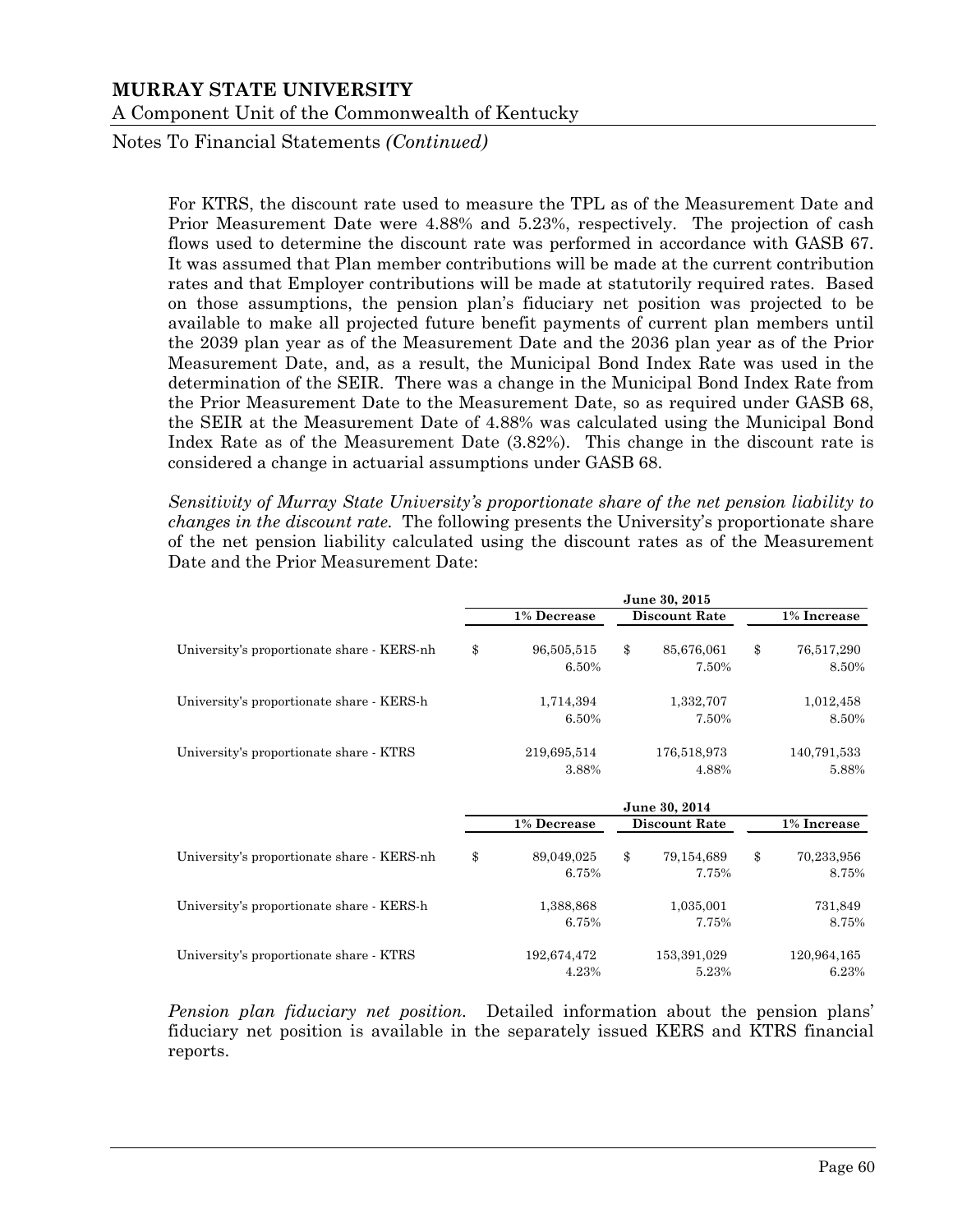A Component Unit of the Commonwealth of Kentucky

Notes To Financial Statements *(Continued)*

# **15. Component Units**

#### *Murray State University Foundation, Inc.*

Murray State University Foundation, Inc. (the Foundation) is a Kentucky nonprofit corporation formed to receive, invest and expend funds for the enhancement and improvement of the University. It is a legally separate, tax-exempt component unit of the University that manages certain endowments and investments on behalf of the University. The Foundation has a Board of Trustees separate from that of the University; however, the President and certain other officers of the University are also officers of the Foundation. Although the University does not control the timing or amount of receipts from the Foundation, the majority of resources or income thereon that the Foundation holds and invests is restricted to the activities of the University by the donors. Because these restricted resources held by the Foundation can only be used by, or for the benefit of, the University, the Foundation is considered a component unit of the University and is discretely presented in the University's financial statement package.

During the years ended June 30, 2016 and 2015, the Foundation made payments of \$3,608,638 and \$3,108,767, respectively, on behalf of the University from restricted sources. Accounts receivable at June 30, 2016 and 2015, from the Foundation were \$298,650 and \$295,699, respectively. Accounts payable to the Foundation as of June 30, 2016 and 2015 were not significant. Complete financial statements for the Foundation can be obtained from the MSU Foundation Office, 100 Nash House, Murray, Kentucky 42071.

Significant notes to the Foundation's financial statements are as follows:

#### *a) Investments and Investment Return*

Investments at June 30 consisted of:

|                                       | 2016          | 2015            |
|---------------------------------------|---------------|-----------------|
|                                       |               |                 |
| Money market mutual funds             | \$<br>860,058 | 2,576,243<br>\$ |
| Certificates of deposit               | 4,034,340     | 4,533,909       |
| Equity securities                     | 3,951,459     | 38,044,665      |
| Cash value of life insurance policies | 227.301       | 220,895         |
| Mutual funds                          | 58,610,736    | 24,426,858      |
| Asset-backed bonds                    | 1,346,942     | 2,389,241       |
| Mortgage-backed bonds                 | 2,544,632     | 3,193,967       |
| Government bonds                      | 20,129,879    | 16,158,901      |
| Municipal bonds                       | 495,984       | 430,987         |
| Corporate bonds                       | 6,294,332     | 6,121,057       |
| Annuities                             | 366,421       | 447,208         |
|                                       |               |                 |
|                                       | \$98,862,084  | \$98,543,931    |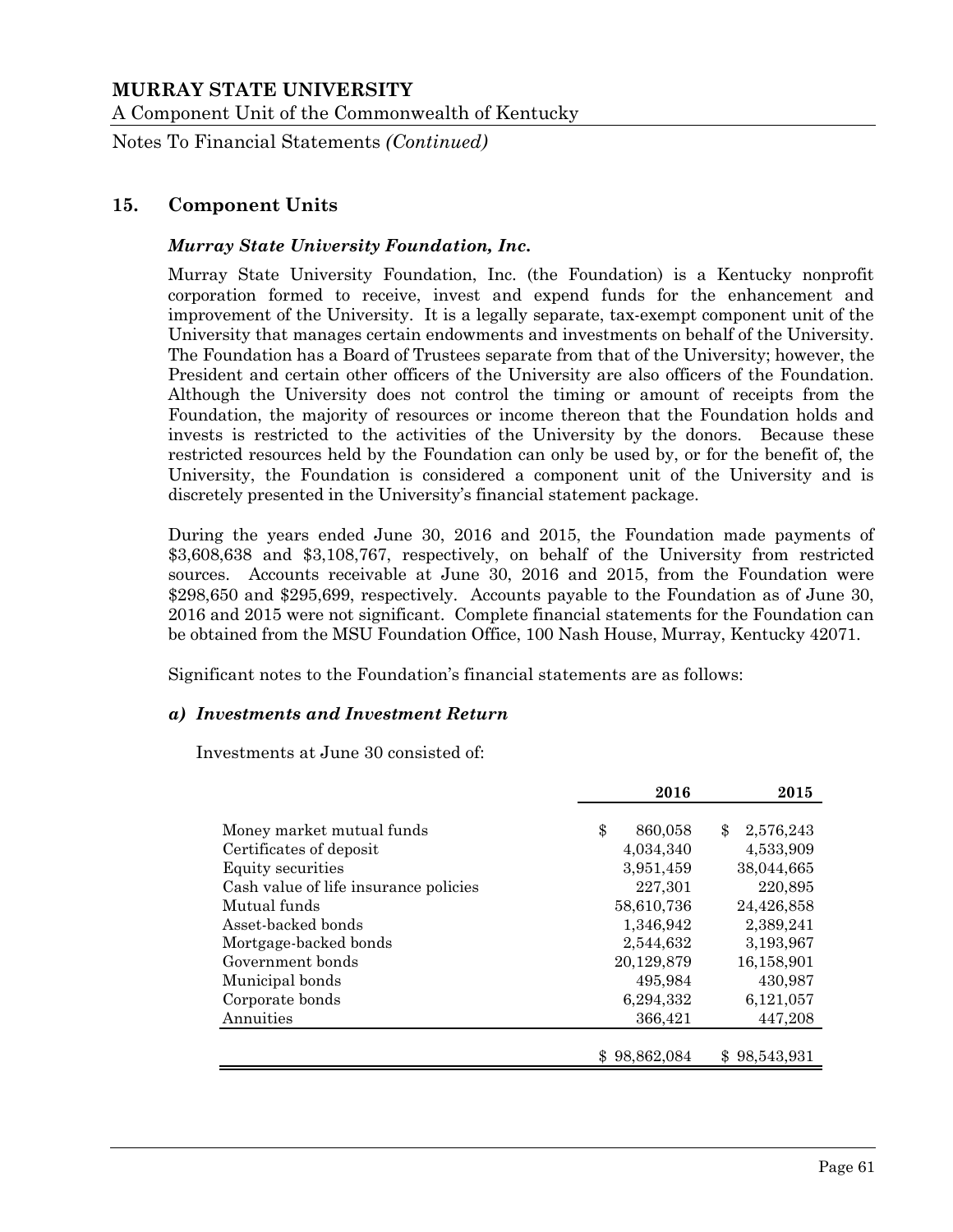Notes To Financial Statements *(Continued)*

Total investment return is comprised of the following:

|                                                           |     | 2016        | 2015        |
|-----------------------------------------------------------|-----|-------------|-------------|
| Interest and dividend income                              | \$, | 1,735,666   | 1,620,888   |
| Realized gains on investments<br>reported at fair value   |     | 4,091,599   | 4,218,361   |
| Unrealized gains on investments<br>reported at fair value |     | (5,292,386) | (2,960,525) |
|                                                           |     | 534,879     | 2,878,724   |

The Foundation's temporarily and permanently restricted net assets include various endowment funds established by donors.

#### *b) Assets Held for Others*

Assets held for others represent resources in the possession of, but not under the control of, the Foundation. Assets held for others as of June 30 were as follows:

|                                                                                 | 2016                                | 2015                                |
|---------------------------------------------------------------------------------|-------------------------------------|-------------------------------------|
| Murray State University<br>Murray State University Alumni Association<br>Others | \$23,421,956<br>1,110,308<br>42,039 | \$24,294,607<br>1,215,400<br>45,392 |
|                                                                                 | \$24,574,303                        | 25,555,399                          |

## *c) Annuities and Trusts Payable*

The Foundation has been the recipient of several gift annuities which require future payments to the donor or their named beneficiaries. The assets received from donors are recorded at fair value on the date of the gift. The Foundation has recorded a liability at June 30, 2016 and 2015 of \$1,238,031 and \$1,282,093, respectively, which represents the present value of the future gift annuity obligations. The liability has been determined using discount rates ranging from 1.2% to 7.0%.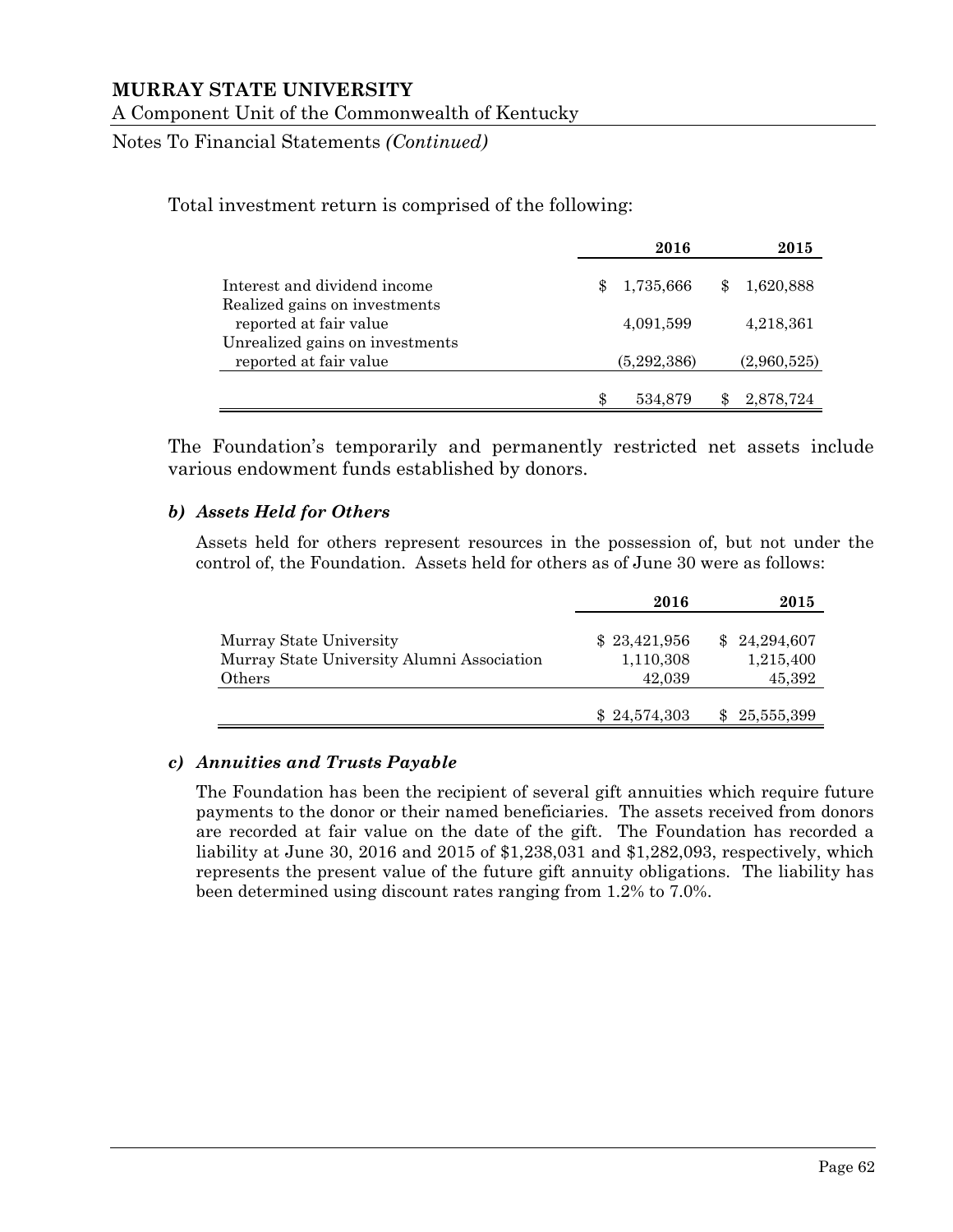Notes To Financial Statements *(Continued)*

The Foundation administers several charitable remainder unitrusts and annuity trusts. A charitable remainder trust provides for the payment of distributions to the grantor or other designated beneficiaries over the trust's term (usually the designated beneficiary's lifetime), either in the form of a percentage of the fair value of the trust's assets (unitrust) or in the form of a specified dollar amount (annuity trust). At the end of the trust's term, the remaining assets are available for the Foundation's use. The portion of the trust attributable to the future interest of the Foundation is recorded in the statement of activities as temporarily restricted contributions in the period the trust is established. Assets (investments) held in the charitable remainder trusts are recorded at fair value in the Foundation's statement of financial position. The present value of the estimated future payments were \$4,386,340 and \$4,558,492 at June 30, 2016 and 2015, respectively, which was calculated using discount rates ranging from 1.8% to 8%, and applicable mortality tables.

#### *d) Net Position*

#### **Temporarily Restricted Net Position**

Temporarily restricted net position at June 30 is available for the following purposes:

|                                       | 2016         | 2015         |
|---------------------------------------|--------------|--------------|
| Scholarships                          | 9,902,981    | \$12,612,123 |
| Instruction and institutional support | 11,359,084   | 11, 131, 793 |
| Chairs and professorships             | 783,089      | 667,163      |
|                                       | \$22,045,154 | \$24,411,079 |

Permanently restricted net assets at June 30 are restricted to:

|                                         | 2016         | 2015         |
|-----------------------------------------|--------------|--------------|
| Investment in perpetuity, the income of |              |              |
| which is expendable to support:         |              |              |
| Scholarships                            | \$29,749,369 | \$28,873,018 |
| Instruction and institutional support   | 7,935,121    | 7,610,187    |
| Chairs and professorships               | 2,388,601    | 2,263,095    |
| Operations of the Golf Course           | 1,316,241    | 191,890      |
| Operating activities of the Foundation  | 467,337      | 391,624      |
|                                         |              |              |
|                                         | 41,856,669   | \$39,329,814 |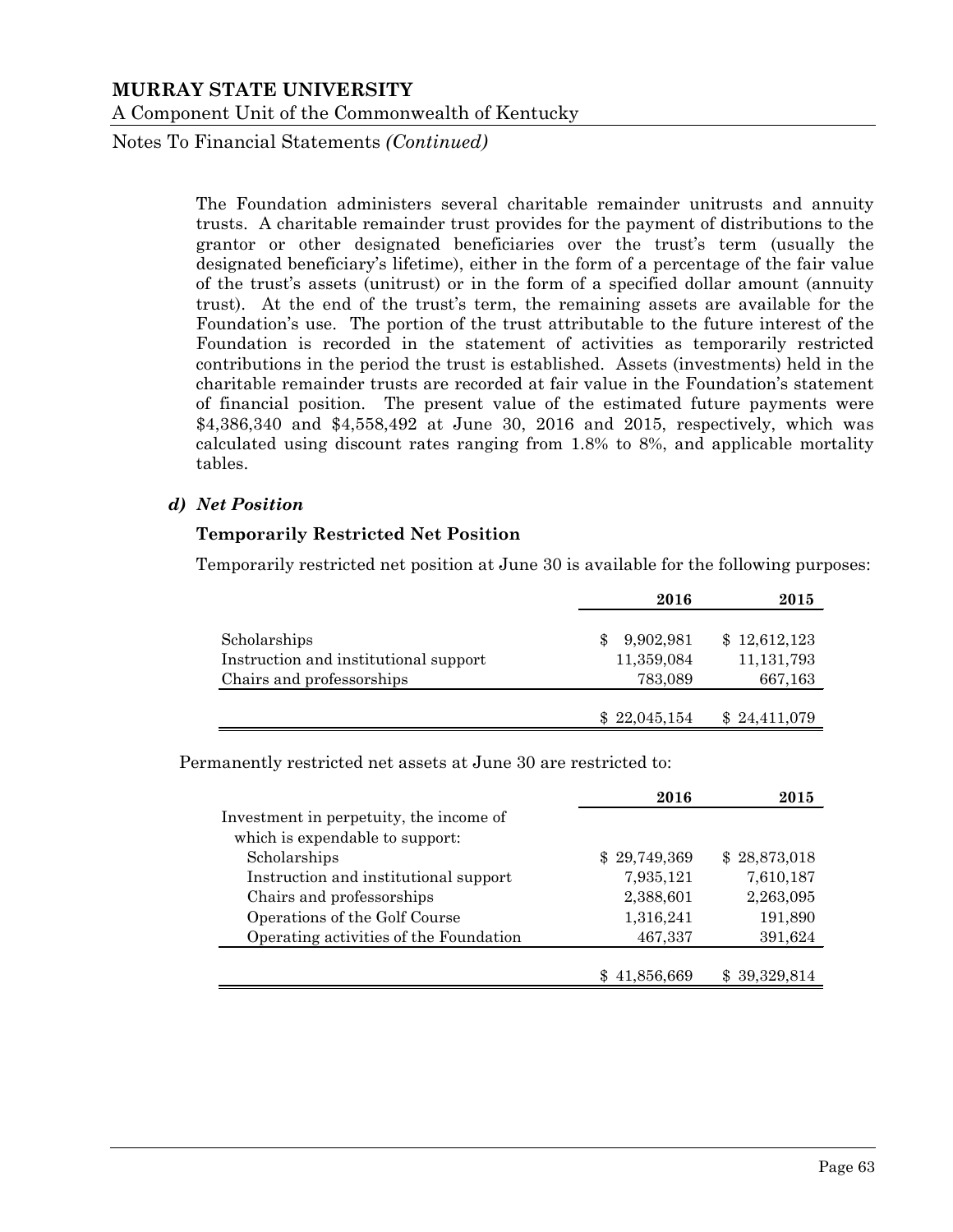#### A Component Unit of the Commonwealth of Kentucky

Notes To Financial Statements *(Continued)*

Net assets were released from donor restrictions by incurring expenses satisfying the restricted purposes or by occurrence of other events specified by donors.

|                                                       | 2016 |                        |  | 2015                   |  |
|-------------------------------------------------------|------|------------------------|--|------------------------|--|
| Scholarships<br>Instruction and institutional support |      | 1,863,068<br>1,745,570 |  | 1,438,093<br>1,670,674 |  |
|                                                       |      | 3,608,638              |  | 3,108,767              |  |

#### **16. Risk Management**

The University is exposed to various risks of loss related to torts; theft of, damage to and destruction of assets; error and omission; employee injuries and illnesses; natural disasters and employee health and accident benefits. Commercial insurance coverage is purchased for claims arising from such matters other than those related to workers' compensation, natural disasters and employee health benefits. Settled claims have not exceeded this commercial coverage in any of the three preceding years. The Commonwealth of Kentucky self insures workers' compensation benefits for all state employees, including University employees. Claims are administered by the Risk Management Services Corporation.

#### *Claims and Litigation*

The University is a defendant in various lawsuits. It is the opinion of management and its legal counsel, based in part on the doctrine of sovereign immunity and other statutory provisions, that the ultimate outcome of litigation will not have a material effect on the future operations or financial position of the University.

#### *Commitments*

The University has outstanding commitments under construction contracts of approximately \$24,866,260 and \$75,349,102 as of June 30, 2016 and 2015, respectively.

#### *Government Grants*

The University is currently participating in numerous grants from various departments and agencies of the federal and state governments. The expenditures of grant proceeds must be for allowable and eligible purposes. Single Audits and audits by the granting department or agency may result in requests for reimbursement of unused grant proceeds or disallowed expenditures. Upon notification of final approval by the granting department or agency, the grants are considered closed.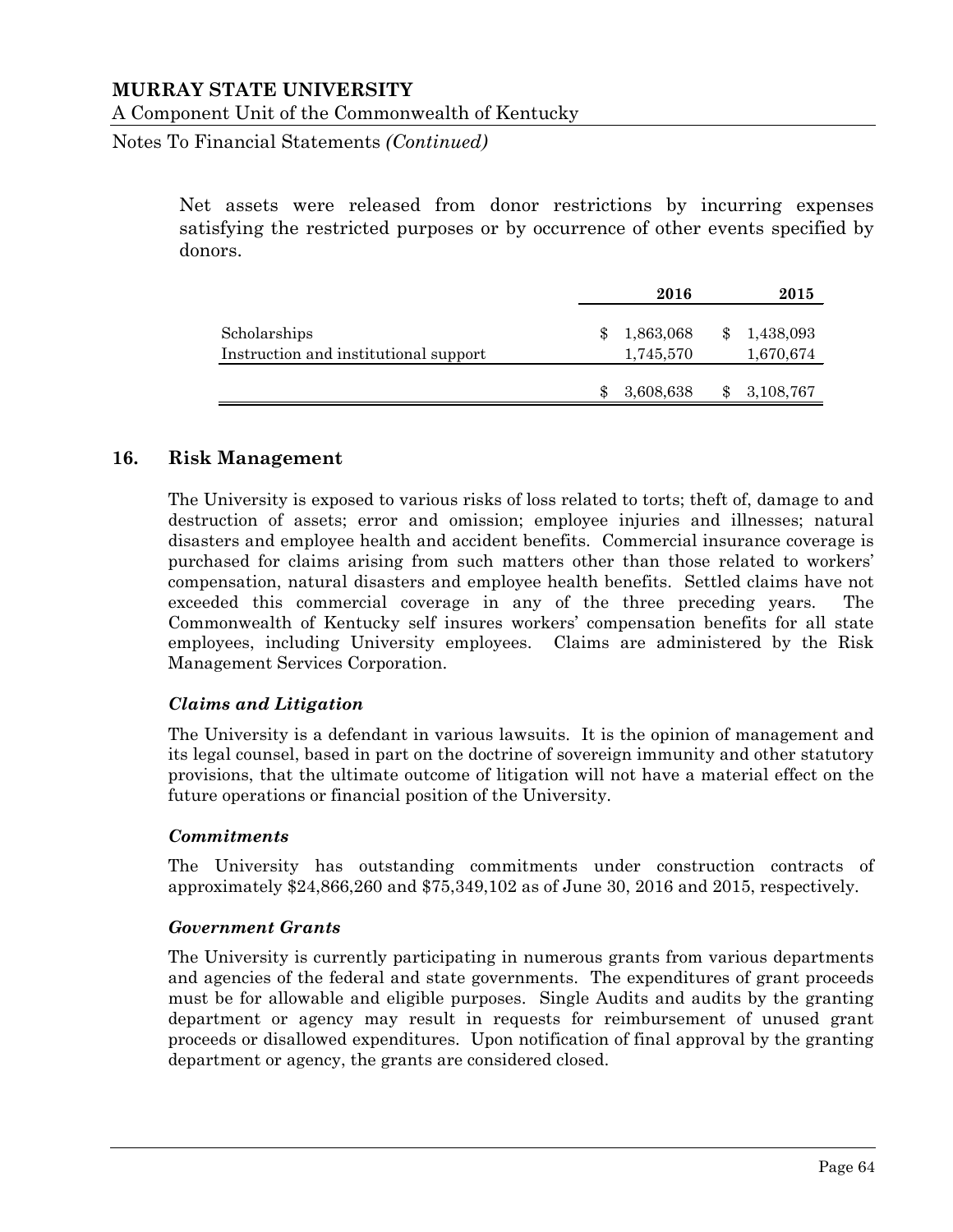Notes To Financial Statements *(Continued)*

#### *Perkins Loan Program*

The University participates in the Federal Perkins Loan Program, under which loans are provided to eligible students and repayments are made directly to the University to provide funding for future eligible participants in the program. Effective October 1, 2015, the Department of Education has stipulated that new loans may not be disbursed under the program (some limited exceptions to continue to award new loans have been made, but are not expected to be applicable for the University). Pursuant to GASB accounting standards, the University has recorded previous contributions from the Federal Government for this program as revenue (and related restricted net position) in the period that the funds were received. The closure of this program, while not certain or determinable at this point, could result in the University recording an obligation to refund previous Federal contributions received under this program to the Department of Education.

## **17. Fair Value Measurement**

The University categorizes its fair value measurements within the fair value hierarchy established by generally accepted accounting principles (GAAP). The hierarchy is based on the valuation inputs (sources of information for calculating fair value) used to measure the fair value of the asset. Level 1 inputs are quoted prices in active markets for identical assets; Level 2 inputs are significant other observable inputs; Level 3 inputs are significant unobservable inputs.

The University has the following recurring fair value measurements as of June 30, 2016:

- Cash and investments with a value of \$131,116,375 held by the Commonwealth of Kentucky in investment pools represent a divisible interest in the underlying securities, which is equivalent to net asset value and, therefore, the cash and investments within the investment pools are not categorized as being Level 1, 2, or 3.
- Restricted investments for debt reserves with a value of \$319,246 held by US Bank in money market accounts; fair value hierarchy level 2.
- Restricted quasi-endowment and endowment investments with a value of \$23,421,956 held by the MSU Foundation in an investment pool also represent a divisible interest in the underlying securities, which is equivalent to net asset value and, therefore, the cash and investments within the investment pools are not categorized as being Level 1, 2, or 3.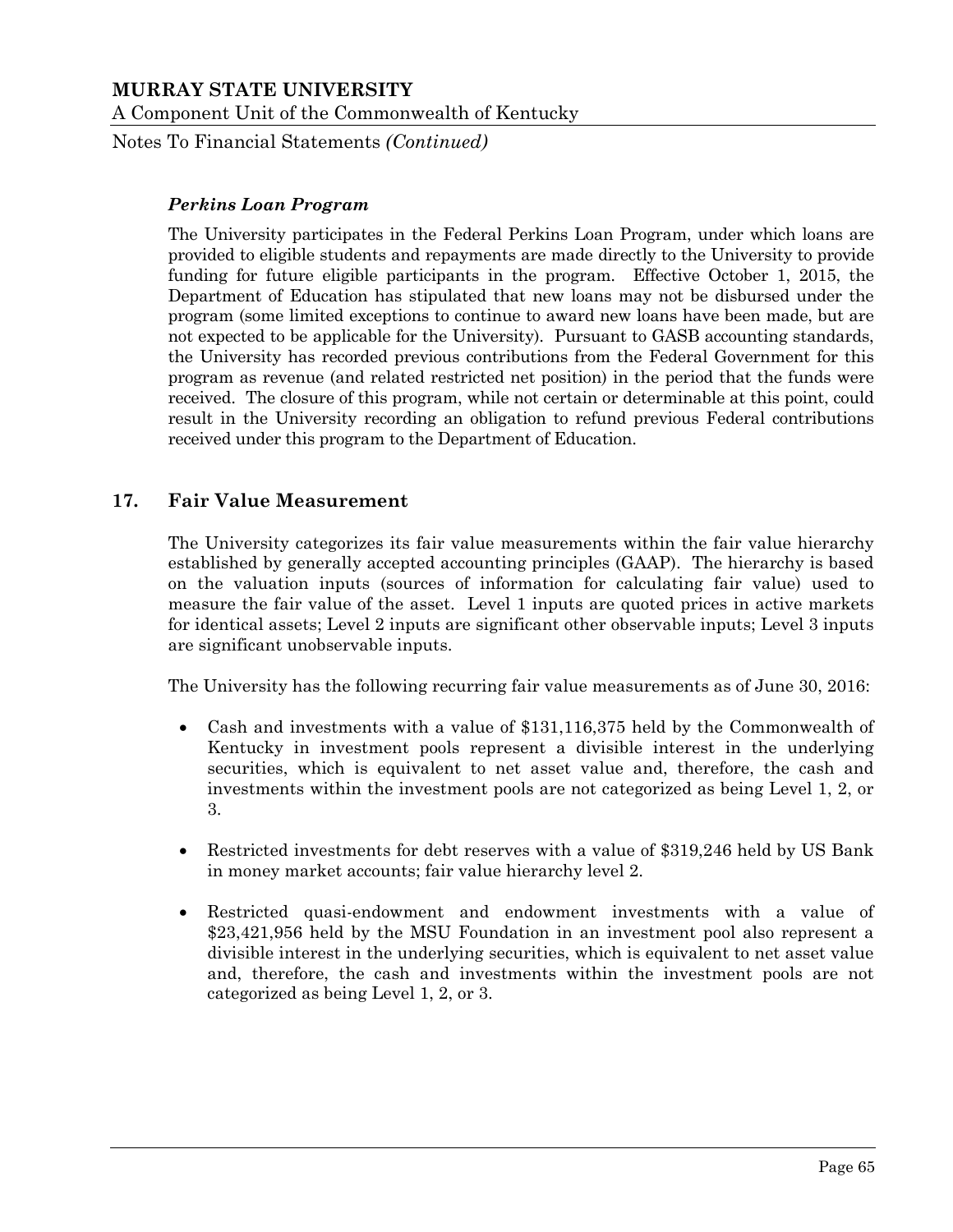Notes To Financial Statements *(Continued)*

# **18. Natural Expense Classifications with Functional Classifications**

The University's operating expenses by functional classification for the year ended June 30 were as follows:

|                           |                   |                 |                  | Year Ended June 30, 2016      |                  |                   |
|---------------------------|-------------------|-----------------|------------------|-------------------------------|------------------|-------------------|
|                           |                   |                 |                  | <b>Natural Classification</b> |                  |                   |
| Fund                      | Compensation      |                 |                  | Noncapitalized                |                  |                   |
| Classification            | and Benefits      | Operations      | <b>Utilities</b> | Equipment                     | Scholarships     | Total             |
| Instruction               | \$<br>61,659,974  | \$<br>6,311,850 | \$<br>155,044    | \$<br>561,952                 | \$               | \$<br>68,688,820  |
| Research                  | 1,437,294         | 530,488         | 170              | 27,170                        |                  | 1,995,122         |
| Public service            | 5,994,141         | 1,514,258       | 164,233          | 65,343                        |                  | 7,737,975         |
| Libraries                 | 2,196,276         | 1,583,093       | 79               | 54,011                        |                  | 3,833,459         |
| Academic                  |                   |                 |                  |                               |                  |                   |
| support                   | 4,893,172         | 2,330,370       | 74,375           | 76,057                        |                  | 7,373,974         |
| Student                   |                   |                 |                  |                               |                  |                   |
| services                  | 10,852,144        | 5,519,273       | 79,887           | 210,497                       | 16,522           | 16,678,323        |
| Institutional             |                   |                 |                  |                               |                  |                   |
| support                   | 21,085,927        | 983,786         | 78,726           | 221,210                       |                  | 22,369,649        |
| Operations and            |                   |                 |                  |                               |                  |                   |
| maintenance               | 7,640,388         | 2,264,419       | 5,741,656        | 65,314                        |                  | 15,711,777        |
| Financial aid             |                   |                 |                  |                               | 12,753,421       | 12,753,421        |
| Depreciation              |                   | 8,151,607       |                  |                               |                  | 8,151,607         |
| Auxiliary                 |                   |                 |                  |                               |                  |                   |
| enterprises               | 8,483,629         | 11,469,018      | 2,834,333        | 28,438                        | 230,474          | 23,045,892        |
| Auxiliary<br>depreciation |                   | 2,035,798       |                  |                               |                  | 2,035,798         |
| Total expenses            | 124,242,945<br>\$ | \$42,693,960    | \$<br>9,128,503  | \$1,309,992                   | \$<br>13,000,417 | 190,375,817<br>\$ |

|                | Year Ended June 30, 2015<br>Natural Classification |                  |                  |                 |                  |                   |  |  |
|----------------|----------------------------------------------------|------------------|------------------|-----------------|------------------|-------------------|--|--|
|                |                                                    |                  |                  |                 |                  |                   |  |  |
| Fund           | Compensation                                       |                  | Noncapitalized   |                 |                  |                   |  |  |
| Classification | and Benefits                                       | Operations       | <b>Utilities</b> | Equipment       | Scholarships     | Total             |  |  |
| Instruction    | \$<br>57,581,464                                   | \$.<br>6,146,296 | \$<br>180,559    | \$<br>1,190,403 | \$               | \$<br>65,098,722  |  |  |
| Research       | 1,466,925                                          | 455,398          | 270              | 55,234          |                  | 1,977,827         |  |  |
| Public service | 5,895,890                                          | 1,735,418        | 190,241          | 52,338          |                  | 7,873,887         |  |  |
| Libraries      | 2,026,397                                          | 788,895          | 93               | 61,883          |                  | 2,877,268         |  |  |
| Academic       |                                                    |                  |                  |                 |                  |                   |  |  |
| support        | 4,532,006                                          | 2,385,405        | 86,895           | 248,398         |                  | 7,252,704         |  |  |
| Student        |                                                    |                  |                  |                 |                  |                   |  |  |
| services       | 10,028,910                                         | 5,858,511        | 61,867           | 119,925         | 16,478           | 16,085,691        |  |  |
| Institutional  |                                                    |                  |                  |                 |                  |                   |  |  |
| support        | 18,997,644                                         | 1,765,466        | 69,346           | 179,495         |                  | 21,011,951        |  |  |
| Operations and |                                                    |                  |                  |                 |                  |                   |  |  |
| maintenance    | 7,347,851                                          | 3,043,843        | 5,700,808        | 30,318          |                  | 16,122,820        |  |  |
| Financial aid  |                                                    |                  |                  |                 | 13,231,654       | 13,231,654        |  |  |
| Depreciation   |                                                    | 8,919,737        |                  |                 |                  | 8,919,737         |  |  |
| Auxiliary      |                                                    |                  |                  |                 |                  |                   |  |  |
| enterprises    | 8,081,510                                          | 12,337,468       | 2,841,207        | 71,014          |                  | 23,331,199        |  |  |
| Auxiliary      |                                                    |                  |                  |                 |                  |                   |  |  |
| depreciation   |                                                    | 1,440,540        |                  |                 |                  | 1,440,540         |  |  |
| Total expenses | 115,958,597                                        | 44,876,977<br>\$ | 9,131,286<br>\$  | 2,009,008<br>\$ | 13,248,132<br>\$ | 185,224,000<br>\$ |  |  |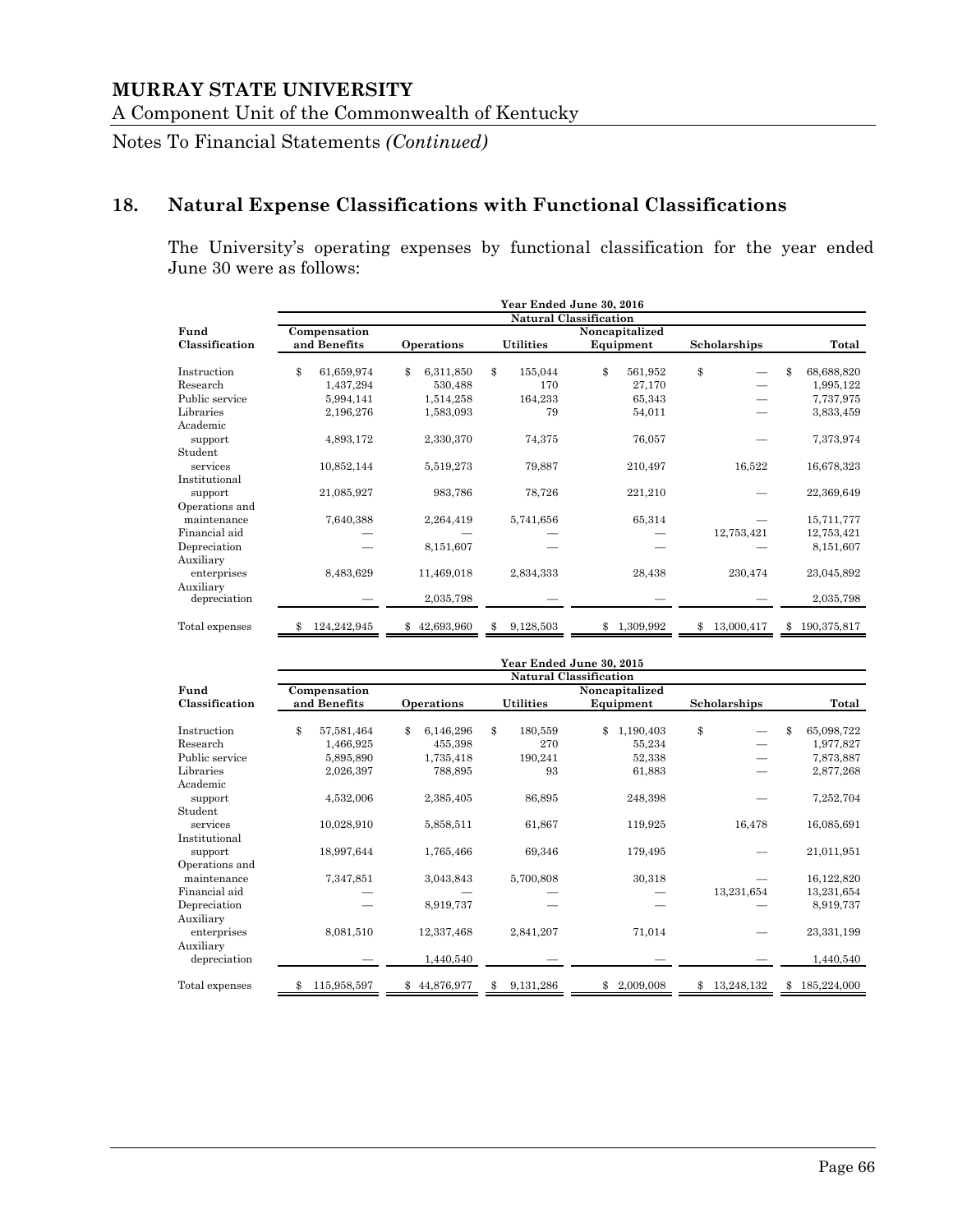A Component Unit of the Commonwealth of Kentucky

Notes To Financial Statements *(Continued)*

#### **19. Segment Information**

A segment is an identifiable activity reported as a stand-alone entity for which one or more revenue bonds are outstanding. A segment has a specifically identifiable revenue stream pledged in support of revenue bonds and has related expenses, gains and losses and assets and liabilities that are required by an external party to be accounted for separately. The Susan E. Bauernfeind Student Recreation and Wellness Center is the University's only reportable segment.

#### *Susan E. Bauernfeind Student Recreation and Wellness Center*

The University entered into an agreement with the City of Murray, Kentucky on December 30, 2002, to finance the construction of a student recreation/wellness center. The University established a \$3.00 per credit hour student fee, effective for the Fall 2002 semester, to be designated as the Wellness Center Fee. A portion of the revenues from this fee will be used to fund all debt and debt related expenses according to the terms and provisions of the Memorandum of Agreement between the University and the City of Murray.

The City of Murray refinanced the original bonds in the spring of 2012 to take advantage of an overall decrease in net interest costs. The terms of original agreement between the University and the City of Murray remained unchanged, with the exception of changes in the amount of debt and interest payments.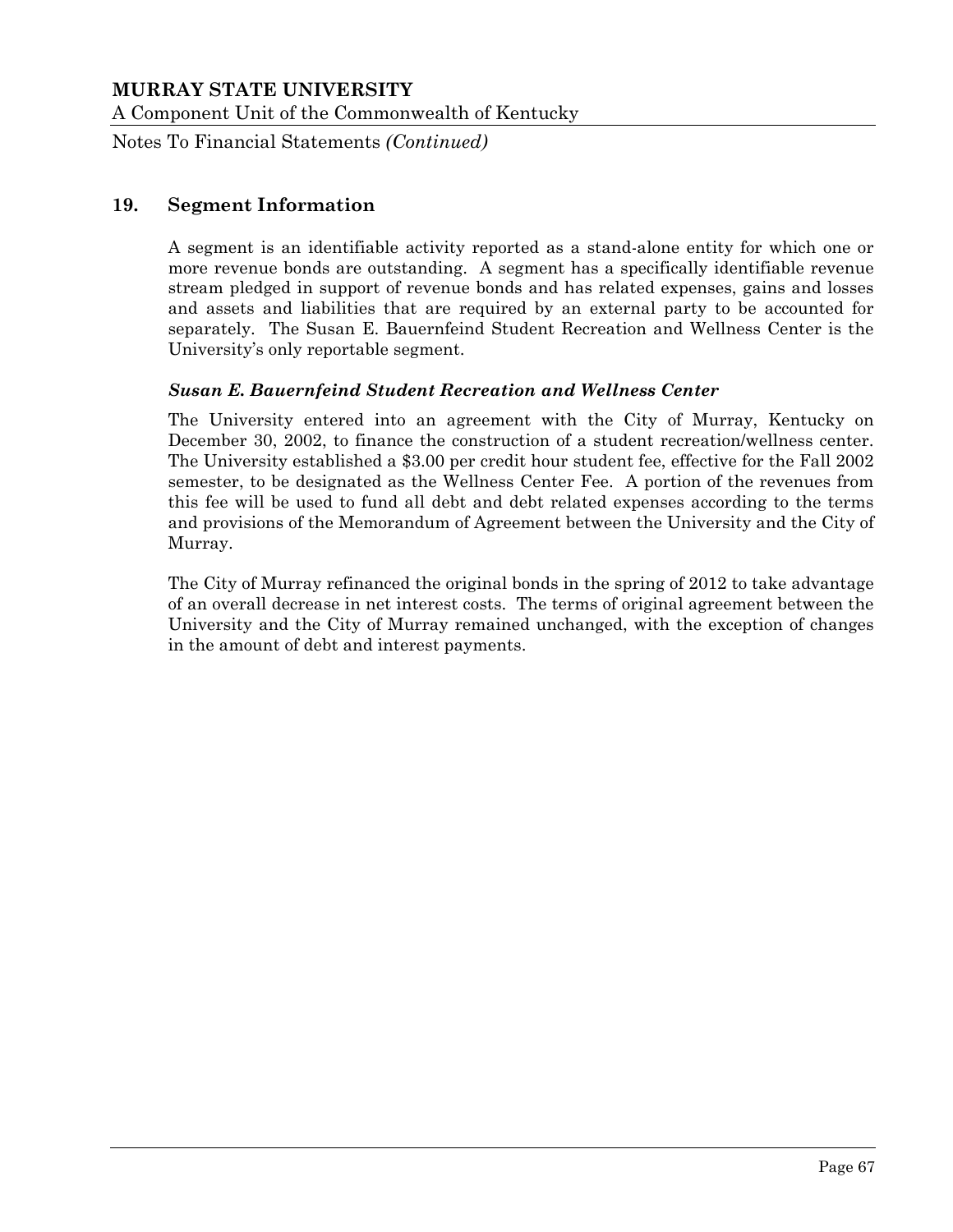#### Notes To Financial Statements *(Continued)*

Condensed financial information as of and for the years ended June 30 of the University's Wellness Center segment is as follows:

|                                      | 2016          | 2015          |
|--------------------------------------|---------------|---------------|
| Assets                               |               |               |
| Current assets                       | \$<br>726,815 | \$<br>629,198 |
| Noncurrent assets                    | 1,849,155     | 1,823,292     |
| Capital assets, net of accumulated   |               |               |
| depreciation                         | 7,512,652     | 7,781,368     |
| Total assets                         | 10,088,622    | 10,233,858    |
| Deferred outflows of resources       |               |               |
| Bond refunding loss                  | 323,839       | 343,125       |
| Total deferred outflows of resources | 323,839       | 343,125       |
| Liabilities                          |               |               |
| Current liabilities                  | 33,459        | 35,106        |
| Noncurrent liabilities               | 8,124,999     | 8,464,999     |
| Total liabilities                    | 8,158,458     | 8,500,105     |
| Net position                         |               |               |
| Net investment in capital assets     | (288,508)     | (340,507)     |
| Restricted                           |               |               |
| Expendable capital                   | 1,063,474     | 1,046,921     |
| Expendable debt service              | 749,729       | 741,524       |
| Unrestricted                         | 729,308       | 628,940       |
| Total net position                   | 2,254,003     | 2,076,878     |

#### *Wellness Center - Condensed Statements of Net Position*

## *Wellness Center - Condensed Statements of Revenues, Expenses and Changes in Net Position*

|                                 | 2016            |    | 2015       |
|---------------------------------|-----------------|----|------------|
| Operating revenues              | \$<br>102,814   | \$ | 110,030    |
| Operating expenses              | (456, 245)      |    | (430, 482) |
| Depreciation expense            | (268, 715)      |    | (268, 715) |
| Operating loss                  | (622, 146)      |    | (589, 167) |
| Nonoperating revenues           | 799,271         |    | 790,476    |
| Change in net position          | 177,125         |    | 201,309    |
| Net position, beginning of year | 2,076,878       |    | 1,875,569  |
| Net position, end of year       | \$<br>2,254,003 | ዳ  | 2,076,878  |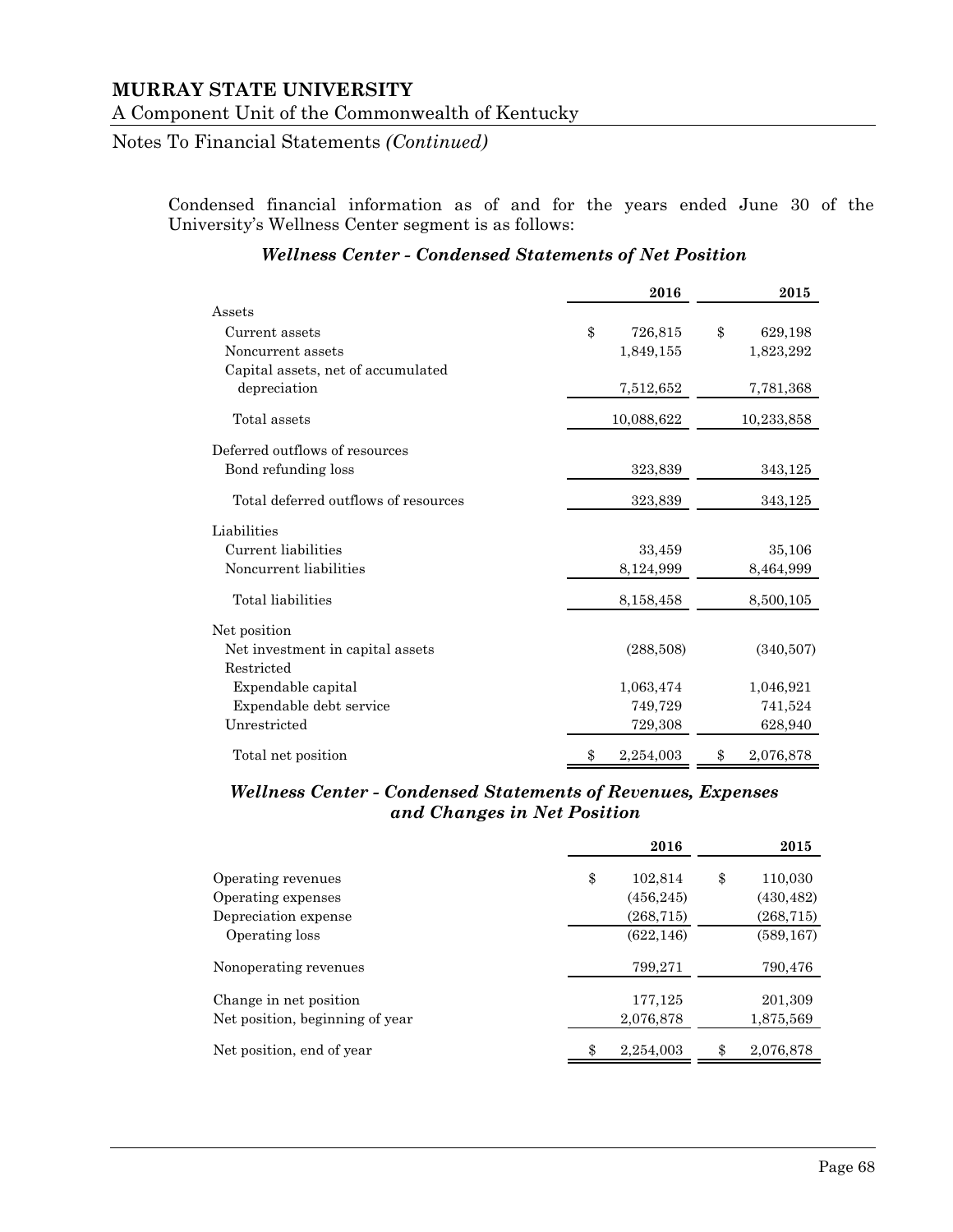Notes To Financial Statements *(Continued)*

|                                          | 2016             | 2015             |
|------------------------------------------|------------------|------------------|
| Cash flows from:                         |                  |                  |
| Operating activities                     | \$<br>(453, 430) | \$<br>(420, 452) |
| Noncapital financing activities          | 481,569          | 451,116          |
| Capital and related financing activities | 88,783           | 128,258          |
| Investing activities                     | 7,666            | 5,042            |
| Net increase in cash                     | 124,588          | 163,964          |
| Cash, beginning of year                  | 2,452,231        | 2,288,267        |
| Cash, end of year                        | \$<br>2,576,819  | \$<br>2,452,231  |

#### *Wellness Center - Condensed Statements of Cash Flows*

# **20. Risk and Uncertainties**

The University invests in various investment securities. Investment securities are exposed to various risks such as interest rate, market and credit risks. Due to the level of risk associated with certain investment securities, it is at least reasonably possible that changes in values of investment securities will occur in the near term and that such change could materially affect the investment amounts reported in the balance sheets.

## **21. Current Economic Conditions**

The current economic environment presents the University with unprecedented circumstances and challenges which, in some cases, have resulted in declines in contributions, governmental support and grant revenue. The financial statements have been prepared using values and information currently available to the University.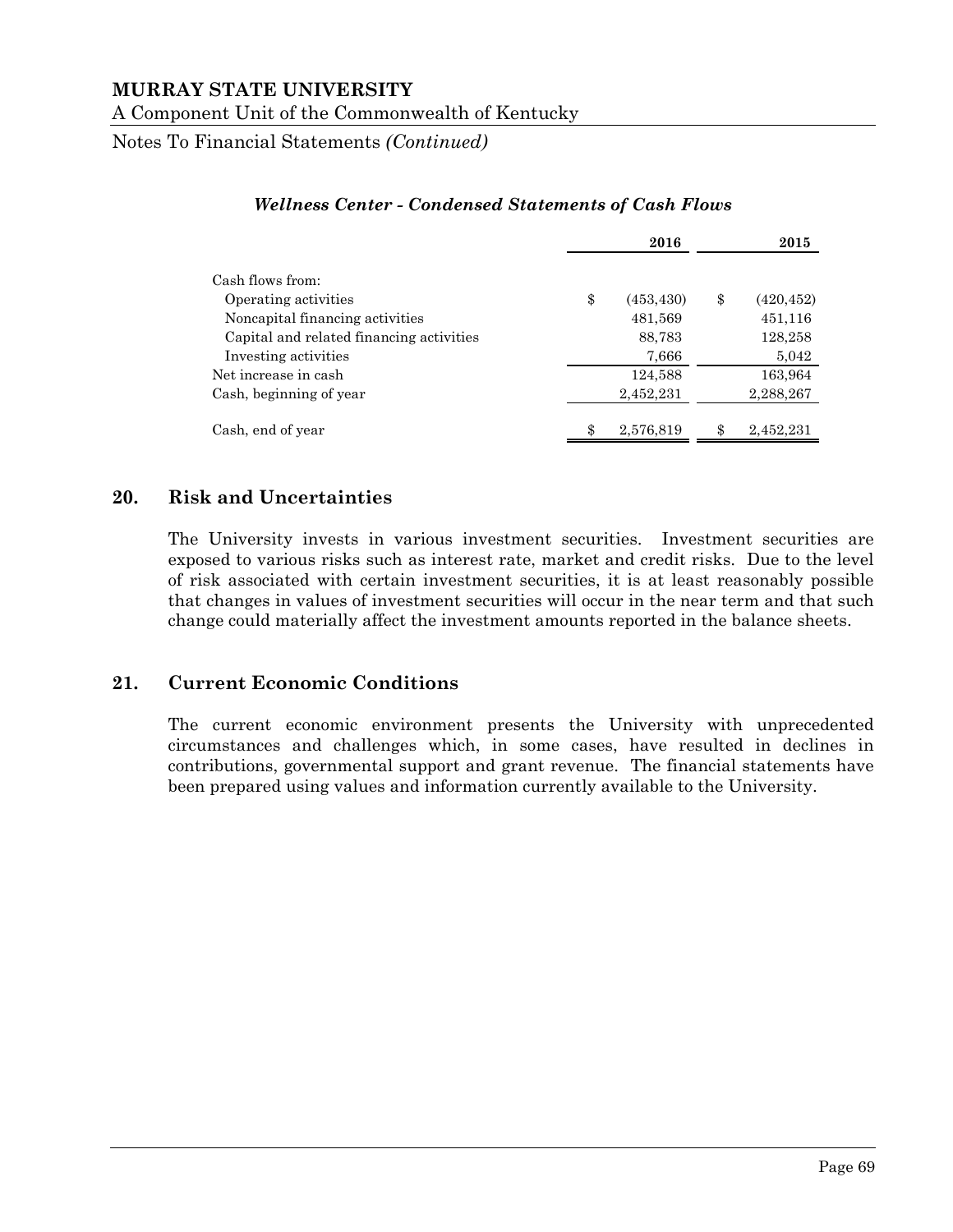# **SCHEDULES OF REQUIRED SUPPLEMENTARY INFORMATION For The Year Ended June 30, 2016**

# **Proportionate Share Of The Net Pension Liability**

#### **KERS-Non-Hazardous Pension Plan**

|                                                                                                                     |    | 2016       | 2015 |            |
|---------------------------------------------------------------------------------------------------------------------|----|------------|------|------------|
| <b>Actuarial Valuation Data</b>                                                                                     |    |            |      |            |
| University's proportion of the net pension<br>liability                                                             |    | 0.854037%  |      | 0.882259%  |
| University's proportionate share of the<br>net pension liability                                                    | \$ | 85,676,061 | \$   | 79,154,689 |
| University's covered-employee payroll                                                                               | \$ | 13,188,333 | \$   | 13,917,604 |
| University's proportionate share of the<br>net pension liability as a percentage<br>of its covered-employee payroll |    | 649.64%    |      | 568.74%    |
| Plan fiduciary net position as a<br>percentage of the total pension<br>liability                                    |    | 18.83%     |      | 22.32%     |
| <b>KERS-Hazardous Pension Plan</b>                                                                                  |    |            |      |            |
|                                                                                                                     |    | 2016       |      | 2015       |
| Actuarial Valuation Data                                                                                            |    |            |      |            |
| University's proportion of the net pension<br>liability                                                             |    | 0.388584%  |      | 0.405301%  |
| University's proportionate share of the<br>net pension liability                                                    | \$ | 1,332,707  | \$   | 1,035,001  |
| University's covered-employee payroll                                                                               | \$ | 492,259    | \$   | 523,146    |
| University's proportionate share of the<br>net pension liability as a percentage<br>of its covered-employee payroll |    | 270.73%    |      | 197.84%    |
| Plan fiduciary net position as a<br>percentage of the total pension<br>liability                                    |    | 61.70%     |      | 68.74%     |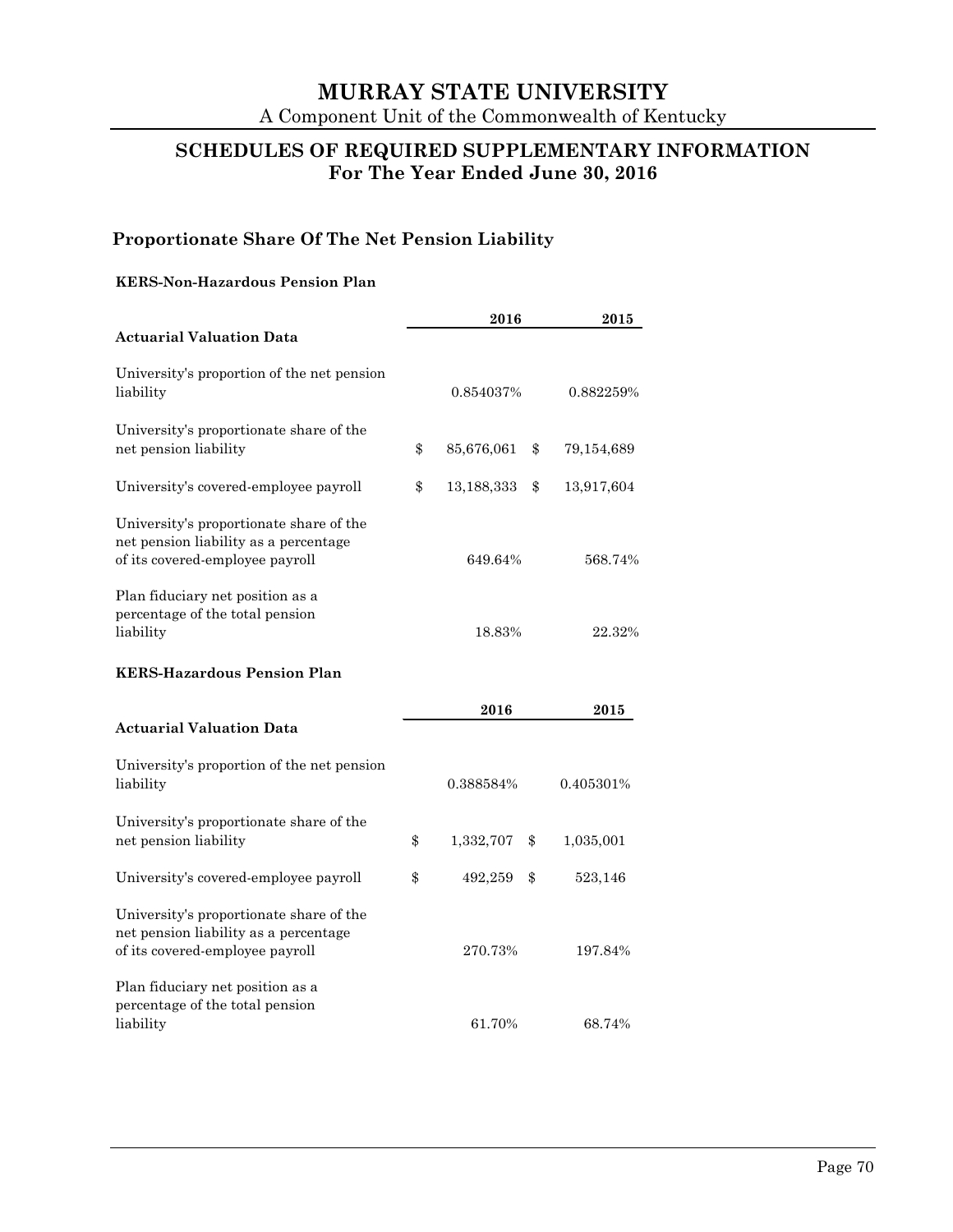# **MURRAY STATE UNIVERSITY**

A Component Unit of the Commonwealth of Kentucky

## **SCHEDULES OF REQUIRED SUPPLEMENTARY INFORMATION** *(Continued)*  **For The Year Ended June 30, 2016**

## **Proportionate Share Of The Net Pension Liability** *(Continued)*

#### **KTRS Pension Plan**

|                                                                                                                     | 2016                 | 2015             |
|---------------------------------------------------------------------------------------------------------------------|----------------------|------------------|
| <b>Actuarial Valuation Data</b>                                                                                     |                      |                  |
| University's proportion of the net pension<br>liability                                                             | 0.722622%            | 0.710400\%       |
| University's proportionate share of the<br>net pension liability                                                    | \$<br>176,518,973 \$ | 153,391,029      |
| University's covered-employee payroll                                                                               | \$<br>24,966,648     | \$<br>24,460,052 |
| University's proportionate share of the<br>net pension liability as a percentage<br>of its covered-employee payroll | 707.02%              | 627.11%          |
| Plan fiduciary net position as a<br>percentage of the total pension<br>liability                                    | 42.49%               | 45.59%           |

These schedules will ultimately present ten years of data when available.

## **Schedules of Murray State University Contributions**

### **KERS-Non-Hazardous Pension Plan**

|                                                                         | 2016            | 2015            |
|-------------------------------------------------------------------------|-----------------|-----------------|
| <b>Fixed Year</b>                                                       |                 |                 |
| Contractually required contribution                                     | \$<br>4,420,027 | \$<br>3,912,372 |
| Contributions in relation to the<br>contractually required contribution | (4,420,027)     | (3,912,372)     |
| Contribution deficiency                                                 |                 |                 |
| University's covered-employee payroll                                   | 13,188,333      | 13,917,604      |
| Contributions as a percentage of<br>covered-employee payroll            | 33.51%          | 28.11%          |